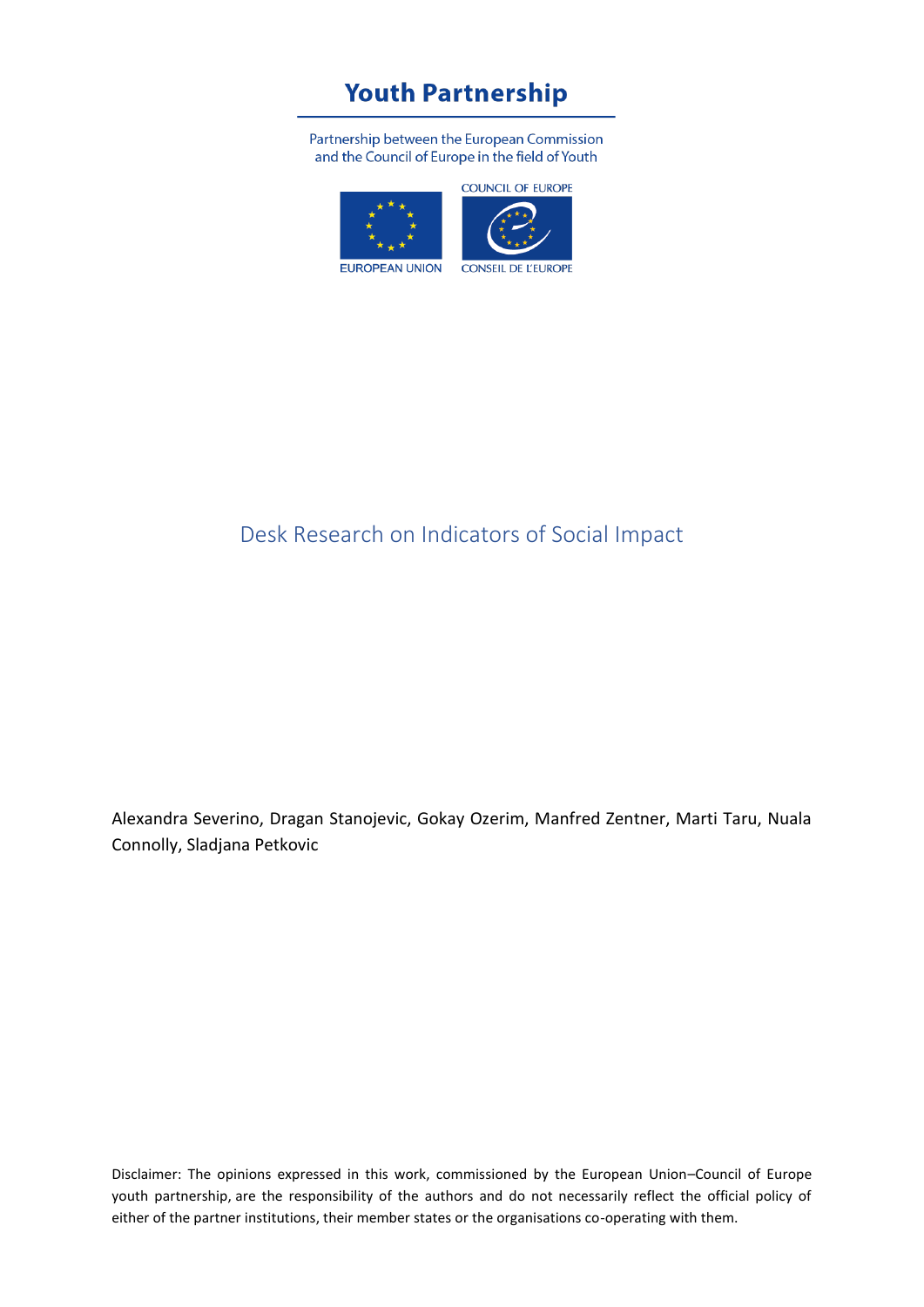## **Table of Contents**

| Annex 2. Recommendations and suggestions to develop indicators of social impact 54 |  |
|------------------------------------------------------------------------------------|--|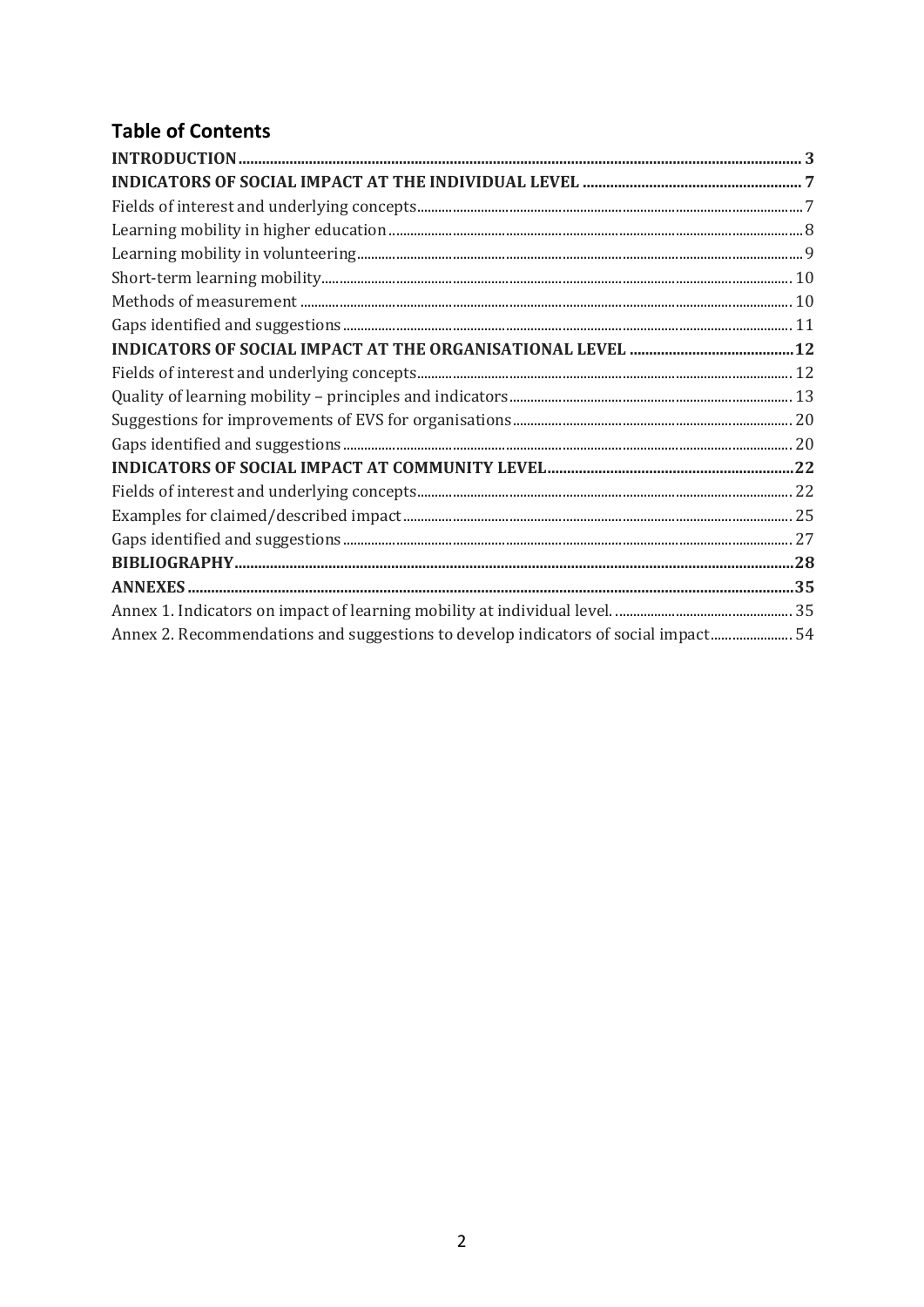#### <span id="page-2-0"></span>**INTRODUCTION**

What are the effects of various learning mobility programmes on the individual, organisational and community levels? Even though a basic assumption regarding learning mobility programmes is that they are of use for individuals and youth organisations, as well as having positive effects on the communities to which young people belong or return to after the programme, there is insufficient comprehensive research measuring and analysing these effects. This lack of data and well-developed indicators for monitoring the effects of the impact of learning mobility are most evident at the community level.

This desk research encompasses a mapping of the existing research, literature, best practices, inspirations, programmes, initiatives and mobility projects to examine how they evaluate and approach the assessment of social impact. The key purpose of this exercise is to (1) identify gaps that make evident the need and importance of developing indicators of social impact at the individual, organisational and community levels; and (2) to provide a suggested framework of potential social impact indicators to be developed.

Public policy is a strategy implemented by public authorities in order to address certain social issues. It may aim to change a current situation (for instance, reducing the unemployment rate) or withstand a change in the current situation (such as putting limits on increasing population obesity). In recent decades, there has been a movement for greater use of quality information, including quality evidence of impacts of policy interventions, in guiding policy decisions. Nowadays, it is widely accepted that evaluation research counts and supports the growth of prosperity and social justice [\(OECD 2012: 4, 6-](http://www.oecd.org/gov/regulatory-policy/49990817.pdf) [7\)](http://www.oecd.org/gov/regulatory-policy/49990817.pdf). It does so by improving various policy decisions, from service provision to legislation, from organisational and local to cross-national level. In the Organisation for Economic Cooperation and Development (OECD) countries, integration of regulatory impact analysis (which currently is the most widespread form of evaluation in public administration in developed countries) into public policy began in the 1970s and gained momentum in the 1990s (Deighton-Smith, Erbacci and Kauffmann 2016: 10).

In the European Union, the European Commission has been paying attention to improving the quality of regulations since 2002, when the new regulation programme was adopted. The programme also featured obligatory impact assessments (European [Commission 2019\)](https://ec.europa.eu/info/law/law-making-process/evaluating-and-improving-existing-laws/refit-making-eu-law-simpler-less-costly-and-future-proof_en). The Better Regulation Package, adopted in 2015, sees that regulatory impact evaluation (RIA) and impact evaluation of regulations are of high importance in assuring a high quality of regulations. The better regulation approach foresees utilisation of research and different forms and types of evaluation at all levels and stages of policy processes [\(European](https://ec.europa.eu/info/sites/default/files/better-regulation-guidelines-monitoring.pdf)  [Commission](https://ec.europa.eu/info/sites/default/files/better-regulation-guidelines-monitoring.pdf) 2017a). The significance of evaluations and assessments is likely to increase because the focus in European Union regulations is now shifting from producing new regulations toward improving the quality of existing regulations (Golberg 2018: 70-71). Evaluation is linked to the notion of using evidence for supporting policy processes.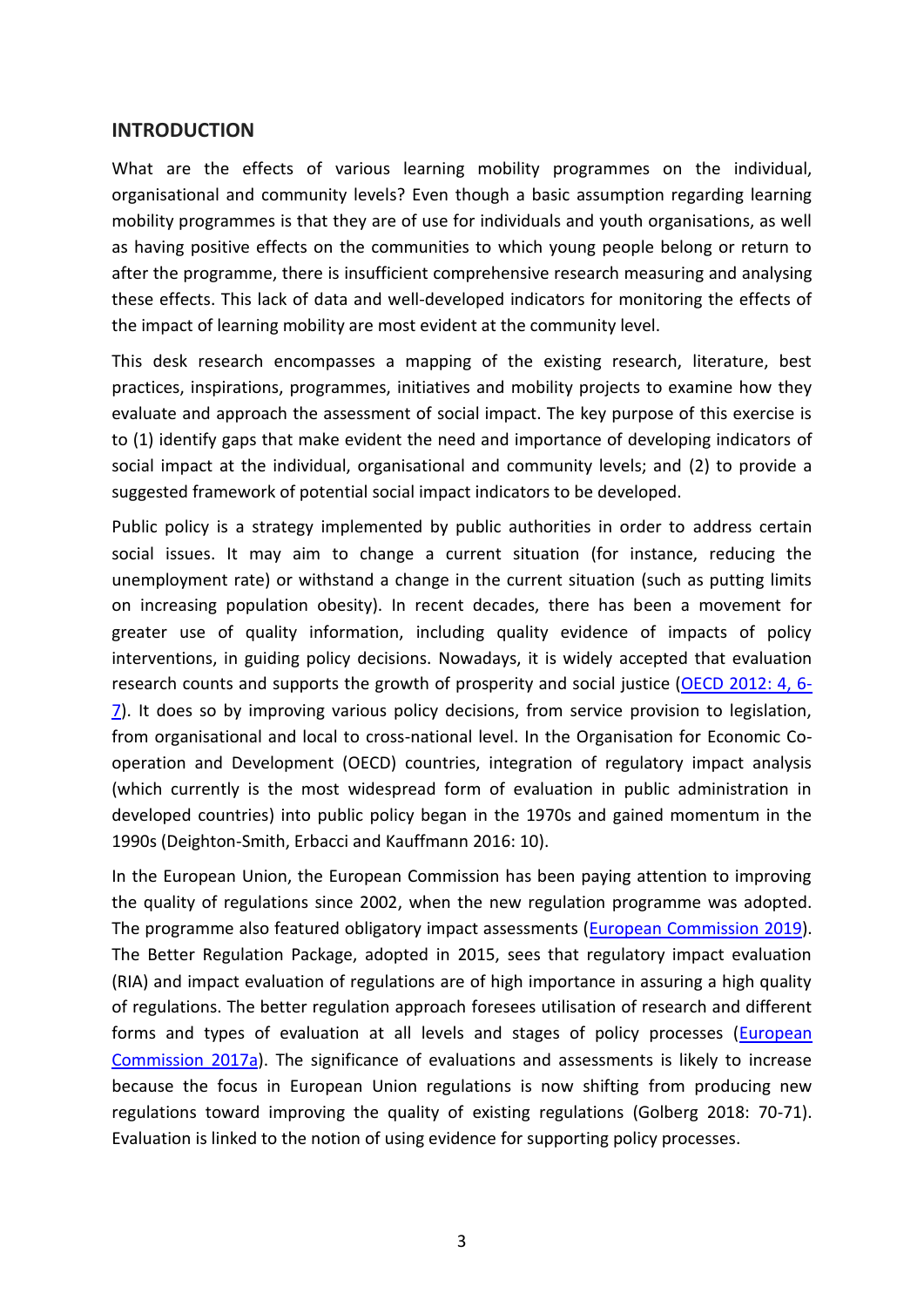Evaluation in public policy contexts is a complex enterprise, full of controversies, debates and discussions. As a newcomer to public administration, evaluation has to struggle with more established factors like ideologies, institutions and interest groups. Cairney (2016), Greve (2017) and Hemerijk (2017) open some of the problems and questions around the evaluation of public policy and give the reader a good sense of the environment, expectations and possible contributions of evaluation and evidence to better governance.

As part of the movement toward more evidence-informed policy processes, various systems have been put in place, and indicators constitute part of those systems. What is an indicator? Our primary frame of reference for defining an indicator is the process of public policy and policy intervention. An intervention may be thought of as having different phases, which can be associated with different types of research and evaluation, as depicted in the table below.

| <b>Policy phase</b>                                                | <b>Type of evaluation and</b><br>research used to support<br>policy                                                          | <b>Objective of indicators</b>                                                           |
|--------------------------------------------------------------------|------------------------------------------------------------------------------------------------------------------------------|------------------------------------------------------------------------------------------|
| Problem identification and<br>agenda setting                       | (Background research) *                                                                                                      |                                                                                          |
| Policy formulation and decision<br>making<br>Policy implementation | <i>Ex ante</i> evaluation (such as the<br>RIA – regulatory impact analysis)<br>Formative evaluation,<br>monitoring, mid-term | To envision expected<br>outcomes and target levels<br>To describe outputs                |
| Policy evaluation, assessing<br>effectiveness and efficiency       | evaluation<br>Ex post evaluation, summative<br>evaluation, impact evaluation,<br>cost-benefit analysis                       | To describe societal<br>outcomes/impacts<br>occurring as a result of the<br>intervention |

| Table 1. Policy phases, types of evaluations and indicators |  |
|-------------------------------------------------------------|--|
|-------------------------------------------------------------|--|

\* Background research is not necessarily evaluation research.

Immediate outputs and societal outcomes of an intervention are, naturally, linked: societal outcomes follow from outputs of the intervention. However, outcomes are not determined by outputs as the outcomes usually are also influenced by other factors. This makes establishing the direct causal effect of an intervention at least challenging, if not impossible. However, establishing logical reasoning that links the problem, its underlying causes and the objectives ought to be one of the main goals when it comes to evaluation [\(European](https://plataformavoluntariado.org/wp-content/uploads/2018/12/study-on-the-impact-of-transnational-volunteering-through-the-european-voluntary-service.pdf)  [Commission 2017b\)](https://plataformavoluntariado.org/wp-content/uploads/2018/12/study-on-the-impact-of-transnational-volunteering-through-the-european-voluntary-service.pdf). Each intervention is accompanied by its own indicators and indicators are developed for a particular intervention; they are used in the complex policy-making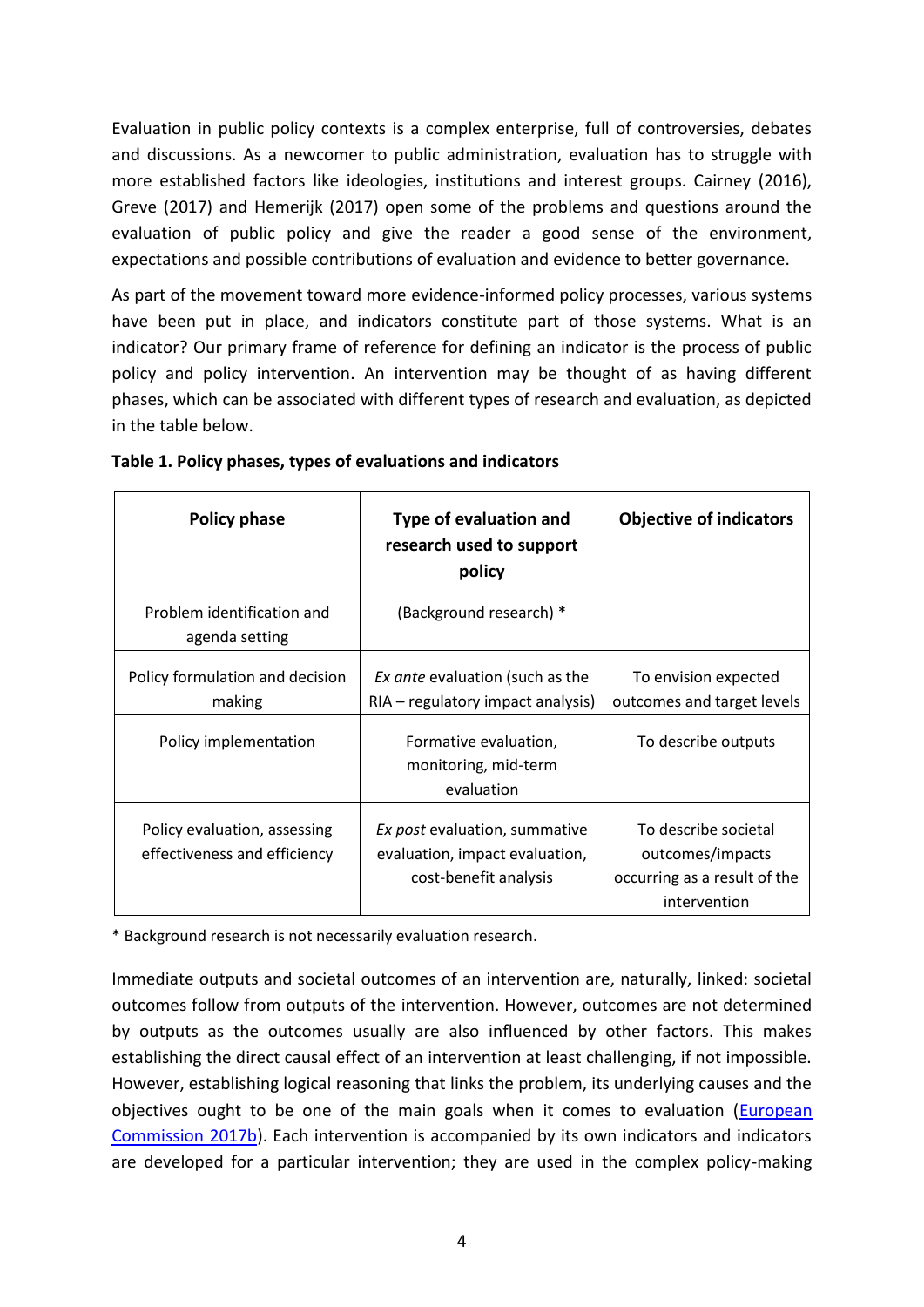environment. A look at the conceptual map of the youth policy environment and expected impacts of interventions makes it clear how various types of indicators do have their unique role in implementing complex policy programmes  $-$  see Figure 1 (p. 5) in the evaluation report of the 2010-2018 EU Youth Strategy [\(European Commission 2016\).](https://op.europa.eu/en/publication-detail/-/publication/553867b6-2885-11e6-b616-01aa75ed71a1)

For the purposes of policy processes, an analytical distinction between two types of indicators is in place:

- indicators that are used for capturing how an intervention is implemented and what are its immediate outputs;
- indicators that are used for capturing changes in society, that is outcomes of an intervention.

The table below outlines the main features of the two types of indicators.

## **Table 2. Features of indicators**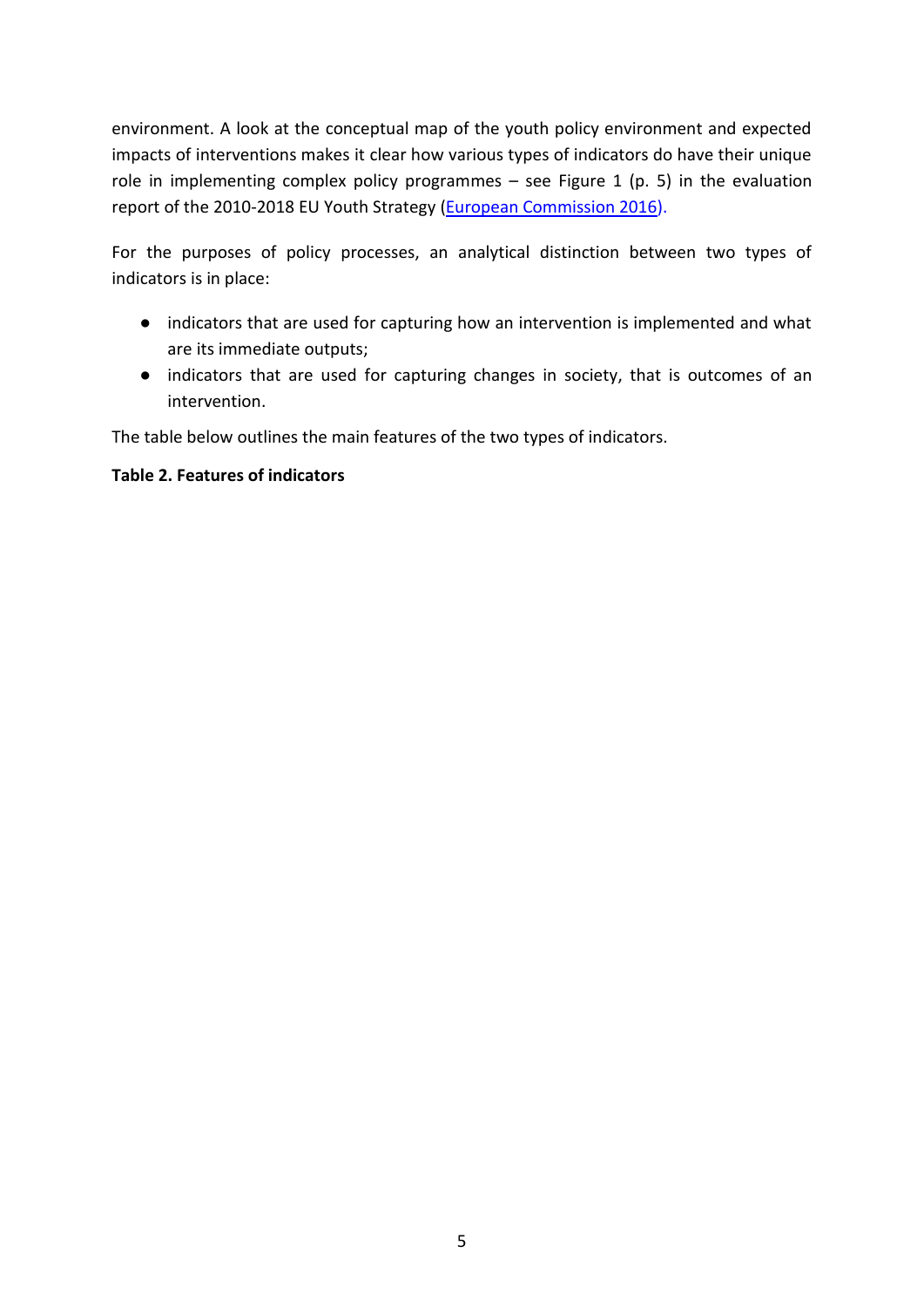| <b>Formative/output indicators</b>                                                                                                                                                                                                                                                                                                                                                   | Summative/outcome indicators                                                                                                                                                                                                                                                                                                  |
|--------------------------------------------------------------------------------------------------------------------------------------------------------------------------------------------------------------------------------------------------------------------------------------------------------------------------------------------------------------------------------------|-------------------------------------------------------------------------------------------------------------------------------------------------------------------------------------------------------------------------------------------------------------------------------------------------------------------------------|
| The focus is primarily on describing<br>of<br>implementation<br>the<br>an<br>intervention, not so much on societal<br>effects<br>and<br>that<br>outcomes<br>the<br>intervention is expected to deliver<br>eventually.                                                                                                                                                                | The focus is primarily on societal outcomes and<br>effects that the intervention is expected to deliver<br>eventually not so much on describing implementation<br>of an intervention. Importantly, the objective is to<br>establish direct causal effect of the intervention on<br>societal variables.                        |
| This approach is known under the<br>labels<br>performance<br>evaluation,<br>formative evaluation, $1$ and monitoring.                                                                                                                                                                                                                                                                | This approach is known under the labels impact<br>evaluation, summative evaluation, and ex post<br>evaluation.                                                                                                                                                                                                                |
| Two different approaches can<br>be<br>distinguished.                                                                                                                                                                                                                                                                                                                                 | Two different approaches can be distinguished.                                                                                                                                                                                                                                                                                |
| In the narrow meaning, the focus is<br>only on immediate outputs, e.g. the<br>number of participants in certain<br>activities or the amount of finances<br>allocated for certain actions.                                                                                                                                                                                            | In the narrower perspective, the analysis seeks to<br>establish the effects of an intervention in relation to<br>programme outcome indicators only.                                                                                                                                                                           |
| In the wider perspective, the focus<br>may be extended to include also<br>organisational aspects relevant for<br>implementation $-$ for instance, the<br>collaboration between different units,<br>of<br>allocation<br>resources<br>between<br>organisations,<br>etc. This<br>approach<br>would be based on organisational<br>including<br>street-level<br>theories,<br>bureaucracy. | In the wider meaning the goal is to uncover the link<br>with all consequences (direct and indirect, planned,<br>and undesired). This is a highly complex task as it<br>entails building a causal model that in the policy<br>contexts occurs in the format of the theory of change<br>and programme theory (Data for impact). |
| <b>Results</b><br>feed<br>primarily<br>into<br>the<br>intervention that is being carried out.                                                                                                                                                                                                                                                                                        | primarily into<br>Results feed<br>designing the<br>next<br>interventions.                                                                                                                                                                                                                                                     |

An indicator should be clearly defined. It should feature:

- name/label
- definition
- unit of measurement
- source of data

<sup>1.</sup> The primary goal of formative evaluation is to improve implementation of an intervention. As such, it is used in early phases of a programme.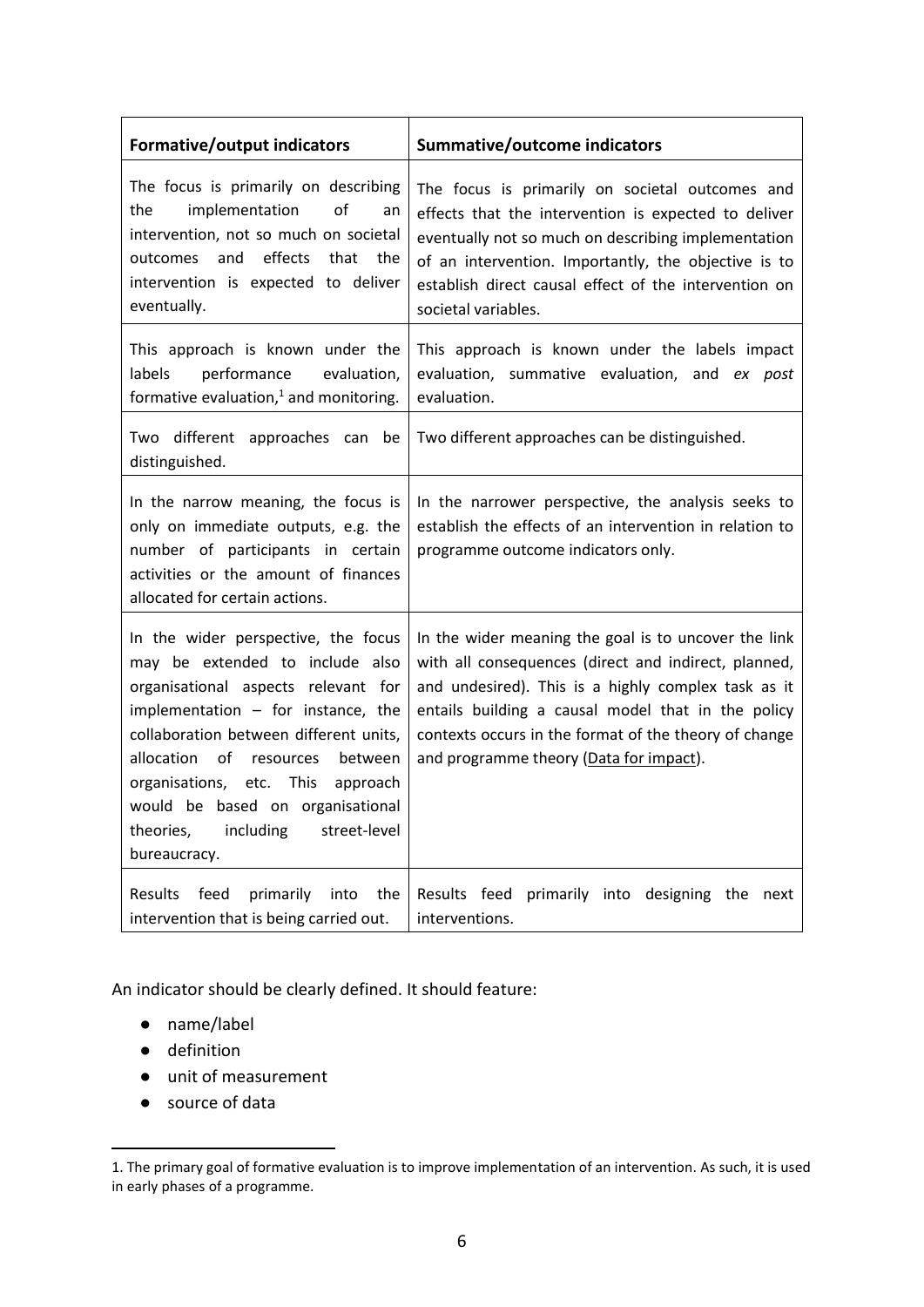- frequency of measurement
- baseline level
- target level [\(European Commission](https://plataformavoluntariado.org/wp-content/uploads/2018/12/study-on-the-impact-of-transnational-volunteering-through-the-european-voluntary-service.pdf) 2017b).

Good indicators are SMART: Specific, Measurable, Achievable, Replicable, Time bound.<sup>2</sup> In the case of indicators – which will be used in cross-national settings, namely, policy measures that are implemented in more than one country and/or cultural group or when policy transfer and peer learning is to be facilitated – cross-national equivalence is of utmost importance.

## <span id="page-6-0"></span>**INDICATORS OF SOCIAL IMPACT AT THE INDIVIDUAL LEVEL**

In this part of the study, existing indicators for measuring the impact of learning mobility on individuals are presented. The very fact that some young people acquire new experiences, knowledge and competences through learning mobility programmes indicates that these changes also affect communities (beyond the effect they have on individuals). The number of young people participating in these programmes, multiplied by the direct results of the programme, the skills they acquire and the values and beliefs they accrue result in the sum of changes to a community, even without factoring in the spill-over effects on the community's other actors. This is why investigating the effects of these programmes at the individual level remains highly important. It is precisely at the individual level that we have the best researched effects of learning mobility and the best developed indicators for measuring these effects. Among the reasons for this are the efforts of programme organisers to evaluate the outputs of their programmes. Another is the availability of participants at the start and end of the programme, making it possible to directly measure effects.

This chapter encompasses studies that have been conducted in higher education, volunteering and short-term mobility programmes. These areas are the best researched, given that they include Erasmus+ programmes and the activities of the RAY Network.

<span id="page-6-1"></span>Fields of interest and underlying concepts

This section gives an overview of what problems have been addressed, and research questions asked in the literature reviewed for this report.

<sup>2.</sup> www.mnestudies.com/monitoring/qualities-and-characteristics-indicators.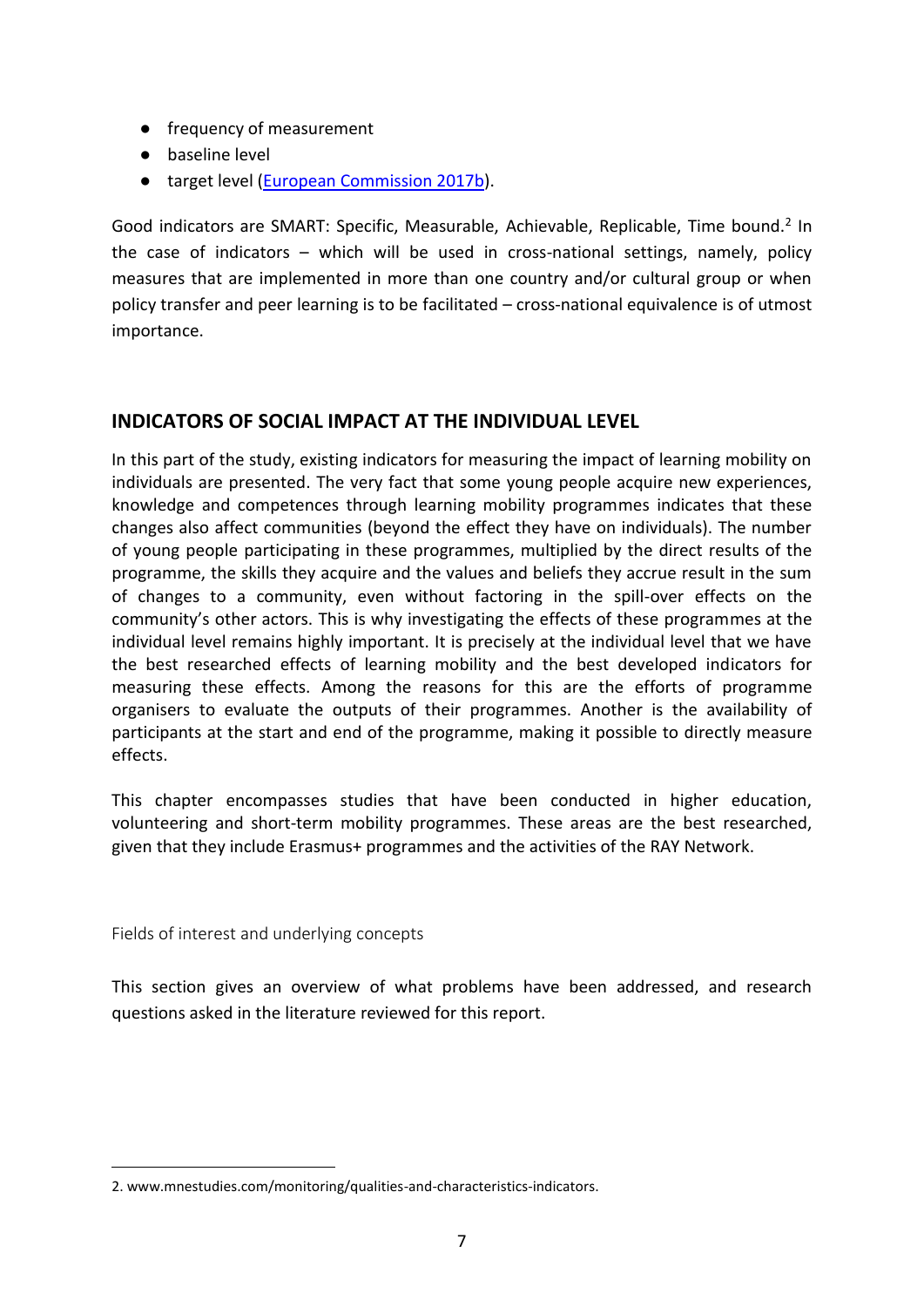<span id="page-7-0"></span>Learning mobility in higher education

Numerous studies have been conducted on the value of learning mobility programmes in higher education, focusing on students' personal development, skill development, employability and their sense of European identity. These studies provide a basis for the selection of indicators in order to measure the impact of mobility.

The study on the professional value of ERASMUS (mobility programme in higher education) focused on the eye-opening ERASMUS experience, which resulted from a period in another European country: students returning from an ERASMUS period in another European country "do not trust a single professor and a single paradigm anymore", which means that their critical thinking skills have developed. Second, the focus was on the transition to the labour market, especially in the international context – finding a job in another country. Third, the authors were concerned with students' socio-economic background and its influence on mobility (Janson, Schomburg and Teichler 2009).

Another study by Souto-Otero (2019) focused on the effects of the Erasmus+ programme on tertiary education students – in particular, on their employability skills (including technical, inter-personal, inter-cultural skills and competences, and their self-confidence, ability to achieve goals, and social and cultural openness) and on the transition from education to work and finding a job in a foreign country. The study also looked into how students related to and valued new learning methods and their sense of European identity (Souto-Otero 2019).

A study carried out by the European project "Europemobility" examined the impact of learning mobility on language skills, intercultural skills and professional skills, and a sense of "European identity". It compared self-assessment data between "learners, who were abroad for at least one period for learning and/or working (mobile group) and learners, who never were abroad for learning and/or working (control group)" (Kropp 2014: 3).

Desk research summarised two strands of the literature on learning mobility in European higher education: the literature on the determinants of student mobility and the existent evidence of the impact of student mobility. The determinants, according to earlier research, include socio-economic background, language skills and international exposure, general motivations and choice of host country and main obstacles to mobility. Outcomes include the impact of mobility on individual labour market outcomes (transition to work, international aspects of a job), language, personal and cultural outcomes and European identity (Rodrigues 2012).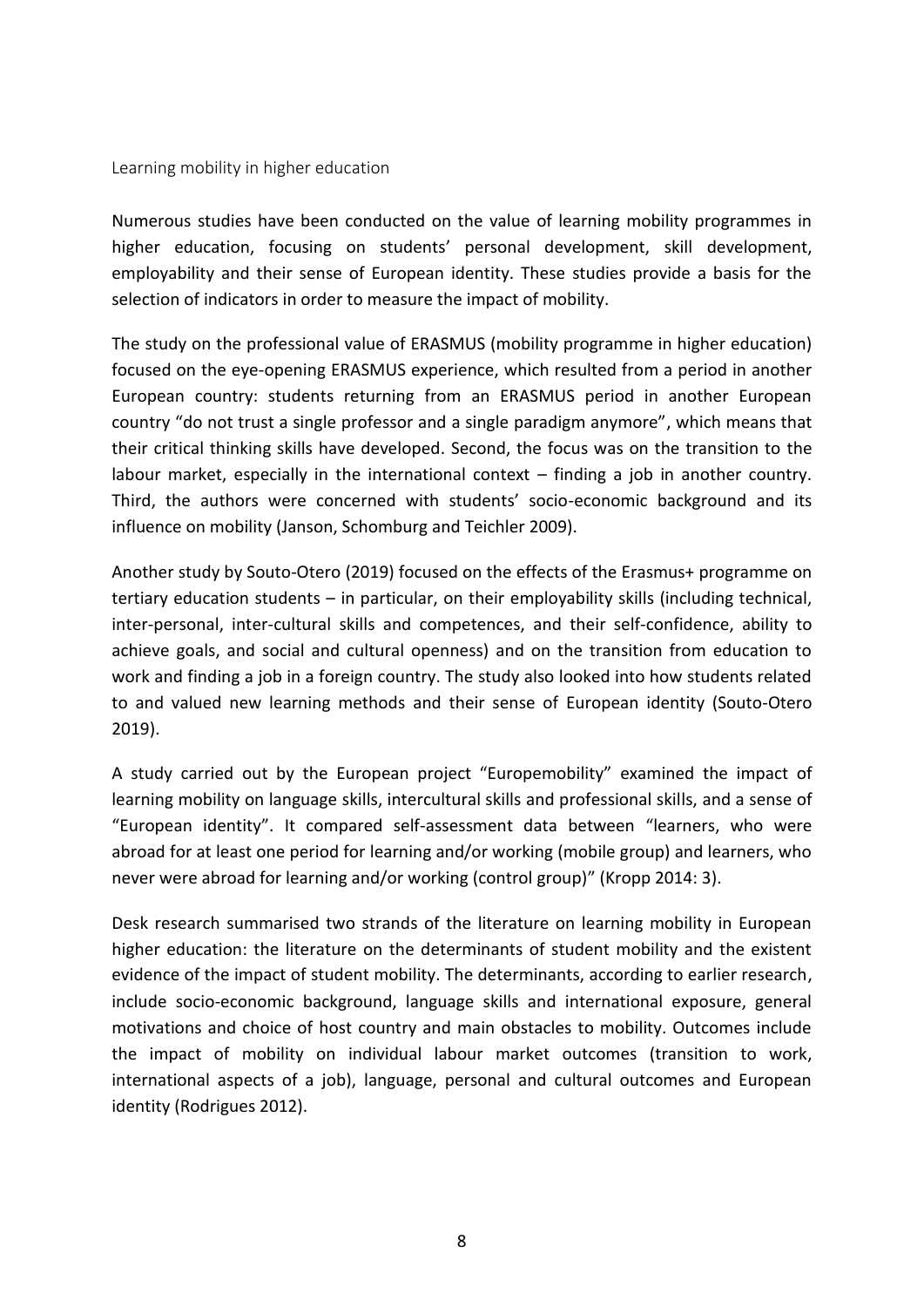<span id="page-8-0"></span>Learning mobility in volunteering

The study on the effect of European Voluntary Service (EVS) was motivated by the need to document outcomes of a multi-year policy measure that spanned more than 100 countries around the globe. The study was conducted with the purpose of identifying the impact of EVS on beneficiaries and using the findings towards the further development of the programme [\(European Commission](https://plataformavoluntariado.org/wp-content/uploads/2018/12/study-on-the-impact-of-transnational-volunteering-through-the-european-voluntary-service.pdf) 2017b: 14). The study analysed effects such as volunteers' subsequent employability, impact on their social background, internationalisation of participating organisations and impact on the openness and cultural diversity of communities [\(European Commission 2017b:](https://plataformavoluntariado.org/wp-content/uploads/2018/12/study-on-the-impact-of-transnational-volunteering-through-the-european-voluntary-service.pdf) 15; 197-98).

The study on the volunteering activities supported by the Heritage Lottery Fund (HLF) in the United Kingdom (UK) focused on the social impact of volunteering in HLF-funded projects that ran from 2008 to 2010. The study looked, in particular, at the impacts of volunteering in the cultural sector in the UK, based on the experience of volunteers within HLF-funded projects. Volunteering is the cornerstone of HLF funding. Almost all projects work with volunteers in some capacity, and many have volunteers that play critical roles in the management, design and leadership of projects (Rosemberg et al. 2011).

A World Bank study sought to identify methods that would be appropriate for describing outcomes of youth service programmes which involve volunteering activities. The study used rigorous methodology, with clear conceptual foundations and quantitative data that enabled evaluations, providing an overview of a few impact studies (Mattero and Campbell-Patton 2008).

The Voluntary Service Overseas (VSO) programme conducted a study aimed at addressing the gap in knowledge on volunteering effects, by exploring whether volunteering resulted in changes in understanding, behaviour and attitudes for the volunteer, and if these changes led to development impacts in the communities in which volunteers lived and interacted after their placements. The study was informed by the theory that pre-placement contextual factors and changes that occur while volunteering influence post-placement action and outcomes (Clark and Lewis 2017).

A study on the effects of international volunteering experience covered four broad areas: international awareness, intercultural relations, international social capital and international career intentions. The study relied on self-reported effects but used a control group for comparison (McBride, Benjamin and Sherraden 2010).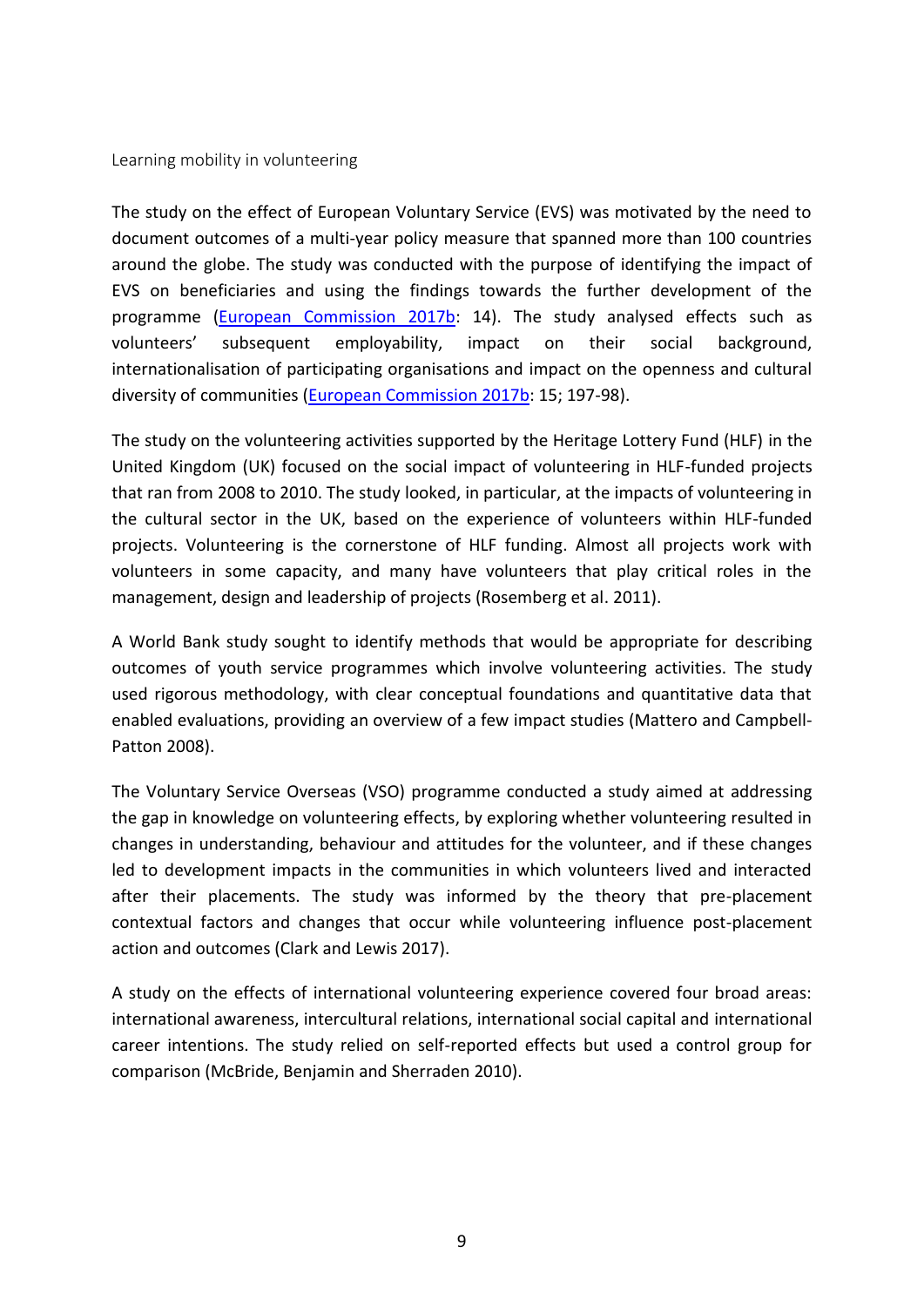<span id="page-9-0"></span>Short-term learning mobility

The multinational network RAY – [Research-based analysis of European youth programmes](https://www.researchyouth.net/) – devotes its attention and effort to studying the effects of short-term mobility supported by the Erasmus+ youth strand. It examines the effects of the European Union Programmes Erasmus+: Youth in Action and European Solidarity Corps on young people, youth workers and youth leaders involved in the projects funded by this programme. What and how do they learn through their participation in these projects? Which competences do they develop, and how? Which specific contexts, settings, conditions, educational approaches, methodologies and methods are successful in fostering the development of key competences for lifelong learning in Youth in Action projects funded through the Youth in Action Programme (2007-2013) and through the Erasmus+: Youth in Action Programme (and European Solidarity Corps)? How does the programme contribute to the achievement of the objectives and priorities of the European youth programmes, in particular to the promotion of active/democratic citizenship and participation in civil society, tolerance, solidarity and understanding between young people in different countries, the inclusion of young people with fewer opportunities and the development of quality and networking in youth work?<sup>3</sup>

#### <span id="page-9-1"></span>Methods of measurement

A review of the reports shows that for most research projects, data collection has been carried out using quantitative methods: online and pencil-and-paper surveys. The use of qualitative methods, such as long, in-depth interviews and diaries, and focus groups for data collection, is relatively rare, as is the triangulation of data collected using different methods.

When it comes to the research design, the majority of the research falls into the category of "expert opinion", which often is just participants' opinion and experience. While this method is perfectly accurate for describing participants' experiences and their opinions developed during those projects, it might not work so well when it comes to various forms of evaluation (ex-ante, formative, and summative/impact evaluations being the main forms) that feed into policy processes. These opinions are useful, but not sufficient or exhaustive for carrying out these types of evaluation and producing quality information that would support policy processes. As recommended by the World Bank, rigorous research designs should be used, including (quasi) experimental designs (see Mattero and Campbell-Patton 2008). Choices regarding research design are important because research design directly

<sup>3.</sup> More information about RAY Leading Questions is available at www.researchyouth.eu/inclusion-andparticipation.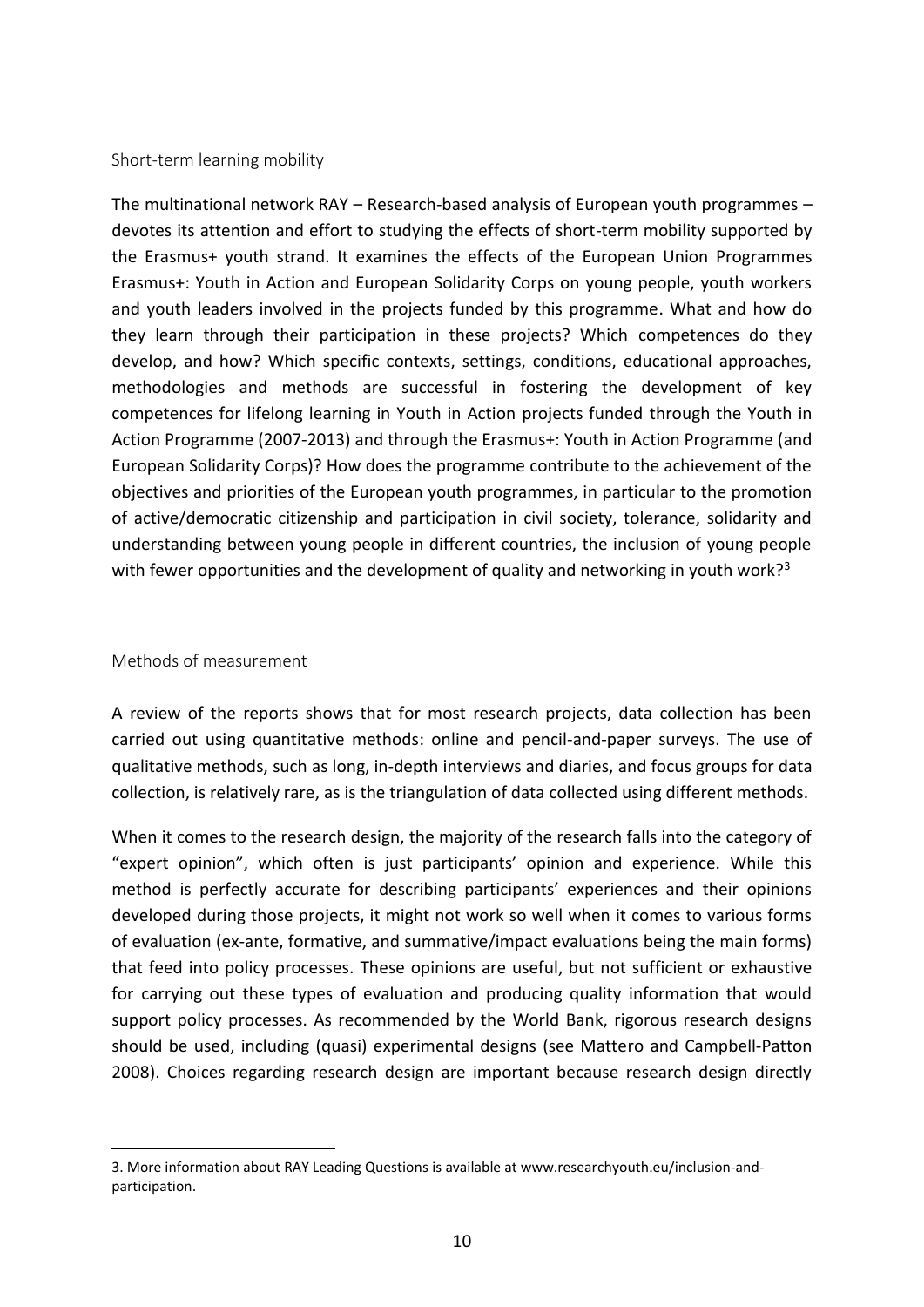influences methods of measurement – selection and development of concrete indicators and similarly sampling.

<span id="page-10-0"></span>Gaps identified and suggestions

The review of the reports and articles clearly shows that there is only a little research on short-term mobility, especially when compared to research that has been carried out on higher education. However, supporting short-term mobility is an increasingly important policy goal and more resources are being allocated to this area.

Similarly, there is also a lack of research on using youth work methods in short-term learning experiences. There is a substantive overlap between the sphere of youth work and short-term learning mobility experiences supported by the Erasmus+ programme in terms of methods used for supporting learning in both activity areas as well as in terms of individuals active in both areas. However, there is little, if any, research on using youth work methods in learning mobility.

There is also a lack of other forms of evaluation research that bear relevance for policy making, such as formative evaluation for supporting the implementation of a policy measure and achieving higher effectiveness; *ex ante* or prospective evaluation which can help in planning a policy measure.

When it comes to methodological rigour of evaluations, research is mostly limited to collecting participants' opinions on effects of policy measures. Contemporary understandings of evaluation research (in the EU, OECD, World Bank) also recommend using other evaluation methods like quasi-experimental designs and triangulation of data.

None of the reports addressed more sophisticated (evaluation) themes like cost-benefit analysis, analysis of unintended consequences, long and short-term effect, and direct and indirect effect, interactions between individual, organisational and societal level effects. These types of effects, however, are crucial in evaluating the effects of a policy at different levels.

Learning mobility research could benefit from making more extended use of already existing knowledge in the spheres of labour market, education, learning, transition from education to labour market, social inclusion/exclusion, multiculturalism, and other spheres. Existing knowledge in these areas could be used for developing high-quality research projects that support policies.

The main shortcomings and gaps in knowledge and research practice are presented in the section addressing the gaps. When developing indicators for future research projects, taking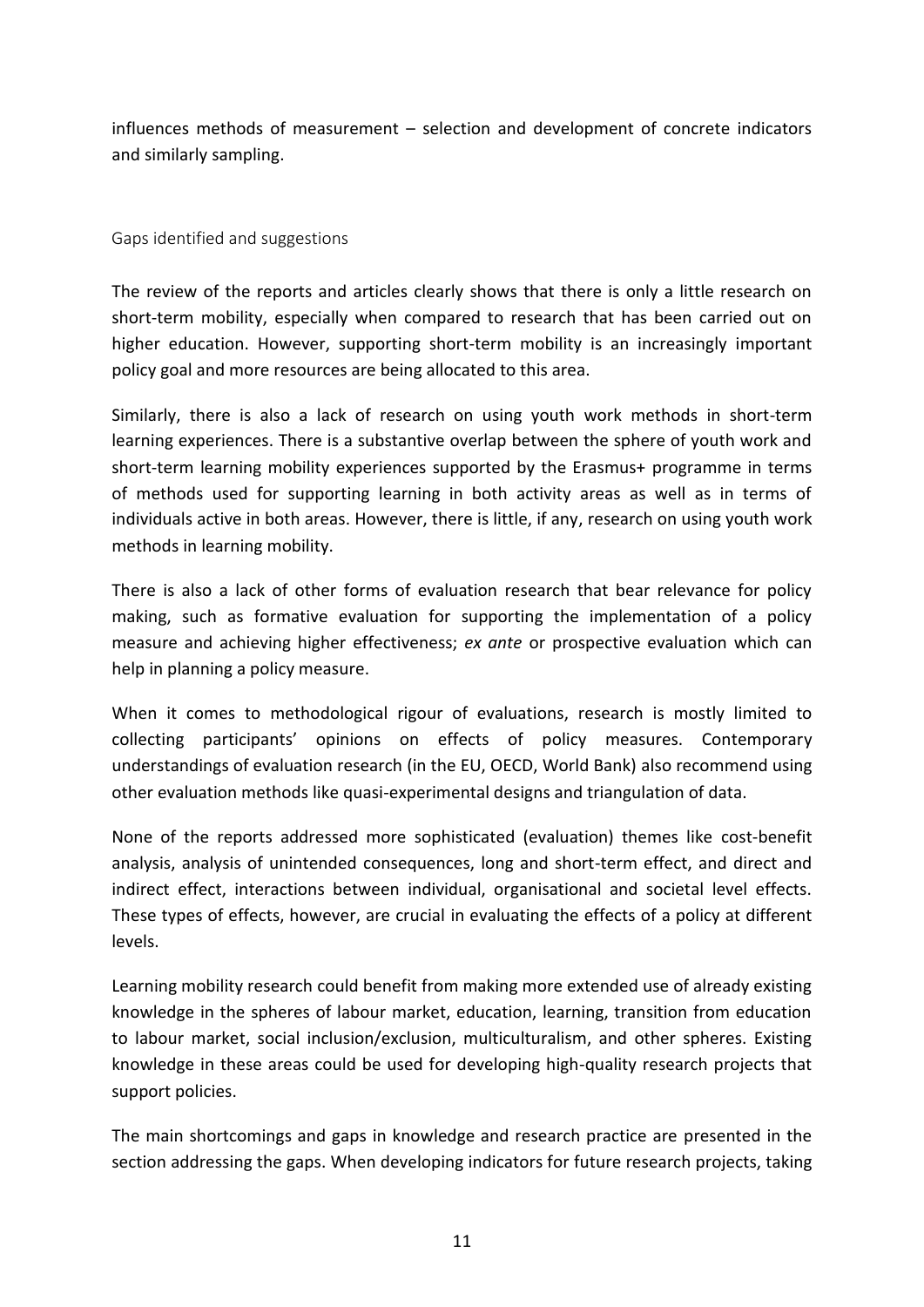these remarks into account would help to increase the quality of knowledge produced and this, in turn, could support policy processes and societal development.

However, indicators are just one part of any research project; or, more concretely, just part of data collection. As such, indicators are integrally linked to research questions, conceptual frameworks, research design, data analysis methods, and intended users of research outputs of a concrete project, especially if the research addresses policy themes. Hence, developing indicators starts with and from developing research objectives, research questions, methodologies, and making decisions regarding other aspects of a research project.

When developing indicators for an evaluation research project, the recommendations for any evaluation research project should also be considered. Evaluation research, as well as putting the produced knowledge into use, is a highly complex enterprise which follows its own logic. This logic is influenced both by conventions of high-quality social research and the rules of how public administration operates, in particular how it relates to research and uses it in policy processes. It is good to keep in mind that learning mobility operates within the same social and administrative environment as other fields of activities and that this provides opportunities to learn from what is already there.

## <span id="page-11-0"></span>**INDICATORS OF SOCIAL IMPACT AT THE ORGANISATIONAL LEVEL**

## <span id="page-11-1"></span>Fields of interest and underlying concepts

Youth organisations are defined as: "those social organisations (associations, clubs or movements) that are set up to serve young people and where young people are in charge of the organisational structure" and "which are democratic, non-governmental and not for profit" [\(European Youth forum 2016\)](http://www.youthforum.org/sites/default/files/publication-pdfs/YFJ_StudyOnTheSocialValueOfYouthOrganisations_1P1.pdf). The different factors, such as aims, structure, development, quality, scale and contexts in which these organisations operate, contribute to marked differences in the social value that these organisations create for young people. They also influence different outcomes for young people and society, including personal and social, civic and political outcomes*.*

One of the important outcomes that youth organisations create for young people is experiences and opportunities to "experiment" and do things that they would otherwise not be able to do, including opportunities to travel nationally and internationally. The term "learning mobility in the youth field" refers to the mobility of young people across countries, inside and outside Europe, and in formal and non-formal learning settings. Defined as stays abroad undertaken for a period of time and with a clear educational purpose, the term has been at the core and an integral feature of European youth policies and practices for a very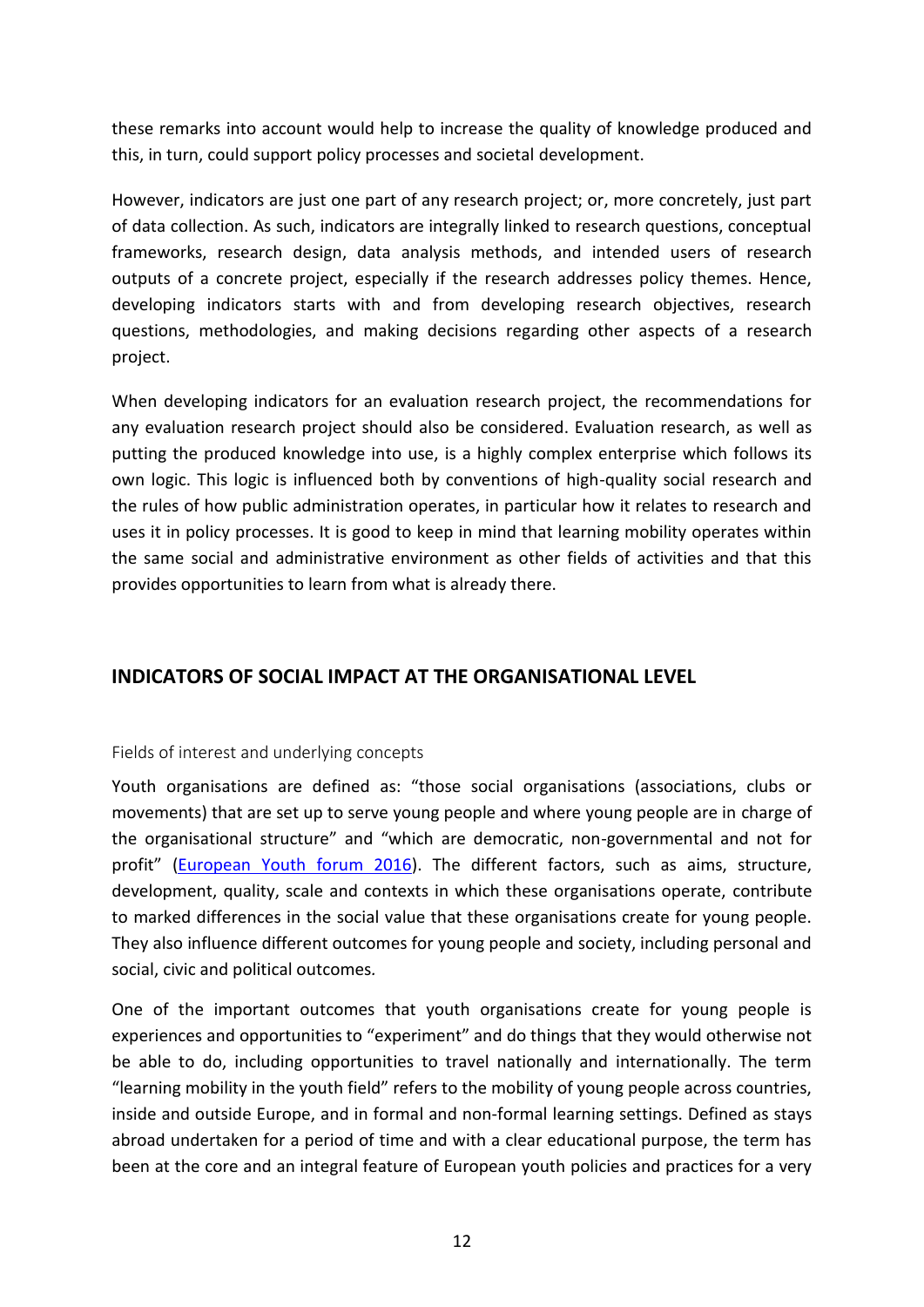long time, promoted by civil society organisations and political institutions, as a means to foster intercultural dialogue and peace.

However, the phenomenon of learning mobility in the youth field has not been systematically measured. One of the reasons for a lack of evidence or research on the impact of learning mobility on organisations is the fact that sending or hosting organisations (which are sometimes also referred to as "communities") are considered to be the "second beneficiaries" of youth mobility projects, while the direct beneficiaries of the learning mobility activities or whole programmes are the young people or youth workers who take part in the activities. This means that the impact on the organisations is less direct, more difficult to grasp and requires a sophisticated research methodology, which, especially in short-term projects, is not the main aim. In addition, many organisations are focusing exclusively on the measurement of "micro-level" type of impact focusing on the youth project itself and the participants of the project, young people in the youth organisations, the local community and partner organisations directly linked to the project (Geudens 2010).

## <span id="page-12-0"></span>Quality of learning mobility – principles and indicators

The Handbook of Learning Mobility ([Bačlija Knoch et al. 2019](https://pjp-eu.coe.int/documents/42128013/47261953/Handbook+LM/3a5c103c-0367-4eba-1aca-ee544826f557)) offers 22 quality principles that help organisations deliver high-quality mobility projects. Some of them, more or less directly, refer to the measurement of the impact that the projects have on organisations. For example: "the mobility project fits to the needs of the organisations"; "the organisers formulate indicators for assessing outcomes collaboratively with participants"; "the learning outcomes are evaluated at project and individual level, and in a short-term and long-term perspective"; "the evaluation also includes non-intended outcomes", meaning that in the evaluation, organisers cover both explicit objectives and other outcomes, positive or negative, that resulted from the project.

The indicators for quality in learning mobility, endorsed by the Steering Group of the European Platform for Learning Mobility (EPLM) in 2018, explicitly include the dimension "Organisation" and define several sub-dimensions and indicators related to it. The subdimension "Evaluation" and the related two (out of eight) indicators are particularly relevant in this context, as they set "organisational learning" as a significant outcome of the learning mobility project.

## **Indicator 40: Does the evaluation consider not only learning outcomes of participants, but also things like the project's impact on hosting and sending communities and on your own organisation?**

"'Organisational learning' happens when an organisation (for example, a youth club or a school) changes attitudes or develops new practices as a result of being involved in an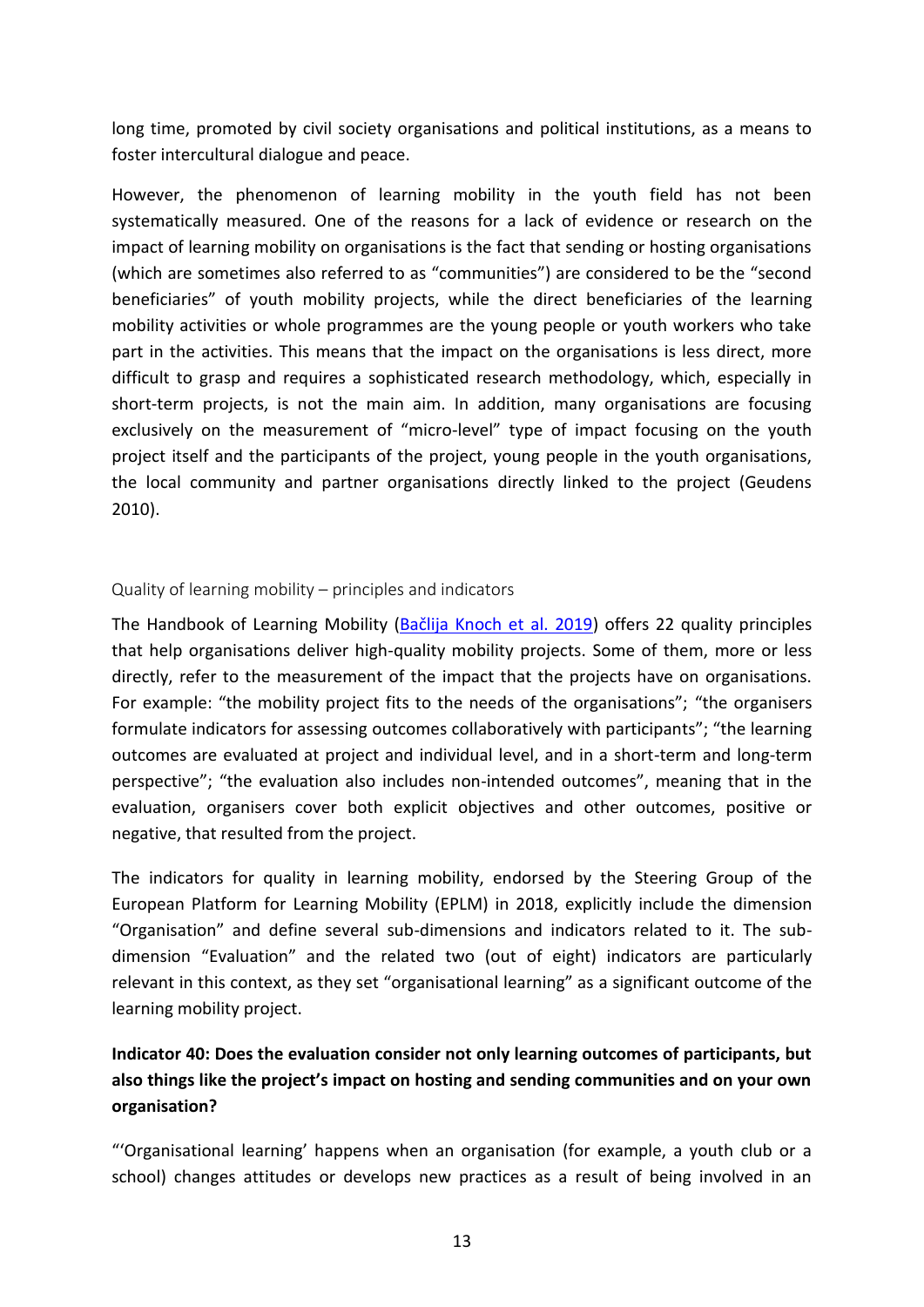activity like a learning mobility project, where it is confronted with new elements and aspects that challenge its usual routines. Examples of organisational learning occur, for example, when an organisation that has only operated at local or regional level also starts incorporating an international dimension in their activities; or when an organisation introduces new work forms (e.g., volunteering)" ([Bačlija Knoch et al. 2019: 79](https://pjp-eu.coe.int/documents/42128013/47261953/Handbook+LM/3a5c103c-0367-4eba-1aca-ee544826f557)).

## **Indicator 41: Does your evaluation plan also include the possibility for identifying unintended outcomes?**

The "unintended learning outcomes" should be included in the evaluation plans from the beginning, together with the specific learning outcomes. "They may occur as a result of project activities that did not go quite as one has planned or of things that happened in the participants' free time. They may be positive or negative, but irrespective of their nature the organisations should try to capture and describe them in the evaluation, because they may hold important messages to the organisers" ([Bačlija Knoch et al. 2019: 80](https://pjp-eu.coe.int/documents/42128013/47261953/Handbook+LM/3a5c103c-0367-4eba-1aca-ee544826f557)).

## **European Youth Programmes' effects on organisations**

Compared with other programmes or initiatives that support learning mobility, Erasmus+ Youth in Action receives the most attention among researchers and the RAY network significantly contributes to the research in this area.

## **a) RAY – [Factsheet Effects on Organisations](https://www.researchyouth.eu/download?id=187) (RAY Factsheet 2019)**

The evidence explicitly shows that the ERASMUS+: Youth in Action Programme strengthens the role of youth organisations. The effects of the involvement of project leaders in the programme on their organisations are multi-faceted. Group leaders strongly agree or agree that their participation in an Erasmus+: Youth in Action programme has the following impact on their organisation:

- More contacts/partnerships with other countries: 96%
- Increased project management competences: 94%
- Increased knowledge transfer and implementation of good practices within the organisation: 94%
- Increased participation of young people in the organisation/group: 92%
- More international projects: 90%
- Increased commitment to include young people with fewer opportunities: 89%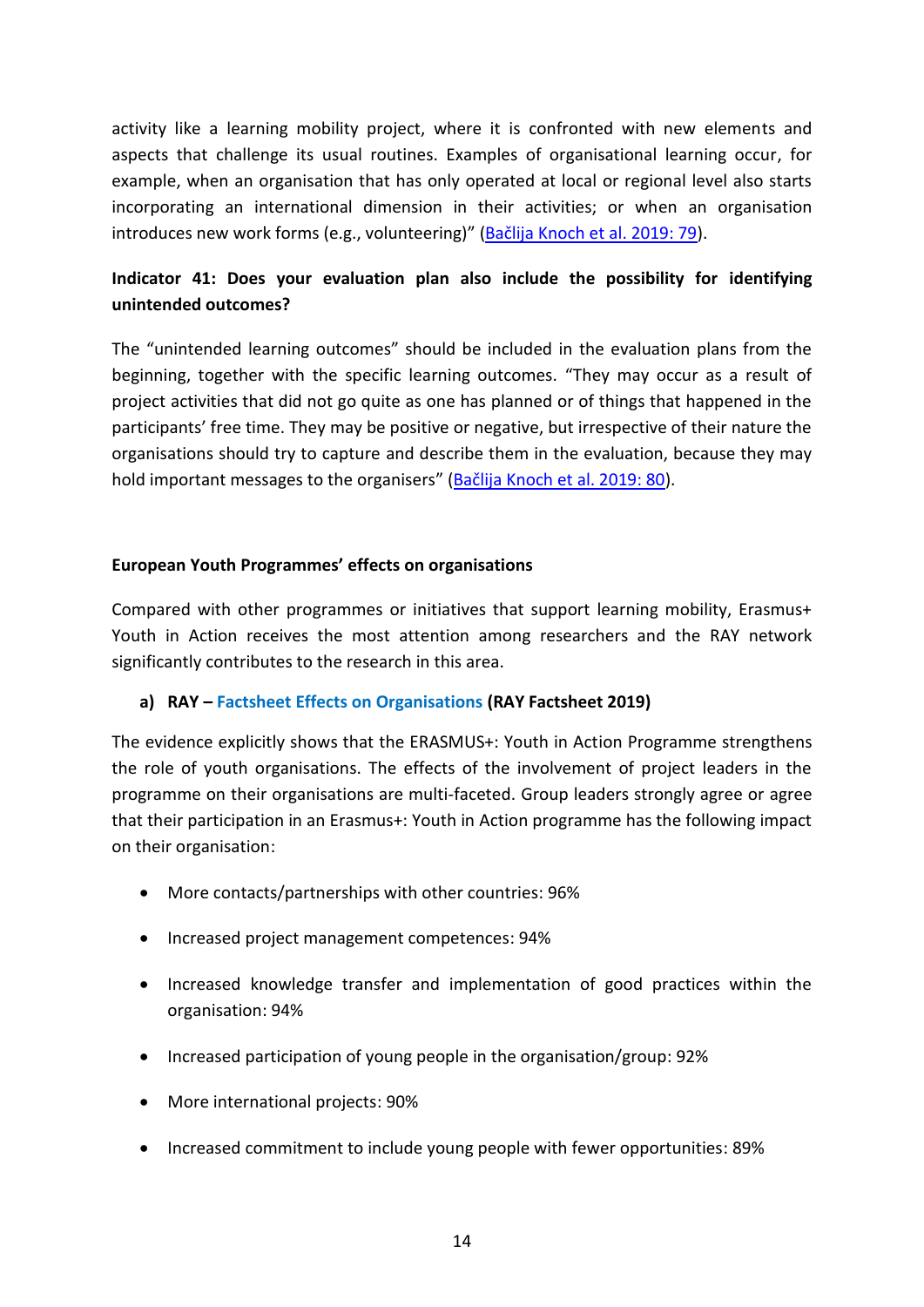(N=2.951 project leaders, survey conducted October 2015 to April 2016)

## **b) RAY MON [\(Böhler et al. 2019\)](https://www.researchyouth.net/wp-content/uploads/2021/11/RAY-MON_Data-Report-20142020_20211108.pdf) – Transnational Analysis 2017/2018**

One of the key youth-specific aims of the Erasmus+ Youth in Action Programme is to strengthen the role of youth organisations as support structures for young people, in particular through enhanced co-operation.

This analysis explored the effects of the programme on organisations and communities and showed that the effects of projects on organisations are assessed to be positive by project participants and project leaders alike. However, these effects are less strong than those on the individual level – in part because they are less immediate and can only be seen at the time of surveying. Understandably, systemic effects need more time to take hold than individual effects. The most highly rated effects on organisations rated from 76% to 90% by both project participants and project leaders are increased appreciation of cultural diversity, more contacts/partnerships with other countries and more networking at European level*,*  increased competences for the provision of non-formal education, improved processes of recognition and validation of competences of young people other than Youthpass and indicate an increased knowledge transfer and implementation of good practices within the organisation – thus showcasing an improved, extended, enriched and enriching international dimension of youth work [\(Böhler et al. 2019\)](https://www.researchyouth.net/wp-content/uploads/2021/11/RAY-MON_Data-Report-20142020_20211108.pdf).

## **c) RAY CAP (RAY 2018) — Impact of training and support activities on organisations**

The effects of the Erasmus+ Youth in Action programme on organisations are visible and important but remain unstable and often unstructured, while more profound effects are perceived at an individual level.

The Erasmus+ Youth in Action programme is also appreciated and used for the professional development of staff members through increased competence development.

In addition, the Erasmus+ Youth in Action programme trainings and activities are an external source for organisational change through funding opportunities for youth projects and participation in international trainings.

To bolster organisational development, beneficiaries need to develop long-term organisational strategies that facilitate organisational change.

## **Table 3: Systemic effects of Erasmus+ Youth in Action at organisational level**

|  | Type of impact | <b>Effects on organisations</b> |
|--|----------------|---------------------------------|
|--|----------------|---------------------------------|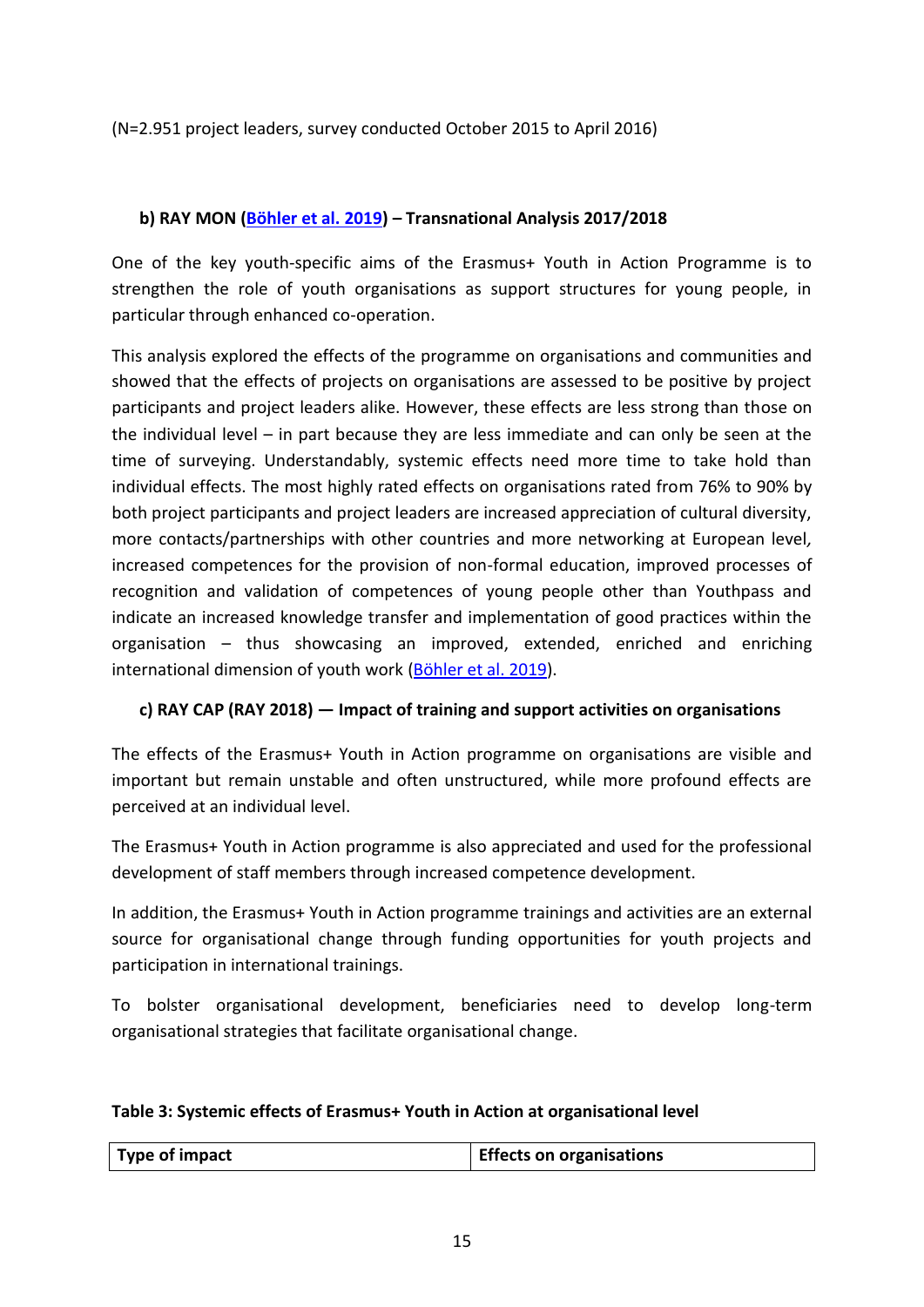| <b>Organisational development</b>    | $\bullet$ The<br>Erasmus+ Youth<br>in<br>Action<br>programme contributes to organisational<br>development in indirect and long-term<br>ways.<br>$\bullet$ The<br>Erasmus+<br>Youth<br>Action<br>in.<br>influences<br>different<br>programme<br>are<br>between newly and "older" established<br>organisations.                                                                                                                                                                                       |
|--------------------------------------|-----------------------------------------------------------------------------------------------------------------------------------------------------------------------------------------------------------------------------------------------------------------------------------------------------------------------------------------------------------------------------------------------------------------------------------------------------------------------------------------------------|
| <b>Organisational strategies</b>     | of<br>the<br>Most<br>interviewed<br>$\bullet$<br>organisations do not have strategies for<br>sustainable effects for organisational<br>development.<br>If there is an understanding about<br>the need for strategic management and<br>how to support employees, there are good<br>chances that the Erasmus+ Youth in Action<br>programme activities will have a greater<br>impact on sustainable systemic effects/<br>organisational development.                                                   |
| Increased visibility and recognition | Increased<br>recognition<br>$\bullet$<br>and<br>acknowledgement of the organisation in<br>the youth sector through implemented<br>activities at local and national level.<br>Better visibility and recognition of<br>the youth sector and in the youth field<br>through participation in the Erasmus+<br>Youth in Action programme.<br>Erasmus+ Youth in Action<br>The l<br>programme contributed to an increased<br>visibility and positive perception of non-<br>formal education and youth work. |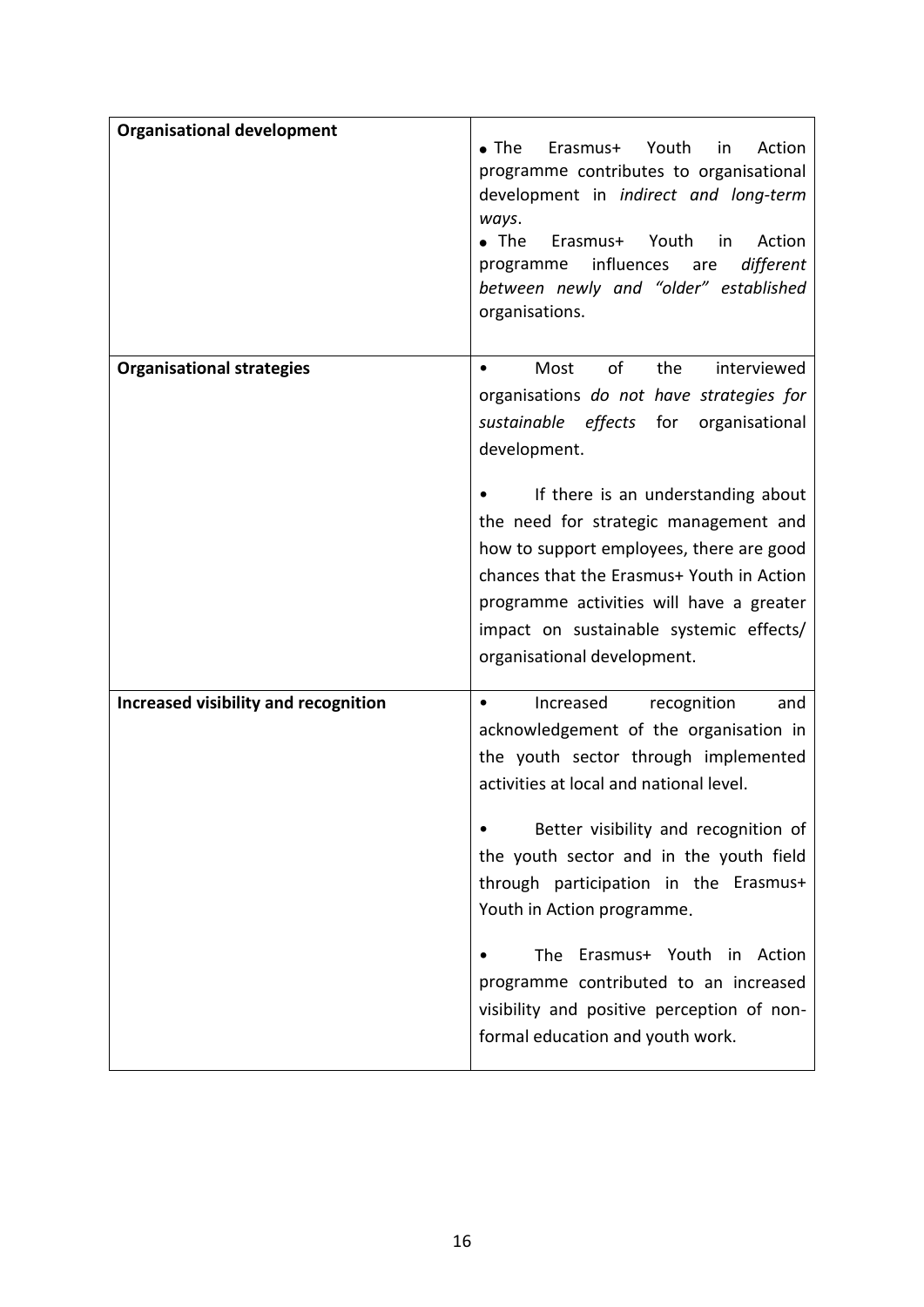| Professionalism                          | Innovations and new methods of                                            |
|------------------------------------------|---------------------------------------------------------------------------|
|                                          | application of non-formal methods.                                        |
|                                          |                                                                           |
|                                          | New partnerships and networks                                             |
|                                          | and wider network of contacts (partners                                   |
|                                          | are seen as "source" of tools and for                                     |
|                                          | establishing new projects).                                               |
|                                          | Learning ground<br>develop<br>to                                          |
|                                          | intercultural knowledge, attitudes and                                    |
|                                          | skills (i.e. foreign language).                                           |
|                                          |                                                                           |
|                                          | Better in project management,                                             |
|                                          | preparation<br>implementation<br>and<br>οf                                |
|                                          | projects.                                                                 |
|                                          | Enhanced the ability of staff (and                                        |
|                                          | volunteers) to pass on the benefits directly                              |
|                                          | to young people.                                                          |
|                                          | Challenges and "stretches" staff,                                         |
|                                          | taking them outside their comfort zones,                                  |
|                                          | which is beneficial to the organisation and                               |
|                                          | young people.                                                             |
| (Inter-)National projects                | $\bullet$                                                                 |
|                                          | Allow organisations to expand and<br>create European and global networks. |
|                                          |                                                                           |
|                                          | Encourage young team members to                                           |
|                                          | put their own ideas for new projects                                      |
|                                          | forward.                                                                  |
|                                          | Strengthen work in organisations                                          |
|                                          | through widening relationships<br>and                                     |
|                                          | allowing for the acquisition of<br>new                                    |
|                                          | knowledge.                                                                |
| <b>Entrepreneurs in the youth sector</b> | Continued involvement<br>the<br>in<br>$\bullet$                           |
|                                          | Erasmus+ Youth in Action programme                                        |
|                                          | creates and sustains the motivation of                                    |
|                                          | actors to become entrepreneurs in the                                     |
|                                          | youth sector and develop European youth                                   |
|                                          |                                                                           |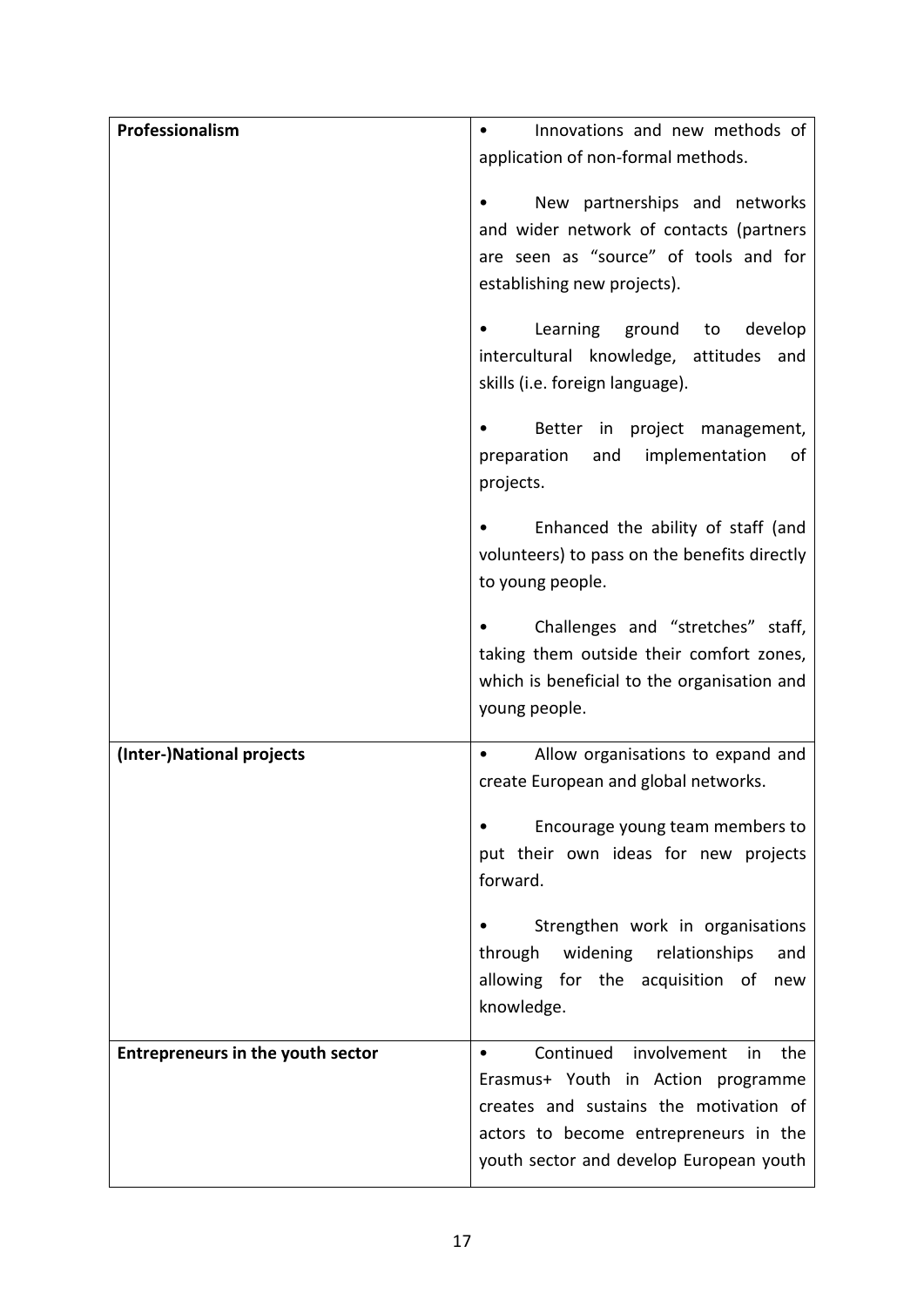|                                    | work and run such projects.                  |  |
|------------------------------------|----------------------------------------------|--|
|                                    | According to some organisations,             |  |
|                                    | their organisation is formed by the training |  |
|                                    | and support activities in the programme      |  |
|                                    | Erasmus+: Youth in Action and has turned     |  |
| it into the organisation it is now |                                              |  |
|                                    |                                              |  |

## **d) EVS Impact Study – Organisational Perspective**

The European Voluntary Service (EVS) Impact Study [\(European Commission 2017b\)](https://plataformavoluntariado.org/wp-content/uploads/2018/12/study-on-the-impact-of-transnational-volunteering-through-the-european-voluntary-service.pdf) analyses the impact of EVS on individuals, organisations and local communities. The study shows that the EVS brings clear benefits for participating organisations such as a higher focus on diversity and improved project management. It also identifies several options to further improve the impact of EVS for individuals and organisations, with a specific focus on the role of young people with fewer opportunities. Overall, the study shows the following:

- The benefits of the EVS for organisations are multiple, although they are not as visible and direct as those for programme participants.
- The impact is greater for small, local organisations than on larger organisations.
- Volunteers believe that the programmes have a direct and positive impact on youth workers and other project leaders involved in EVS projects by contributing to the development of skills and intercultural learning.
- Volunteers see their impact on the host organisation as being somewhat lower [\(European Commission 2017b:](https://plataformavoluntariado.org/wp-content/uploads/2018/12/study-on-the-impact-of-transnational-volunteering-through-the-european-voluntary-service.pdf) 19).

The main organisational EVS impacts are, first, on the organisational development, especially in terms of positive changes in skills, aptitudes and attitudes of staff and, second, the international character of the organisation in relation to new partners and cultural awareness.

## **Table 4: The main types of organisational EVS impacts**

| Type of impact | <b>Effects on organisation</b> |
|----------------|--------------------------------|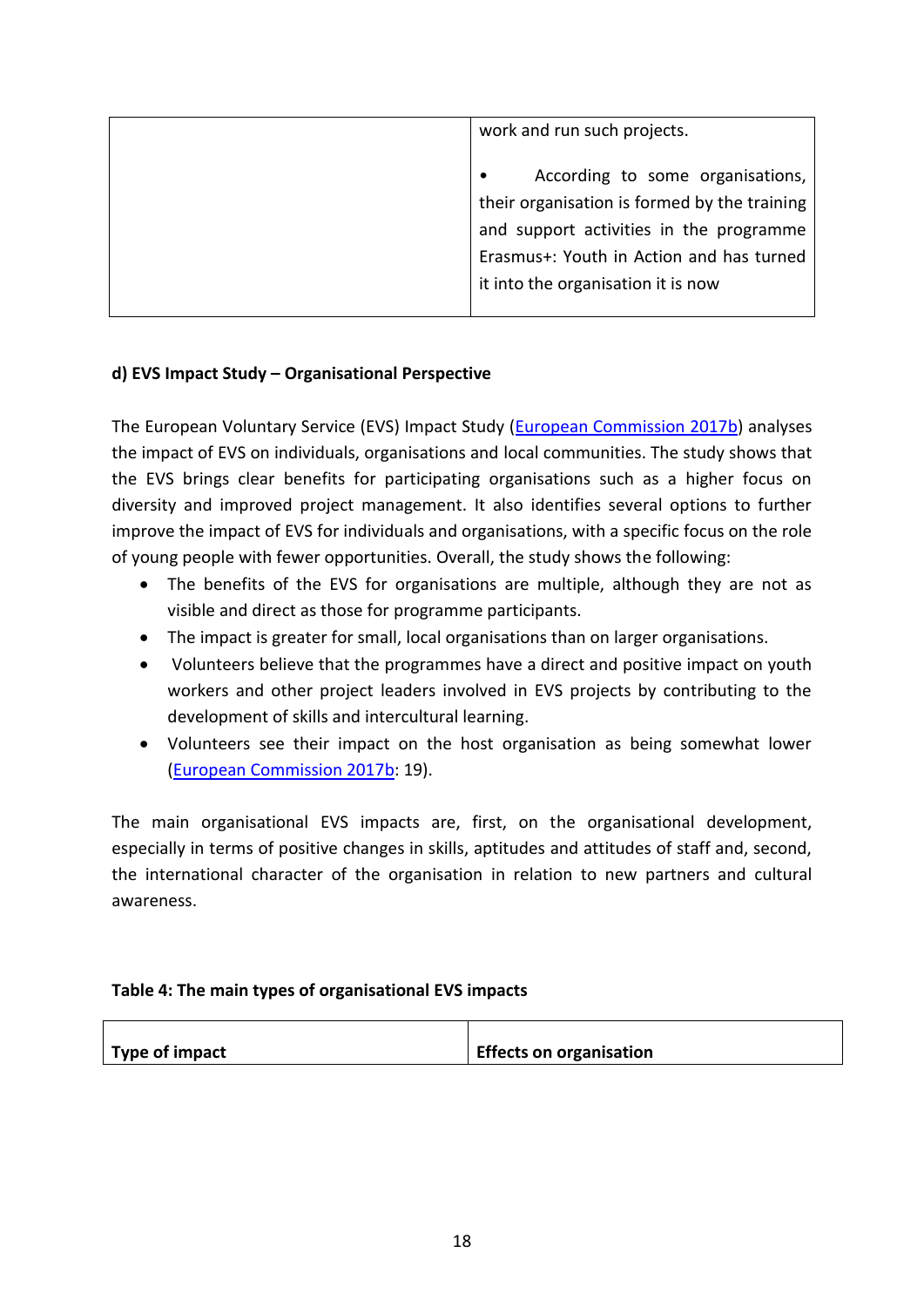| <b>EVS</b><br>impacts<br>development | on | the | organisational                             | EVS increases intercultural awareness and<br>openness towards cultural diversity in the<br>organisations.                                                                                                                                                                                                                                          |
|--------------------------------------|----|-----|--------------------------------------------|----------------------------------------------------------------------------------------------------------------------------------------------------------------------------------------------------------------------------------------------------------------------------------------------------------------------------------------------------|
|                                      |    |     |                                            | EVS contributes to staff skills development<br>(project management, technical and language<br>skills).                                                                                                                                                                                                                                             |
|                                      |    |     |                                            | EVS builds the capacity of organisations and<br>facilitates their development through<br>an<br>increase in resources (mainly human and<br>financial resources) that benefit small NGOs in<br>particular; new ideas and perspectives brought<br>in by EVS volunteers; good practices and<br>know-how learned from the EVS partner<br>organisations. |
|                                      |    |     |                                            | EVS activities strengthen the bond between<br>the organisation and young people.                                                                                                                                                                                                                                                                   |
| organisations                        |    |     | EVS impacts on the internationalisation of | EVS has strengthened the international profile<br>of organisations.                                                                                                                                                                                                                                                                                |
|                                      |    |     |                                            | Through EVS, the organisations<br>gained<br>international contacts and started<br>new<br>partnerships.                                                                                                                                                                                                                                             |
|                                      |    |     |                                            | Organisations participating in EVS learn how to<br>work with their partners, who may have<br>different approaches.                                                                                                                                                                                                                                 |
|                                      |    |     |                                            | enabled<br>the<br>realisation<br><b>EVS</b><br>οf<br>new<br>transnational youth projects.                                                                                                                                                                                                                                                          |
|                                      |    |     |                                            | international<br>that<br>The<br>strong<br>profile<br>organisations gain through participation in EVS<br>projects raises their visibility and reputation in<br>the community.                                                                                                                                                                       |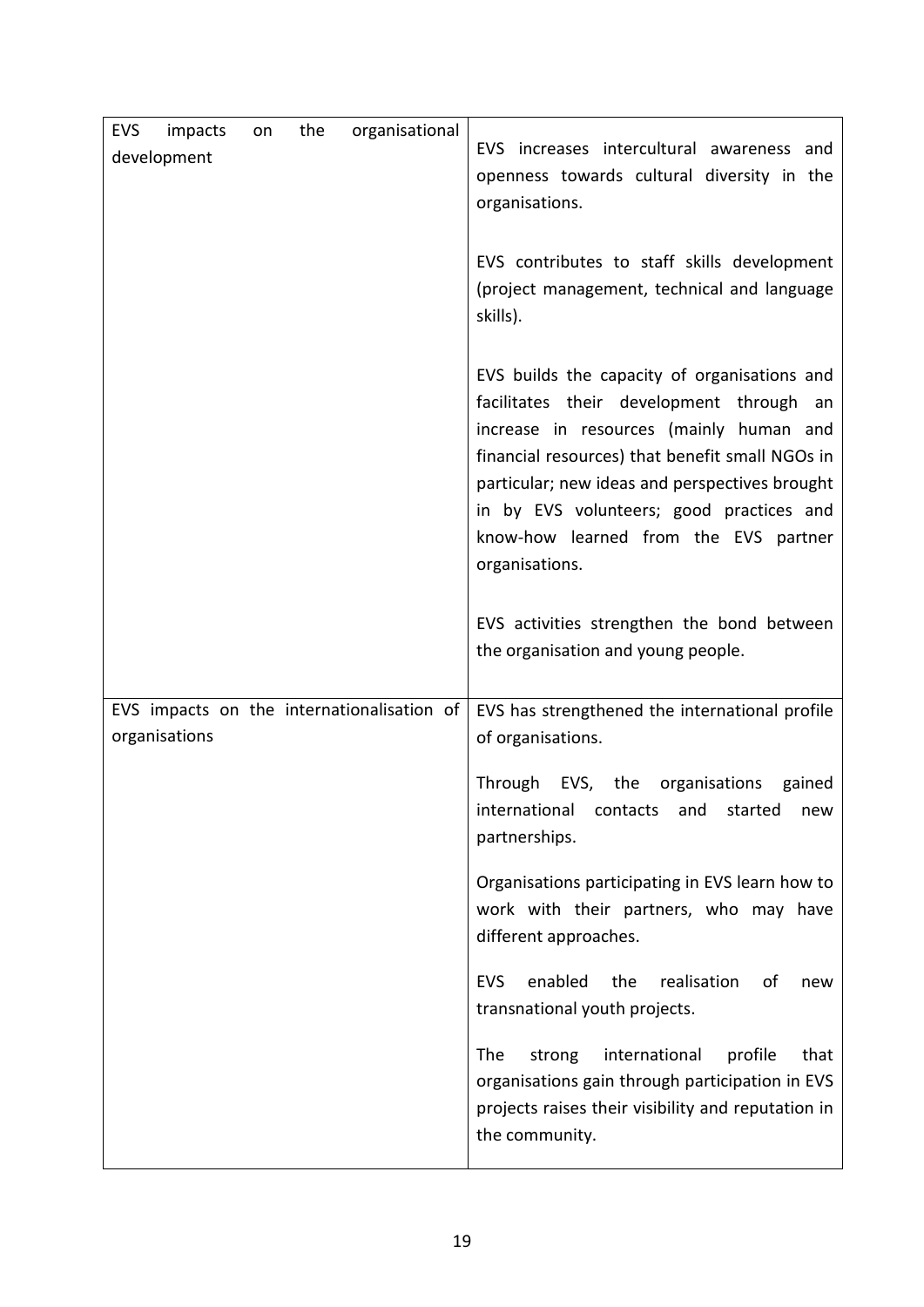#### <span id="page-19-0"></span>Suggestions for improvements of EVS for organisations

This study provides recommendations for volunteer organisations and emphasises that it is important to include a greater number of young people with fewer opportunities, more organisations and that the quality of systems should be improved, as should monitoring and evaluation protocols. Particular emphasis is placed on the importance of sending organisations adequately selecting volunteers, providing them with sufficient support and increasing efforts to reach young people with fewer opportunities, who should be properly motivated and mobilised. Also recommended is the greater inclusion of newer and smaller EVS organisations, in which volunteers have the opportunity to realise more significant impacts. It is important to raise the capacity of host organisations, with the aim being to ensure a high-quality EVS experience for all volunteers. Monitoring the implementation of projects could aid the establishment of shared EVS standards globally, making volunteering more predictable. The recommendations include enhancing the capacities and resources of EVS host organisations with the aim of adequate preparation prior to volunteers starting their work, monitoring their activities and enabling sufficient follow-up after the programme ends. In order to achieve this, it is important to include mentor training and training on how to maximise the impact on local communities, both of which could be supported by national agencies and co-ordinating organisations. For EVS sending organisations, suggestions for improvement involve guidance on how to reach target groups and how to prepare them for mobility. After the end of a programme, it is important to secure the reintegration of volunteers into their home community. Among the mechanisms for achieving this are career guidance and other forms of transferring experiences to peers who could benefit from this process [\(European Commission 2017b:](https://plataformavoluntariado.org/wp-content/uploads/2018/12/study-on-the-impact-of-transnational-volunteering-through-the-european-voluntary-service.pdf) 20-22).

#### <span id="page-19-1"></span>Gaps identified and suggestions

The evidential base on the measurement of the social value of youth organisations (and the different outcomes related to it) is, overall, very weak, which reflects weakness in the measurement of outcomes and in the approaches taken to assess impact.

The diversity of the sector, coupled with weakness in the way outcomes are measured and impact is evaluated, also makes it difficult to assess the aggregate social value created by youth organisations definitively. "Robust measurement of the social value of youth organisations requires robust measurement of outcomes – i.e. what changed. However, many organisations do not systematically or robustly collect data on outcomes" [\(Holton et](https://www.youthforum.org/sites/default/files/publication-pdfs/YFJ_StudyOnTheSocialValueOfYouthOrganisations_1P1.pdf)  al. [2016:](https://www.youthforum.org/sites/default/files/publication-pdfs/YFJ_StudyOnTheSocialValueOfYouthOrganisations_1P1.pdf) 47).

Therefore, improving both the measurement of outcomes and impact evaluation is vital to ensure that youth organisations can better understand their impact and how it can be maximised. A key weakness has been the failure to develop effective approaches to evaluate impact at the organisational level [\(Holton et al.](https://www.youthforum.org/sites/default/files/publication-pdfs/YFJ_StudyOnTheSocialValueOfYouthOrganisations_1P1.pdf) 2016). The development of all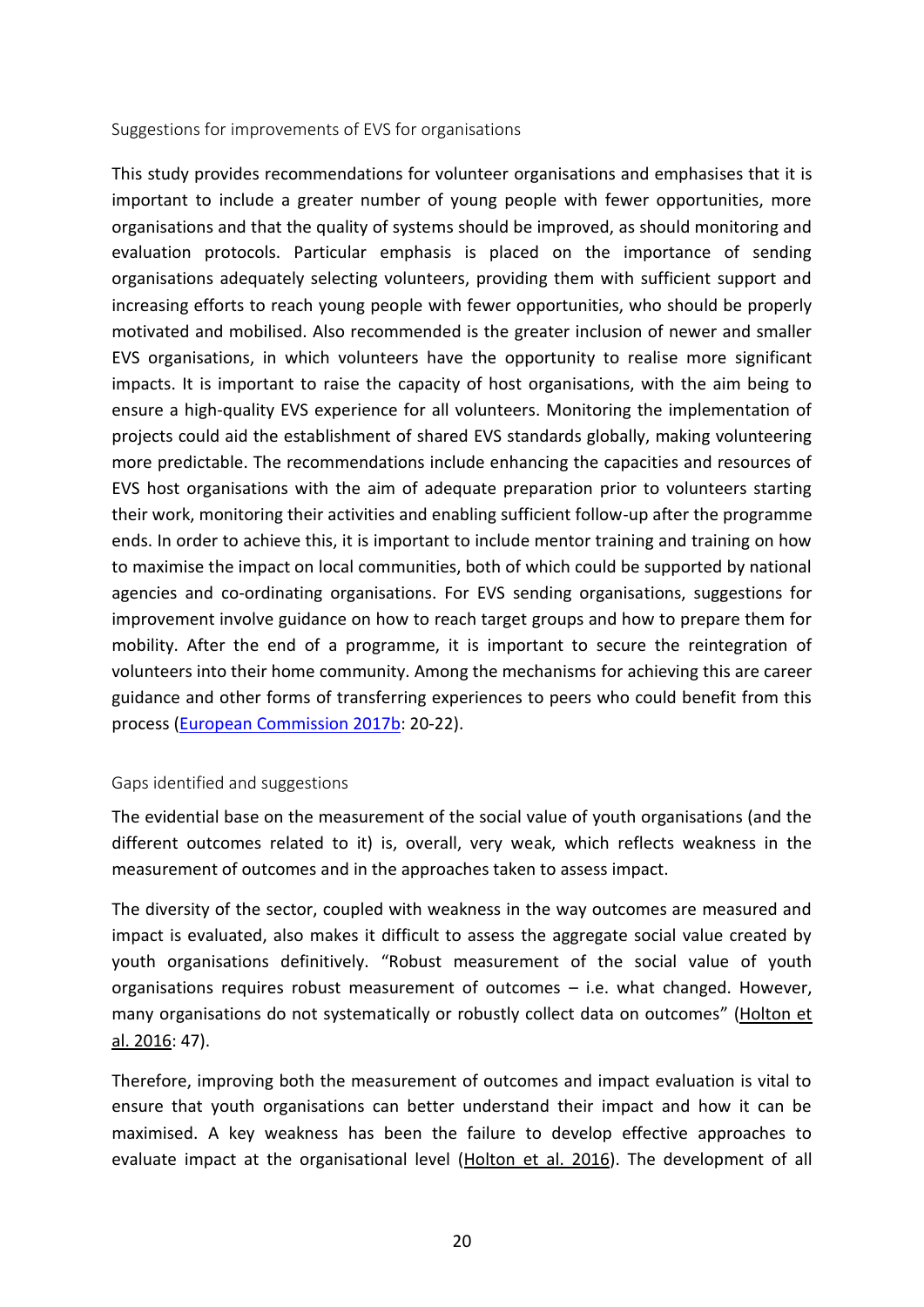approaches that measure impact evaluation is important. It is significant because it supplements efforts to measure programme outcomes. There are two ways this can be approached: the first including a theory-based approach, with the second involving experimental design (i.e. the outcomes of an experiment and control group) [\(Holton et al.](https://www.youthforum.org/sites/default/files/publication-pdfs/YFJ_StudyOnTheSocialValueOfYouthOrganisations_1P1.pdf)  [2016:](https://www.youthforum.org/sites/default/files/publication-pdfs/YFJ_StudyOnTheSocialValueOfYouthOrganisations_1P1.pdf) 50)

There is also a lack of evidence or research on the impact of learning mobility on organisations. Overall, effects of youth mobility projects on organisations are assessed to be positive but less strong than those on the individual level, due to the fact that systemic effects need more time to take hold than individual effects. Various studies show that effects of the youth mobility programmes on organisations are visible and important but remain unstable and often unstructured, while more profound effects are perceived at an individual level.

The different types of impact on organisations have been identified referring mainly to the organisational development (e.g. capacity building and positive changes in skills, aptitudes and attitudes of staff but also strengthening the bond between the organisation and young people); the international character of the organisation (in relation to new partners, knowledge transfer and cultural awareness); visibility of youth organisations and recognition of non-formal and informal learning.

Although "organisational learning" has been defined as a significant outcome of learning mobility projects, such impacts may not be easy to detect immediately after the project has ended, as many organisations require a certain amount of time to change practices and attitudes. Many evaluations therefore fail to capture these impacts, because the signs are still so small that they do not catch the attention of the evaluators. It is therefore recommended to write them into the evaluation plan from the beginning, so that attention is drawn to them from the start. Evaluations that seek to identify such organisational learning may actually play a significant role in accelerating these processes by making this learning visible and a topic for discussion among actors and stakeholders. Furthermore, the unintended learning outcomes should also be included in the evaluation plans from the beginning, together with the specific learning outcomes.

Long-term organisational strategies need to be developed to support organisational development and facilitate organisational change – for organisations to share, disseminate, sustain and build on learning outcomes within the broader context of EU youth learning mobility projects/programmes.

In this sense, despite the evidence on the positive impact of mobility programmes on youth organisations, there is a lack of research on short-term learning mobility, and potential closer direct links between development of organisations and the impact of organisations on societies and learning mobility. Additional research could also be undertaken to explore the effect on organisations from the perspective of those stakeholders who did not directly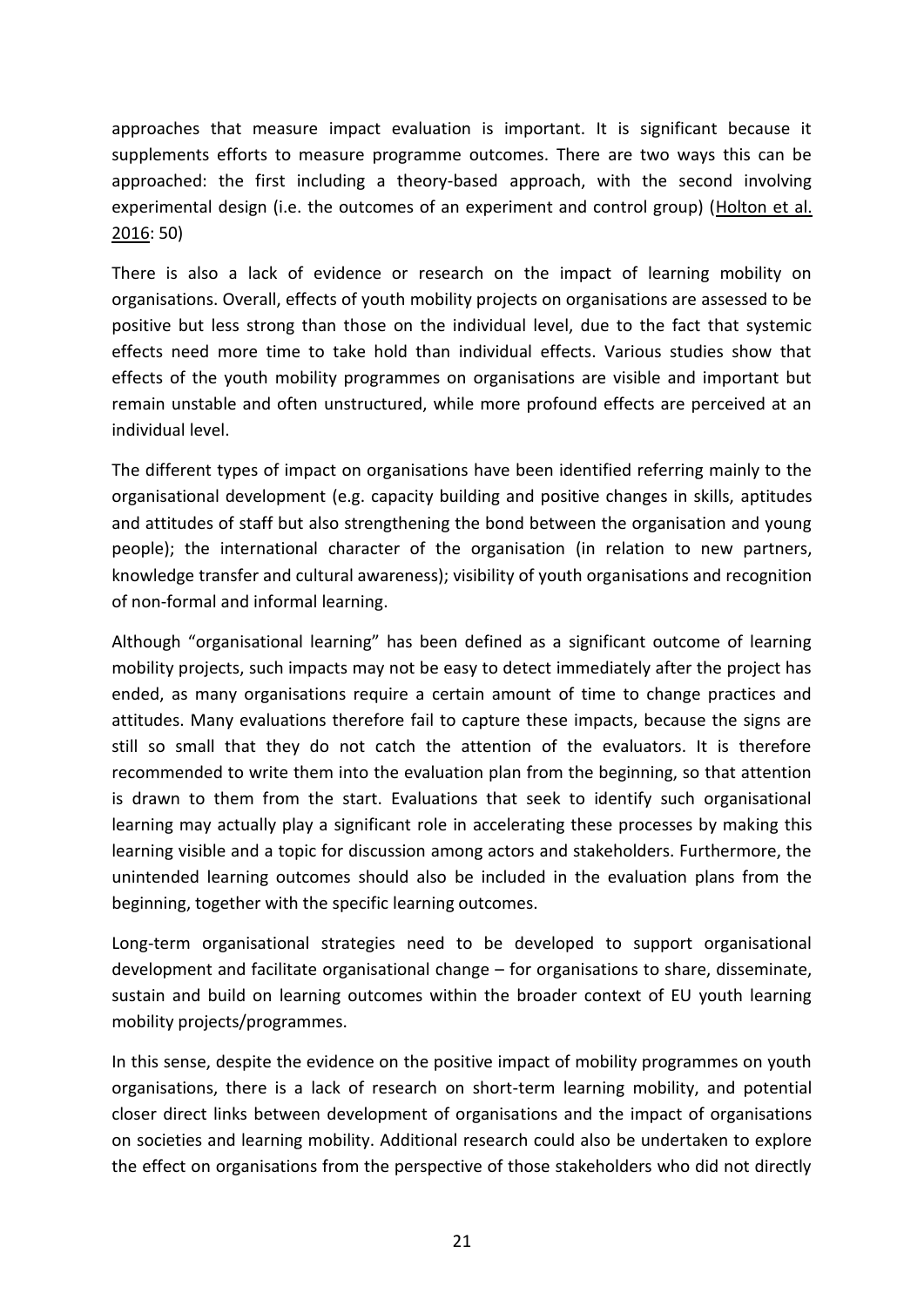participate in the mobility project/programme. Finally, apart from the indicators of quality for learning mobility (which only partly address the organisational effects), the availability of indicators of impact of mobility project on organisations remains limited, as they are usually created for a particular (usually narrow) project/programme related context.

## <span id="page-21-0"></span>**INDICATORS OF SOCIAL IMPACT AT COMMUNITY LEVEL**

<span id="page-21-1"></span>Fields of interest and underlying concepts

Assessing the impact of learning mobility for communities or society is difficult, because the mobility projects are not the only influential factors for change. Usually, only a few individuals of a community are participating in mobility projects and the impact on personal development can be pointed out quite clearly. It is also possible, but already far more challenging, to analyse the impact on the level of organisations (schools, NGOs, universities, administration etc.) since these systems are closed, and there is a tendency to neglect influences from outside the systems. But on the level of communities, this impact assessment is far more difficult.

However, individuals build communities and individual changes might impact their families, friends and peers, their schools and organisations and, consequently, also the communities they are living in. As the Impact study on EVS points out, a ripple effect can be observed:

"Overall, the impact of EVS on the local community is perceived as being less visible and less significant than the impact on individual volunteers and their host organisations. Local community impact also seems to be more difficult and less frequently assessed than the other two types of impact, partly due to the often informal nature of interactions between the community and volunteers, and partly due to the lack of tools to structure impact at local level. However, EVS leads to a ripple effect: volunteers have a direct impact on the target groups (direct beneficiaries) and local volunteers they engage with, but also on other locals in the wider community" (European [Commission](https://ec.europa.eu/info/sites/default/files/better-regulation-guidelines-monitoring.pdf) 2017: 19).

This citation can function as the guiding message for this chapter. The analysis of many reports, papers and studies (list in the Annex) showed that the impact and effects of youth activities and especially of learning mobility for the society or a community are claimed, and even expected. The concrete indicators or methods for measuring the impact on the community level are seldom formulated. Furthermore, the expected effects, outcomes and impact on the community level are seldom described. Impact on the communities is expected, is wished for but rarely assessed/described. Furthermore, the emphasis of the evaluations is on intended positive outcomes, possibly leaving negative effects ignored, when these are well recognised, namely: alienation of the returnee – reinforcing social inequalities – or the wish to leave the sending community to stay in the surroundings of the project in which the individual took part.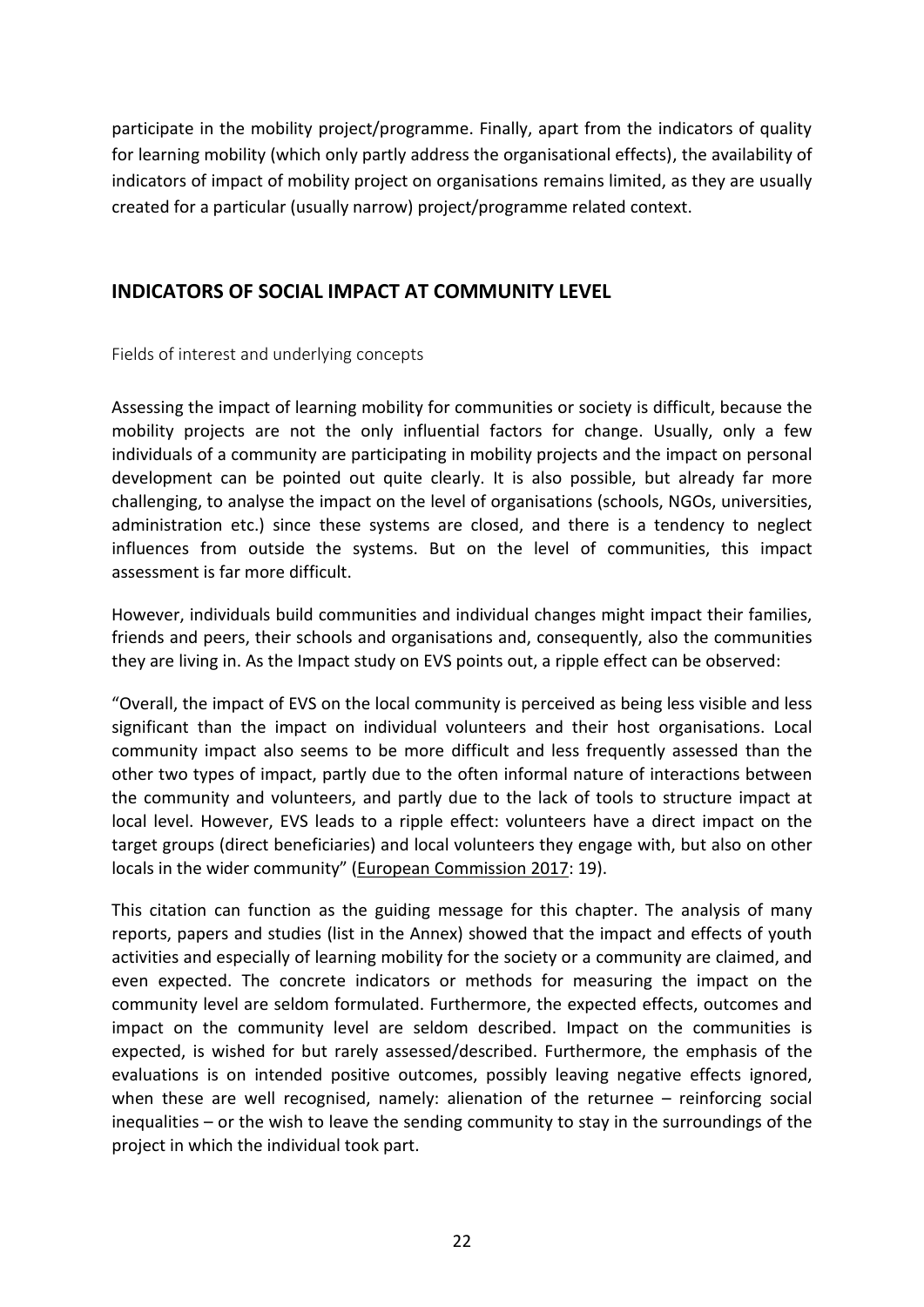One challenge for discussing the impact on the community is the lack of clarity on whether we are focusing on the sending (i.e. the home) or the hosting community (i.e. where the learning experience takes place). Evaluations of exchange programmes and of learning mobility programmes (EVS, Erasmus+ education mobility, Comenius, IES, AFS etc.) focus mainly: (i) on the impact on the individual participant and (ii) on the impact on the (hosting) organisation.

In this sense, the analysis will start with the recognised effects in the host community (a-c) and move to the perceived issues impacting the sending community. Naturally, all the mentioned effects impact society as whole.

a) Direct impact on the hosting society

Extensive research on volunteering and its impact is available from evaluations of programmes to literature reviews both on volunteering programmes in communities or international developing programmes. Nevertheless, these programmes are not per se declared for youth and are not always learning mobility projects. Often the volunteering is happening in the community of residence and no mobility is involved.

Furthermore, these evaluations also focus primarily on the personal experiences of the volunteers and the projects themselves and their intended outcomes in the host societies. Good examples of these evaluations – including descriptions of impact – are The Global Impact Report (Projects Abroad 2015) and the impact assessment of the American Peace Corps (Kerley and Jenkins 2010).

The most obvious outcome of learning mobility projects or programmes for youth is described as the project itself in which young people participated. It was mentioned that some of the projects organised were only possible due to the participation of young people from somewhere else. The variety of these projects ranged from child care to support for the elderly, from (inter- and multi-) cultural activities to environmental issues. This was pointed out for the US Youth Exchange Services (InterMedia 2009) as well as for International volunteering and services (Sherraden, Lough and Moor McBride 2008) and the EVS (European [Commission](https://plataformavoluntariado.org/wp-content/uploads/2018/12/study-on-the-impact-of-transnational-volunteering-through-the-european-voluntary-service.pdf) 2017b).

b) Initiating and promoting local activities/projects

In many cases, these projects were initiated by the young persons in the mobility programme themselves. This aspect is highlighted in an analysis of EVS (Wit Jeżowski, Zaidova and Zsiday 2017). In the same study, the impact of a volunteer with special needs working in a local organisation was pointed out, leading to a different view of people with special needs in the community. Also, the activities supported by foreign volunteers led to more visibility of the local organisation and thus to higher participation of local young people. This effect of promotion of an existing local organisation through the involvement of foreigners is of great interest.

c) Learning effect in the host community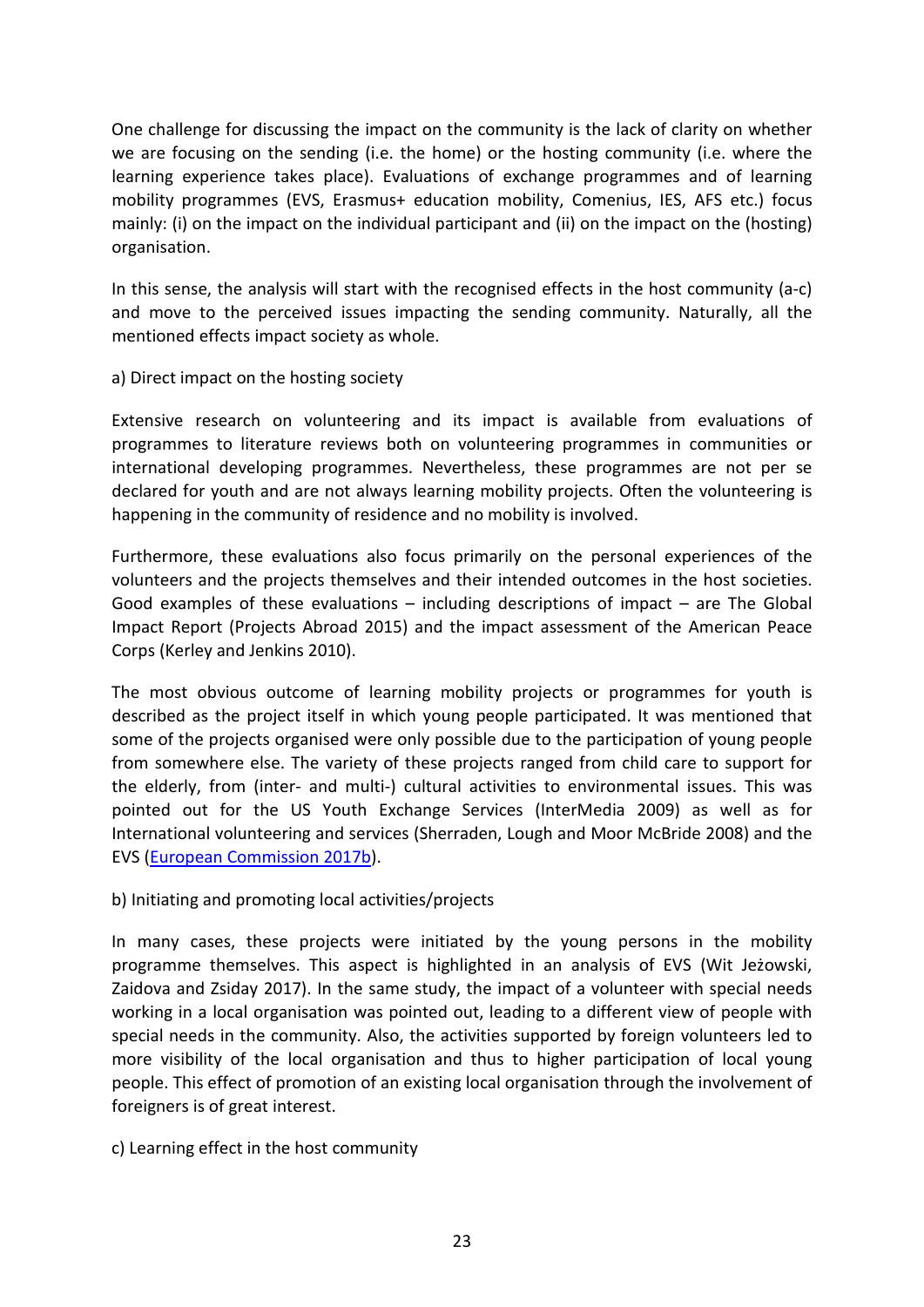This effect is described in various papers naming improved language skills in hosting families as well as in hosting organisations, increased openness to and acceptance of other cultures in the community (Wit Jeżowski et al. 2017). Furthermore, direct and intended learning effects from projects are pointed out. This seems to be the most concrete impact of mobility in the host community. Indicators for learning outcomes are manifold and could easily be implemented.

## d) Fostering of co-operation in the hosting community

This effect of a mobility/exchange project was mentioned for a Comenius project (Zevgitis and Emvalotis 2015). Here, co-operation between schools and other organisations in communities in Greece was induced but was not sustainable. Also, the RAY research network analyses this possible outcome of synergies in the community [\(Böhler](https://www.researchyouth.net/wp-content/uploads/2021/11/RAY-MON_Data-Report-20142020_20211108.pdf) et al. 2017).

## e) Increased participation in mobility projects

This ripple effect was put forward by the EVS impact analysis (European [Commission](https://op.europa.eu/en/publication-detail/-/publication/01a810b3-3712-11e7-a08e-01aa75ed71a1) 2017b). This outcome holds both for sending and for hosting communities but seems to be more visible in the sending communities – after young people come back from exchange or EVS and tell family and peers about it, therefore triggering interest on such experience. Here it was again perceived as one impact of Erasmus+ Youth in Action (E+ YiA) projects by project leaders. Again, it has to be pointed out that any such changes in participation – at least at the level of applications – could easily be observed and described with indicators.

## f) Increased involvement in community issues

Evaluations of exchange programmes highlight that participants say that they have now more interest in getting involved in community issues. This increase can be ascribed to the activity aspect rather than to the mobility itself, since similar responses are found after individuals participated in (volunteering) activities and programmes in their own community (e.g. AmeriCorps 1998 or Institute for Volunteering Research 2002). However, since youth exchange projects are often the first experience of young people with fewer opportunities in active engagement, this impact should not be belittled. The challenge with this topic is the reliance on self-assessment of the participant and not on the result of a robust analysis of activities in the community. For example, in the RAY MON study, the item asked for improved ability to achieve something in the interest of the community or society, as an individual learning effect [\(Böhler](https://www.researchyouth.net/wp-content/uploads/2021/11/RAY-MON_Data-Report-20142020_20211108.pdf) et al. 2017).

## g) Increased interest in political issues

The RAY Long Term Effect study shows that many participants claim a higher interest in political and social issues due to having participated in the learning mobility experience resulting in increased levels of participation. Additionally, this item is only assessed via questionnaires to the participants. The indicators for the individual perception include interest in political issues, European issues, environmental issues and more (Bárta, [Fennes](https://www.researchyouth.net/wp-content/uploads/2020/04/LTE-Executive-Summary.pdf) and [Gadinger](https://www.researchyouth.net/wp-content/uploads/2020/04/LTE-Executive-Summary.pdf) 2018).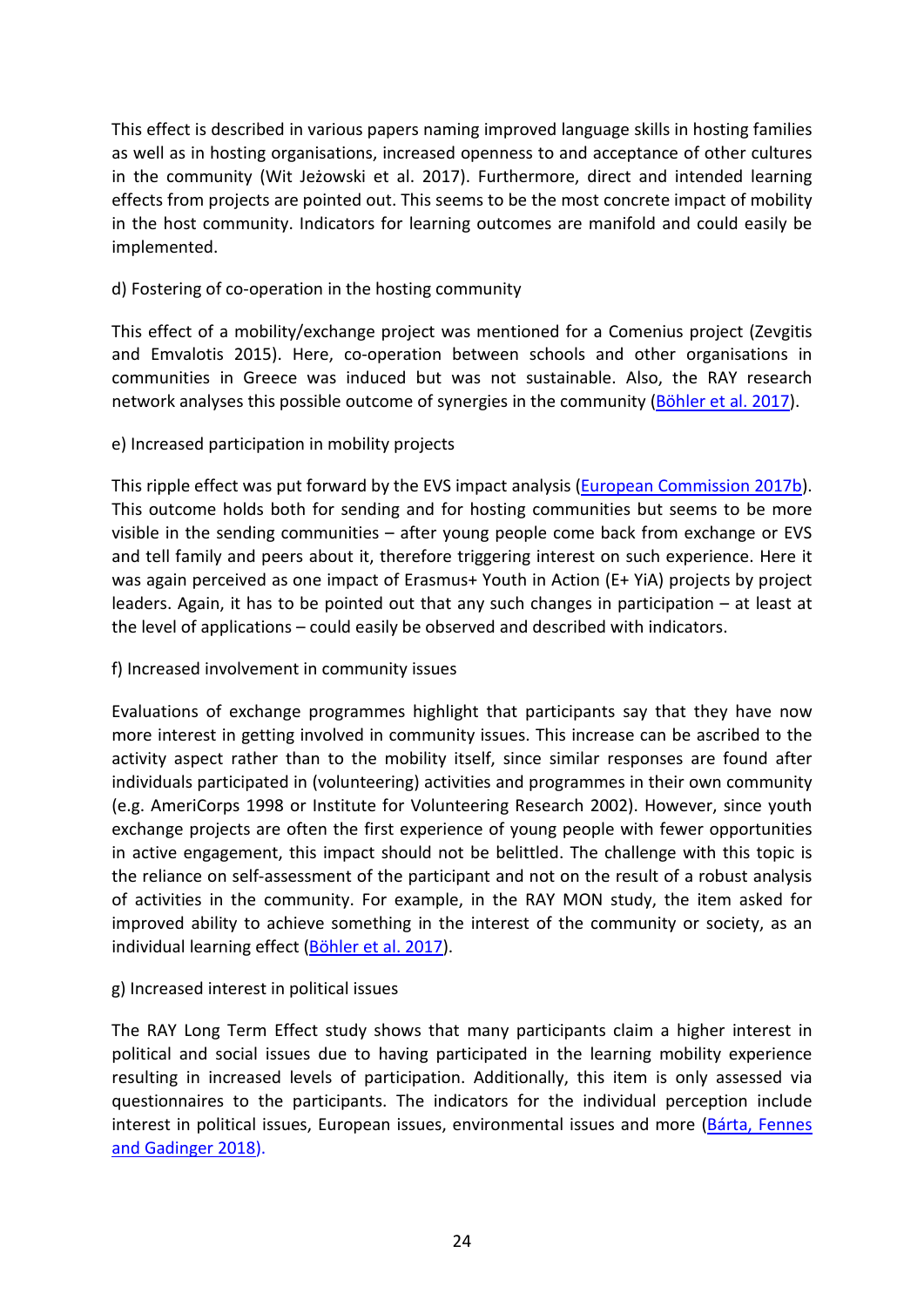#### h) Higher acceptance of diversity in society/community

Similar arguments hold for the development of greater openness towards diversity. In many evaluations and impact assessments, the individual perception of increased acceptance for diverse societies is highlighted (e.g. InterMedia 2009). Attitudes towards diversity are difficult to measure and any impact on changes is even harder to establish.

#### i) Impact of return migration

The topic of impact assessment of mobility is also part of migration research since shortterm migration is defined as the change of residency for a time between three months up to one year. This would also include many student exchange programmes and voluntary service programmes. Some student exchange programmes are even focusing on longer periods of time abroad for students. Therefore, indicators for impact on home societies developed in migration studies might also be interesting for the learning mobility scheme. One assessment of student mobility scholarship programmes also focuses on the impact on the sending societies (British [Council](https://www.britishcouncil.org/sites/default/files/e002_outward_mobility_study_final_v2_web.pdf) and DAAD 2014). In this study, it is highlighted that scientists that return from the mobility have an obligation to work in the former job for a certain period of time with the aim of developing the scientific arena of the sending community.

Other research focuses on challenges for people returning home after a considerable time in another culture – the culture shock for returnees – regardless if they are returning emigrants, returning young volunteers or students (e.g. Youth Action for Peace and Council of Europe 2006, ETH Zürich s.a.). These challenges often lead to a lack of feeling of belonging and new migration (circular migration).

Migration research emphasises the impact on education, democracy, economy or societal development. These aforementioned effects could, to a lesser extent, be also observed in mobility research.

For assessing the impact on the host community and for measuring the changes regarding participants in the sending community, robust assessments could be developed. However, this would need measuring the baseline the behaviour before the mobility. Qualitative descriptions are possible as well, but there would still be a need for a pre- and a postassessment stage.

## <span id="page-24-0"></span>Examples for claimed/described impact

When it comes to the direct users of voluntary services, it has been shown that the work of the EVS is particularly important for the "hardest-to-reach target groups (e.g. as people at risk of social exclusion, the Roma community, NEETs, people with disabilities or learning difficulties)". Without EVS volunteers, it is unlikely that individuals belonging to these groups would have the opportunity to participate in such activities, to learn languages or to become more open to the experiences of other groups and cultures. The volunteers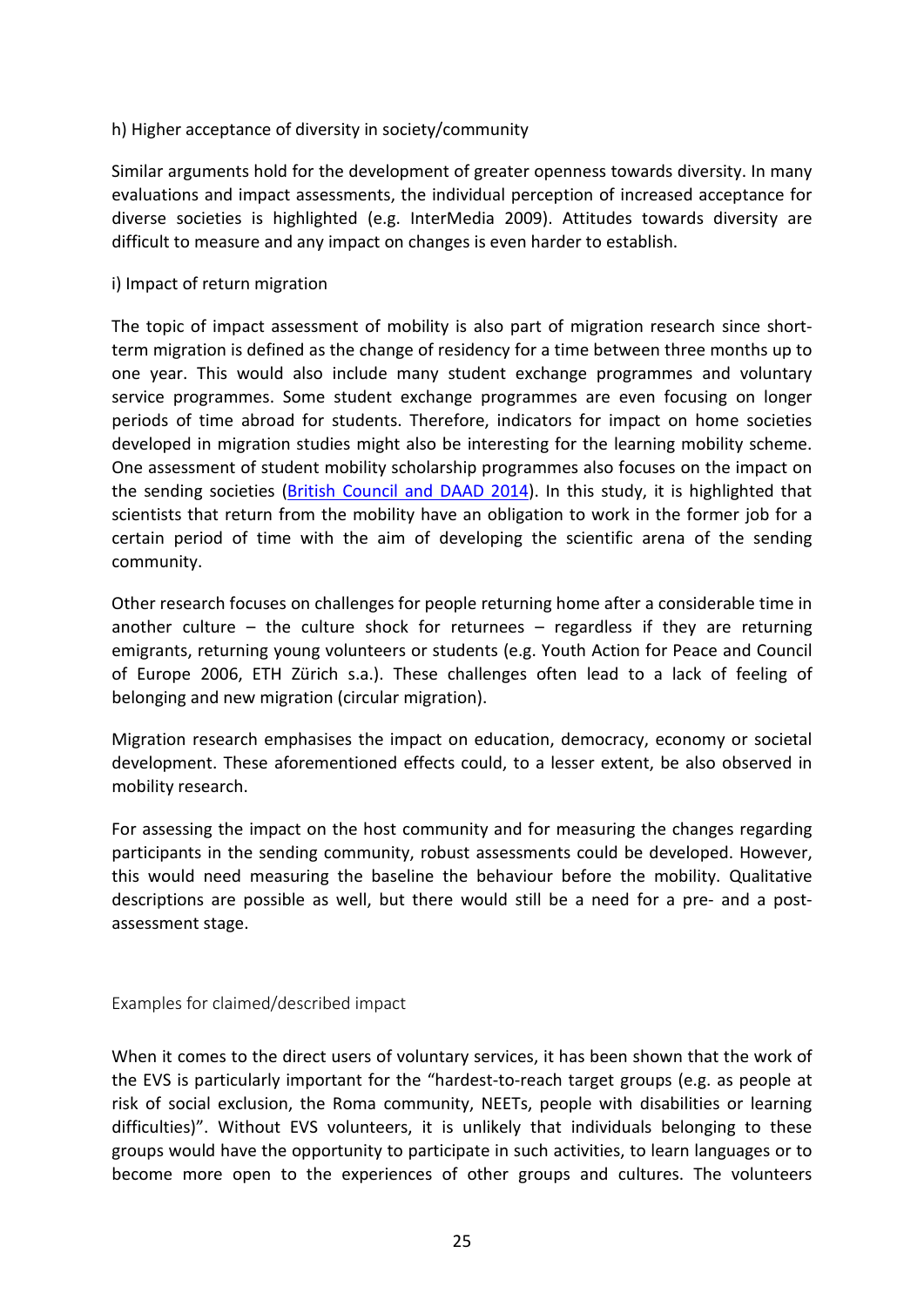themselves become role models through this process. The EVS has a positive impact on the broader community through intercultural learning and dialogue between the volunteers and community members, which succeed in motivating young people to participate in these and other mobility programmes. Another benefit that has been identified are positive attitudes towards the EU among the local population since  $-$  in addition to reducing the distance between peoples and cultures – programmes such as these also successfully develop European solidarity and strengthen European identities. They also ultimately raise the local population's interest in volunteering itself, which leads to a greater degree of mobility. Finally, EVS projects develop local community capacities and, in so doing, support the development of civil society (European [Commission](https://plataformavoluntariado.org/wp-content/uploads/2018/12/study-on-the-impact-of-transnational-volunteering-through-the-european-voluntary-service.pdf) 2017b: 193-94).

Regarding intercultural learning, two indicators are mentioned:

- interest in travelling abroad; and
- motivation to engage in transnational mobility.

Additional descriptors could be put forward:

- intercultural activities inside the community (migrants, minorities, youth cultures);
- ongoing contacts between volunteers and community (after the project).

Regarding European issues, three indicators are mentioned, but all of them are difficult to measure and are influenced strongly by both political developments and the media:

- awareness about Europe(an Union);
- feeling European;
- reduction of prejudices.

Regarding the awareness and level of interest in the local community, indicators to describe the participation in the community are needed as well as descriptors to assess the meaning of "feeling of belonging to the community".

Last but not least, the systemic impact on local structures can be described best in qualitative means and in the development of quantitative indicators eventually. The RAY LTE study (Bárta, Fennes and [Gadinger](https://www.researchyouth.net/wp-content/uploads/2020/04/LTE-Executive-Summary.pdf) 2018) pointed to various statements regarding the impact on local communities. All of these statements – which in itself already indicate a strong impact on individuals – could be raised from the level of project leader or project participant to robust measuring of impact on communities before and after the mobility experience.

Similarly, The RAY MON studies [\(Böhler](https://www.researchyouth.net/wp-content/uploads/2021/11/RAY-MON_Data-Report-20142020_20211108.pdf) et al. 2017), include project leaders' perception of the impact on the local community. A comparison with experts from the community or even robust measuring could underline the claimed effects on (i) the community's "active involvement in the project", that (ii) the "community has become more aware of the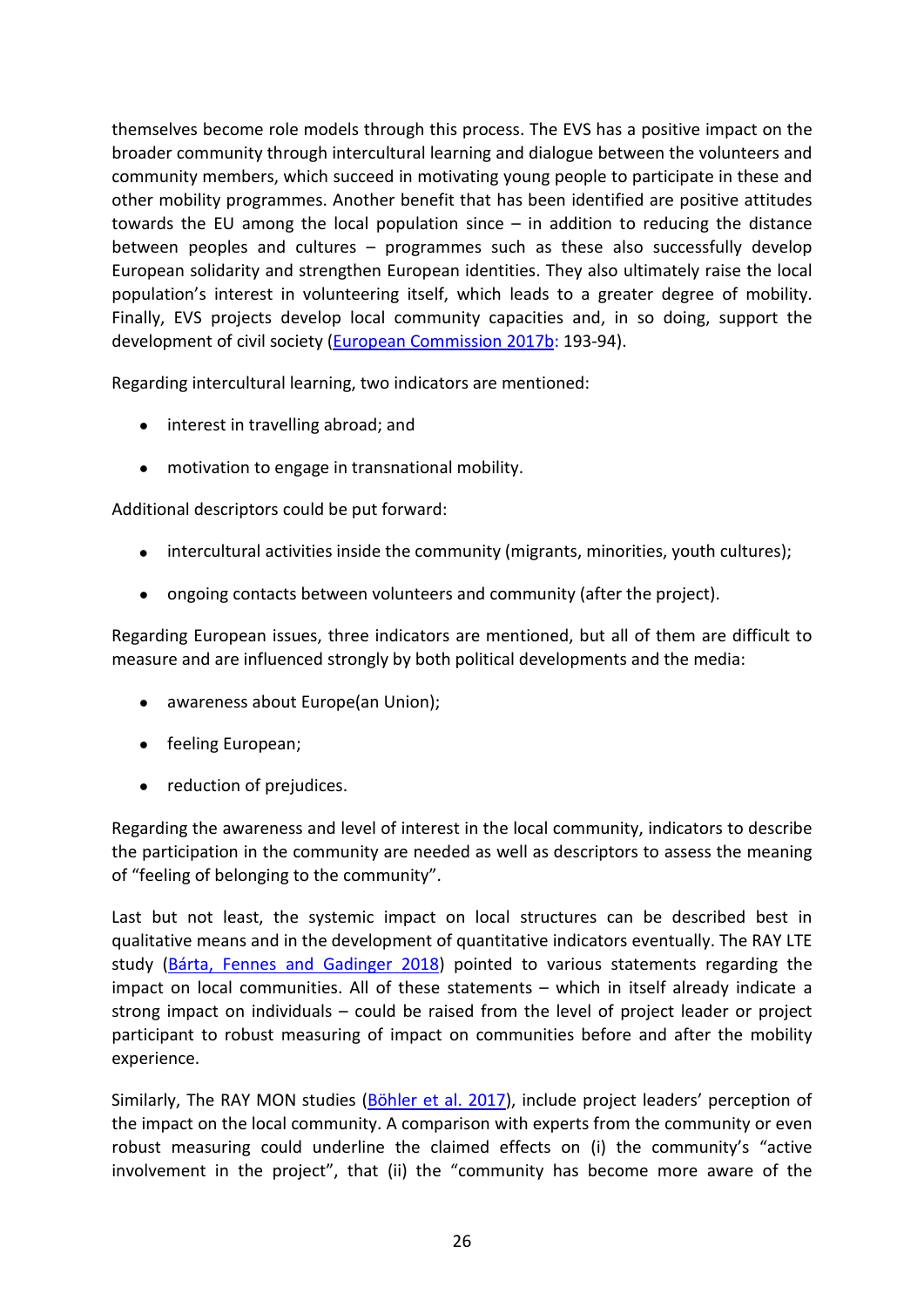concerns and interests of young people", or that (iii) the "local community has become more committed to the inclusion of young people with fewer opportunities". Furthermore, the statement that the project created synergies between different stakeholders in the local community could and should be analysed on the level of the stakeholders.

The impact on the infrastructure should also be analysed as it was described in the BC-DAAD study in the example of a scholarship programme in Egypt: "Perhaps most fundamentally, there is a primary interest in assuring … building a strong, qualified scientific community that is capable of fulfilling its role as the engine of future scientific advancement in Egypt. In addition, efforts to improve and expand Egyptian tertiary education overall must run parallel to the country's foreign scholarship initiatives so that the system can absorb returnees and incorporate what they have learned from their experiences abroad"([British](https://www.britishcouncil.org/sites/default/files/e002_outward_mobility_study_final_v2_web.pdf) [Council](https://www.britishcouncil.org/sites/default/files/e002_outward_mobility_study_final_v2_web.pdf) and DAAD 2014: 17). But especially here, indicators have to be developed to measure such intended and expected impact.

The results for individual development from the Assessment of impact of AFS Study abroad experience (Hammer 2005) might also lead to findings at the community level. This study showed an increase in intercultural competence, knowledge of the host culture, fluency in the language of the host country, and also in less anxiety in interacting with people from different cultures. Greater intercultural networks and more friendships with people from other cultures should have an impact on more intercultural contacts inside the community too – but this requires further analysis and research.

## <span id="page-26-0"></span>Gaps identified and suggestions

The findings of the above research provide sufficient basis to claim that learning mobility is having an impact on society and communities beyond participants (the individual level). Notwithstanding this, the current measurements and the methods of evaluation and assessment are focusing almost completely on the participants and project leaders or project managers.

At the community level, the effects are described and the changes are plausible; however, indicators to measure those elements are missing.

Descriptors and indicators for the situation in the local communities must be developed and implemented to measure any outcome and the effect of certain activities. Descriptors for behavioural change or changes in attitudes of participants should be reformulated to encompass the community level and, in the fields with expected variation of results, preand post-mobility data collection should be carried out.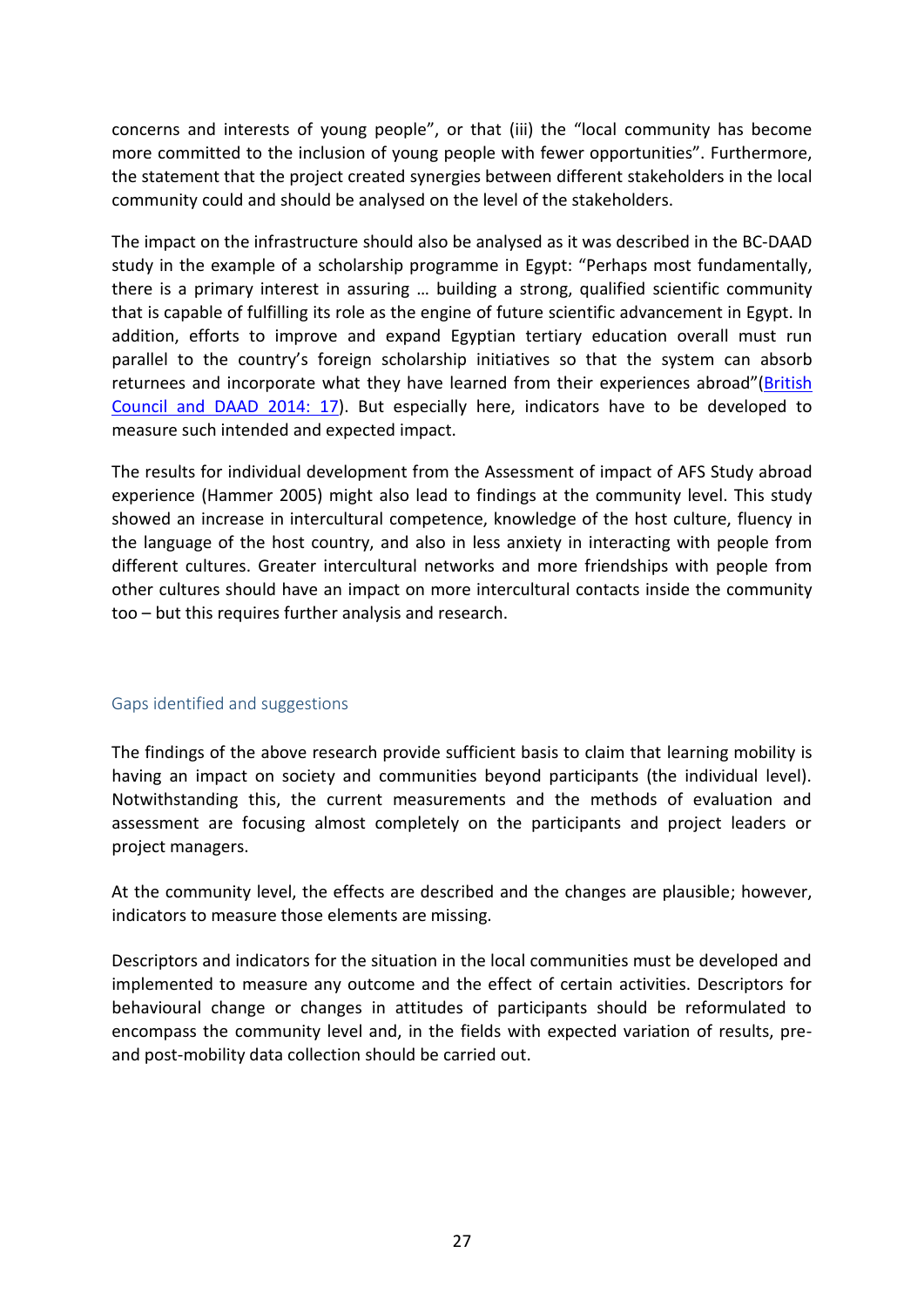#### <span id="page-27-0"></span>**BIBLIOGRAPHY**

[Bačlija Knoch et al.](https://pjp-eu.coe.int/documents/42128013/47261953/Handbook+LM/3a5c103c-0367-4eba-1aca-ee544826f557) (2019), *Handbook of Learning mobility,* Council of Europe and European Commission.

[Bárta O., Fennes H. and Gadinger S. \(2018\)](https://www.researchyouth.net/wp-content/uploads/2020/04/LTE-Executive-Summary.pdf), *Long Term Effects of Erasmus+: Youth in Action*, RAY – research-based analysis of youth in action, Draft interim transnational Analysis 2018, available at [www.researchyouth.eu/results-erasmus-youth-in-action,](http://www.researchyouth.eu/results-erasmus-youth-in-action) accessed 9 December 2019.

[Böhler J. et al. \(2017\),](https://www.researchyouth.net/wp-content/uploads/2021/11/RAY-MON_Data-Report-20142020_20211108.pdf) *Effects and Outcomes of the ERASMUS+ Youth in Action Programme from the Perspective of Project Participants and Project Leaders*, RAY – Research Based Analysis of Youth in Action, Exploring Erasmus+ Youth in Action, available at [www.researchyouth.eu/download/?id=497,](http://www.researchyouth.eu/download/?id=497) accessed 9 December 2019.

[British Council, DAAD \(2014\),](https://www.britishcouncil.org/sites/default/files/e002_outward_mobility_study_final_v2_web.pdf) *The Rationale for Sponsoring Students to Undertake International Study: An Assessment of National Student Mobility Scholarship Programmes*, Going Global 2014.

Cairney P. (2016), *The Politics of Evidence-Based Policy Making*, Palgrave Macmillan.

Chieffo L. and Griffith L. (2004), "Large-Scale Assessment of Student Attitudes after a Short-Term Study Abroad Program", *Frontiers: The Interdisciplinary Journal of Study Abroad* Vol. X, Fall 2004, pp. 165-77, available at www.frontiersjournal.com/issues/vol10/vol10- 10 ChieffoGriffiths.pdf.

Clark J. and Lewis S. (2017), *Impact beyond volunteering*, A realist evaluation of the complex and long-term pathways of volunteer impact.

Clarke III I. et al. (2009), "Student Intercultural Proficiency from Study Abroad Programs", *Journal of Marketing Education* Vol. 31 No. 2, August 2009, pp. 173-181.

Deighton-Smith R., Erbacci A. and Kauffmann C. (2016), "Promoting Inclusive Growth Through Better Regulation: The Role of Regulatory Impact Assessment", *OECD Regulatory Policy Working Papers No. 3*, https://dx.doi.org/10.1787/5jm3tqwqp1vj-en, accessed 16 July 2019.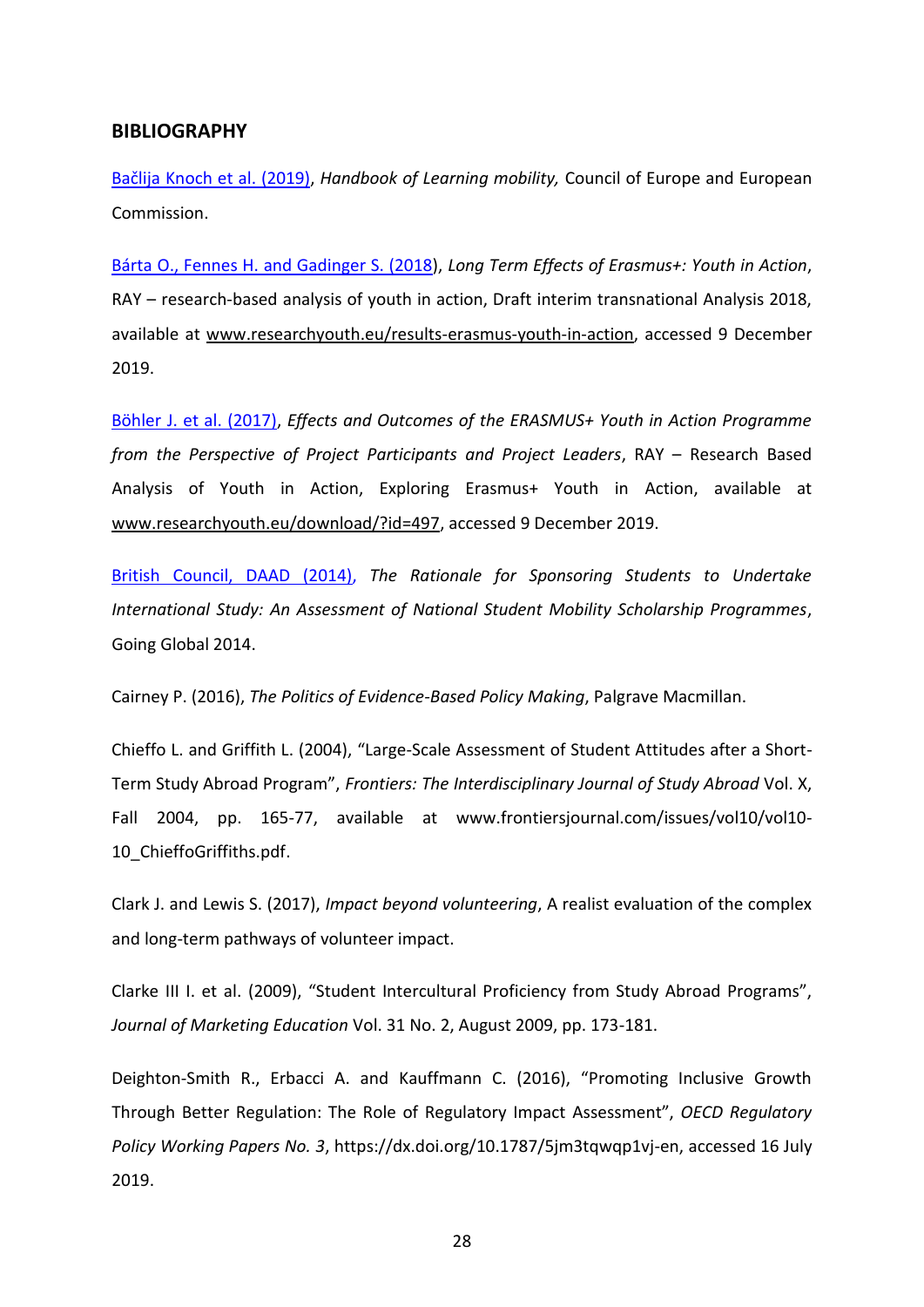Dwyer M. M. (2004), "More Is Better: The Impact of Study Abroad Program Duration", *Frontiers: The Interdisciplinary Journal of Study Abroad* Vol. X, Fall 2004, pp. 151-63, available at www.frontiersiournal.com/issues/vol10/vol10-09\_Dwyer.pdf.

Engle L. and Engle J. (2004), "Assessing language acquisition and intercultural sensitivity development in relation to study abroad program design", *Frontiers; The Interdisciplinary Journal of Study Abroad* Vol. X, pp. 219-36.

ETH Zürich S. A., *"Culture Shock" – How to Deal with the Challenges of Studying Abroad*, available at [https://ethz.ch/content/dam/ethz/associates/students/studium/auswaerts](https://ethz.ch/content/dam/ethz/associates/students/studium/auswaerts-studieren/culture-shock_outgoing.pdf)[studieren/culture-shock\\_outgoing.pdf,](https://ethz.ch/content/dam/ethz/associates/students/studium/auswaerts-studieren/culture-shock_outgoing.pdf) last accessed 18 December 2019.

[European Commission \(2016\),](https://op.europa.eu/en/publication-detail/-/publication/553867b6-2885-11e6-b616-01aa75ed71a1) *Evaluation of The EU Youth Strategy and The Council Recommendation on The Mobility of Young Volunteers Across The EU*, Final Report, European Commission, Brussels, available at https://ec.europa.eu/youth/sites/youth/files/youth-strategy-mobility-evaluation-2016\_en.pdf.

[European Commission \(2017a\),](https://ec.europa.eu/info/sites/default/files/better-regulation-guidelines-monitoring.pdf) *Commission Staff Working Document*, Better Regulation Guidelines, SWD (2017) 350, Chapter 5, Guidelines on Monitoring, ec.europa.eu/info/sites/info/files/better-regulation-guidelines-monitoring.pdf.

[European Commission \(2017b\),](https://plataformavoluntariado.org/wp-content/uploads/2018/12/study-on-the-impact-of-transnational-volunteering-through-the-european-voluntary-service.pdf) "Organisational impact of EVS", in *Study on the Impact of Transnational Volunteering through the European Voluntary Service*, available at https://plataformavoluntariado.org/wp-content/uploads/2018/12/study-on-the-impact-oftransnational-volunteering-through-the-european-voluntary-service.pdf, last accessed 18 December 2019.

[European Commission \(2019\)](https://ec.europa.eu/info/law/law-making-process/evaluating-and-improving-existing-laws/refit-making-eu-law-simpler-less-costly-and-future-proof_en), *REFIT – Making EU Law Simpler and Less Costly*, https://ec.europa.eu/info/law/law-making-process/evaluating-and-improving-existinglaws/refit-making-eu-law-simpler-and-less-costly en, accessed 6 September 2019.

[European Youth Forum \(2016\),](http://www.youthforum.org/sites/default/files/publication-pdfs/YFJ_StudyOnTheSocialValueOfYouthOrganisations_1P1.pdf) *Study On The Social Value Of Youth Organisations*, Brussels, available at www.youthforum.org/sites/default/files/publication-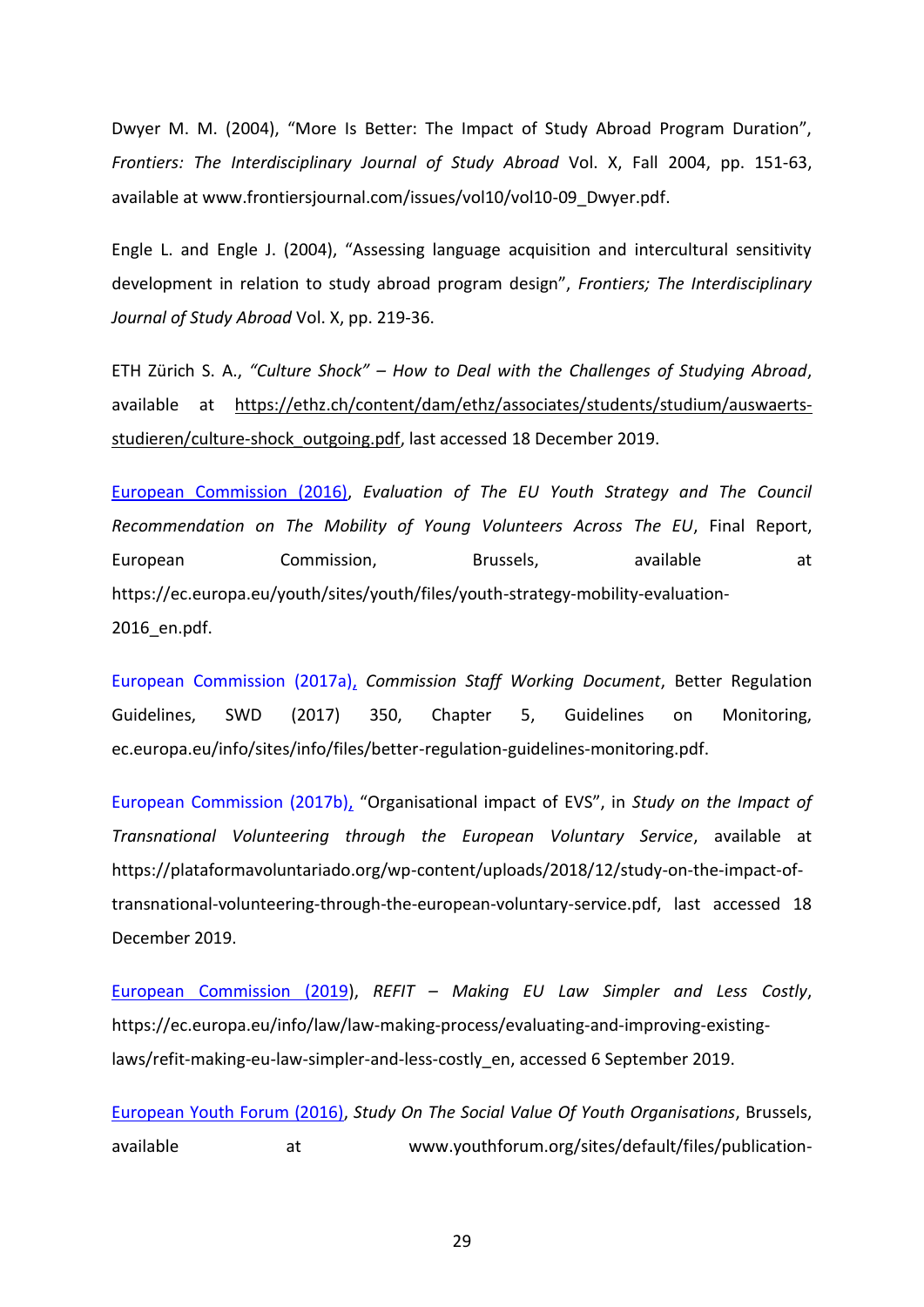pdfs/YFJ\_StudyOnTheSocialValueOfYouthOrganisations\_1P1.pdf, last accessed 10 December 2019.

Geudens T. (2010), *Making Waves: Creating More Impact with Your Youth Projects*, available at www.salto-youth.net/downloads/4-17-1408/MakingWaves.pdf, accessed 10 December 2019.

Gill S. (2007), "Overseas Students' Intercultural Adaptation as Intercultural Learning: A Transformative Framework", *Compare* Vol. 37 No. 2, March 2007, pp. 167-83.

Golberg E. (2018), "'Better Regulation': European Union Style", Mossavar-Rahmani Center for Business and Government, Weil Hall, Harvard Kennedy School, *M-RCBG Associate Working Paper Series No. 98*, available at www.hks.harvard.edu/sites/default/files/centers/mrcbg/files/98\_final2.pdf.pdf, accessed 6 September 2019.

Greve, B. (ed.) (2017), *Handbook of Social Policy Evaluation*, Edward Elgar Publishing.

Hammer, M. R. (2005), Assessment of the impact of the AFS study abroad experience. *New York: AFS Intercultural Programs*.

Hemerijck, A. (ed.) (2017), *The uses of social investment*, Oxford University Press.

Homepage of RAY, [www.researchyouth.eu/inclusion-and-participation,](http://www.researchyouth.eu/inclusion-and-participation) accessed 9 December 2019.

"Identifying potential unintended outcomes: Impact evaluation in Erasmus+ school projects", available at http://bit.ly/2IQBiSC [www.agence-erasmus.fr/docs/2351\\_dif](http://www.agence-erasmus.fr/docs/2351_dif-%20fusion_impact-en-web-2.pdf)fusion impact-en-web-2.pdf, accessed 18 December 2019.

"Indicators for Quality in Learning Mobility" (2018), endorsed by the Steering Group of the EPLM on 6 March 2018, available at [https://pjp](https://pjp-eu.coe.int/documents/42128013/47262316/Indicators+Learning+Mobility+Endorsed.pdf/b35d2def-e53a-2643-cdb7-1477d4cf8864)[eu.coe.int/documents/42128013/47262316/Indicators+Learning+Mobility+Endorsed.pdf/b3](https://pjp-eu.coe.int/documents/42128013/47262316/Indicators+Learning+Mobility+Endorsed.pdf/b35d2def-e53a-2643-cdb7-1477d4cf8864) [5d2def-e53a-2643-cdb7-1477d4cf8864,](https://pjp-eu.coe.int/documents/42128013/47262316/Indicators+Learning+Mobility+Endorsed.pdf/b35d2def-e53a-2643-cdb7-1477d4cf8864) accessed 18 December 2019.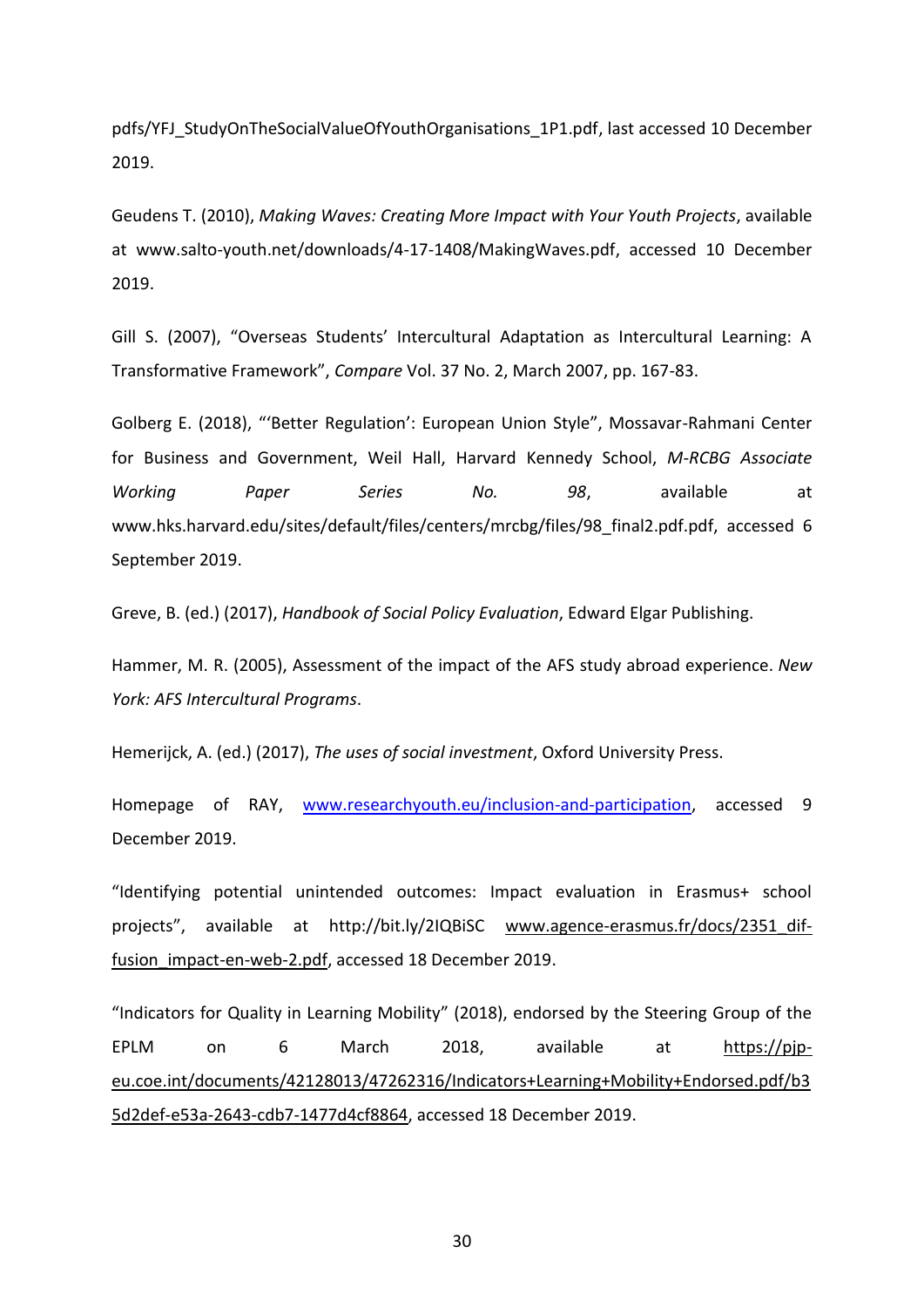InterMedia (2009), *Evaluation of the Youth Exchange and Study Program*, Final Report, available at [https://eca.state.gov/files/bureau/youth-exchange-and-study-yes-full-report](https://eca.state.gov/files/bureau/youth-exchange-and-study-yes-full-report-aug-2009.pdf)[aug-2009.pdf,](https://eca.state.gov/files/bureau/youth-exchange-and-study-yes-full-report-aug-2009.pdf) accessed 18 December 2019.

Jackson J. (2011), "Host Language Proficiency, Intercultural Sensitivity, and Study Abroad", *Frontiers: The Interdisciplinary Journal of Study Abroad* Vol. XXI, pp. 167-89.

Janson K., Schomburg H. and Teichler U. (2009), *The Professional Value of ERASMUS Mobility*, The Impact of International Experience on Former Students' and on Teachers' Careers, Lemmens Medien GmbH, Bonn, ACA Papers on International Co-operation in Education.

Kehl K. and Morris J. (2008), "Differences in Global-Mindedness between Short-Term and Semester-Long Study Abroad Participants at Selected Private Universities", *Frontiers: The Interdisciplinary Journal of Study Abroad* Vol. XV, Fall/Winter 2007-2008, www.frontiersjournal.com/documents/KehlMorrisFRONTIERSJOURNALXVWinter2007- 08.pdf.

Kerley J. and Jenkins S. (2010), *The Impact of Peace Corps Service on Host Communities and Host Country Perceptions of Americans*, available at [https://files.peacecorps.gov/multimedia/pdf/opengov/impact\\_of\\_PC\\_service.pdf,](https://files.peacecorps.gov/multimedia/pdf/opengov/impact_of_PC_service.pdf) accessed 18 December 2019.

Kropp E.-M. (2014), *Study on The Impact of Learning Mobility: Investigation of The Impact of Mobility on Language Skills, Intercultural Skills, Professional Skills, and on The Sense of European Identity*, Institute inter.research e.V., Germany.

Lindsey E. W. (2005), "Study Abroad and Values Development in Social Work Students", *Journal of Social Work Education* Vol. 41 No. 2 (Spring/Summer 2005), pp. 229-49.

Mattero M. and Campbell-Patton C. (2008), *Measuring the Impact of Youth Voluntary Service Programs*, Summary and Conclusions of the International Experts' Meeting.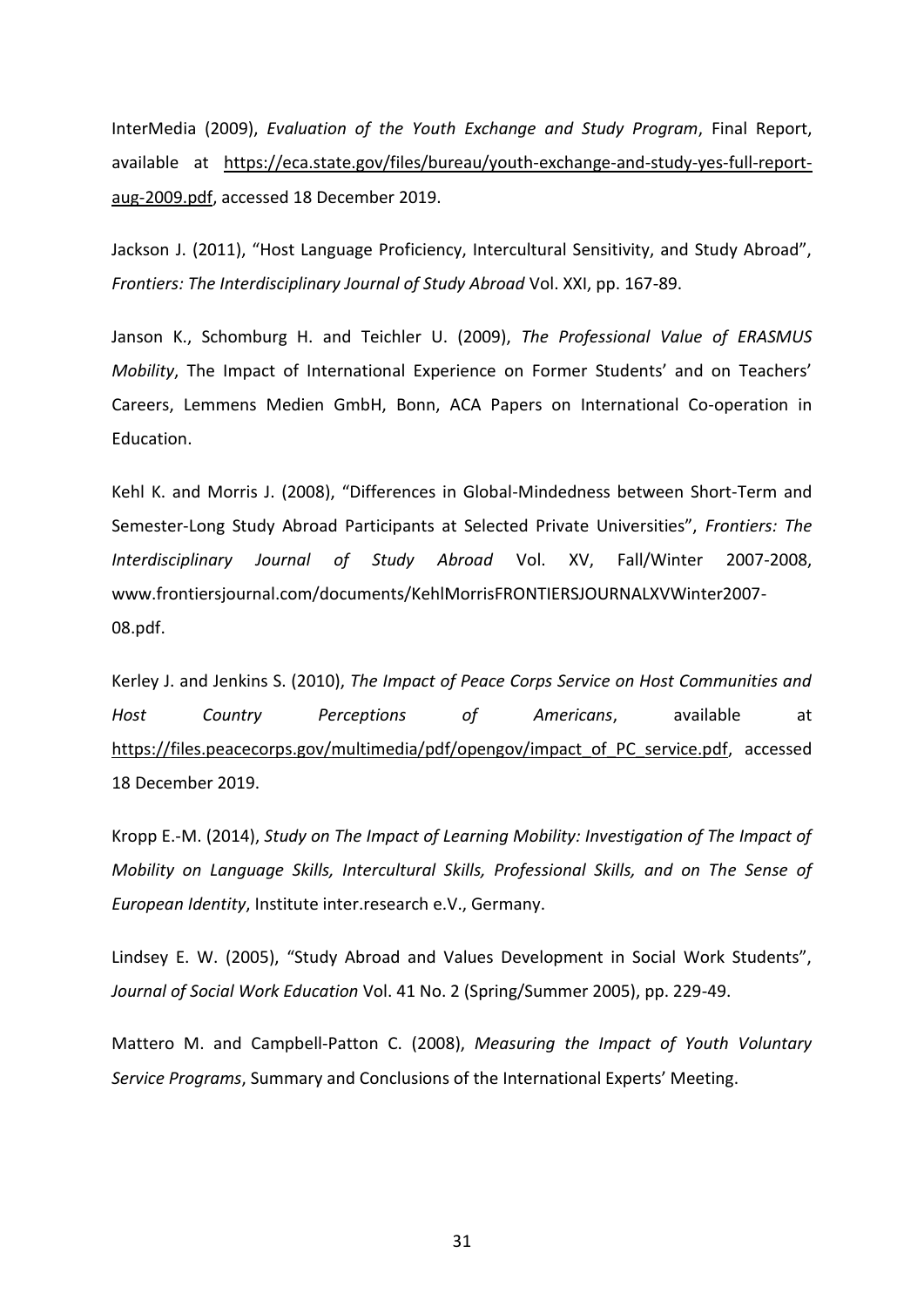McBride A. M., Benjamin J. L. and Sherraden M. S. (2010), *Perceived Impacts of International Service on Volunteers: Interim Results from a Quasi-Experimental Study*, Global Economy and Development at Brookings.

Medina A. (2008), *Intercultural Sensitivity Development in Study Abroad: Is Duration a Decisive Element in Cultural Learning Outcome*s?, Verlag, Saarbrücken, Germany.

Medina-López-Portillo A. (2004), "Intercultural Learning Assessment: The Link between Program Duration and the Development of Intercultural Sensitivity", *Frontiers: The Interdisciplinary Journal of Study Abroad* Vol. X Fall 2004, pp. 179-99.

[OECD \(2012\),](http://www.oecd.org/gov/regulatory-policy/49990817.pdf) *Recommendation of The Council on Regulatory Policy and Governance*, www.oecd.org/gov/regulatory-policy/49990817.pdf, accessed 16 July 2019.

OECD (2019), *Better Regulation Practices Across the European Union*, OECD Publishing, Paris, https://doi.org/10.1787/9789264311732-en.

Paige R. M., Cohen A. D. and Shively R. L. (2004), "Assessing the impact of a Strategies-Based Curriculum on Language and Culture Learning Abroad", *Frontiers: The Interdisciplinary Journal of Study Abroad* Vol. X, pp. 253-76, https://files.eric.ed.gov/fulltext/EJ891460.pdf.

Projects Abroad (2015), *Global Impact Report 2015*, available at [https://docs.projects](https://docs.projects-abroad.ie/uk/global-impact-report/projects-abroad-global-impact-report.pdf)[abroad.ie/uk/global-impact-report/projects-abroad-global-impact-report.pdf,](https://docs.projects-abroad.ie/uk/global-impact-report/projects-abroad-global-impact-report.pdf) accessed 18 December 2019.

RAY (2019a), "Exploring Erasmus+ Youth in Action, Effects and outcomes of the ERASMUS+ Youth in Action Programme from The Perspective of Project Participants and Project Leaders", *Transnational Analysis* 2017/2018, Main findings, Vienna, available at www.researchyouth.eu/download/?id=497, accessed 18 December 2019.

RAY (2019b), "Transnational Analysis of Module (A), (B) And (C): Competence Development and Capacity Building of Youth Workers and Youth Leaders", in *RAY CAP Final Research Report*, Chapter 9, Organisational Effects and Recommendations, available at www.researchyouth.eu/download/?id=535, accessed 18 December 2019.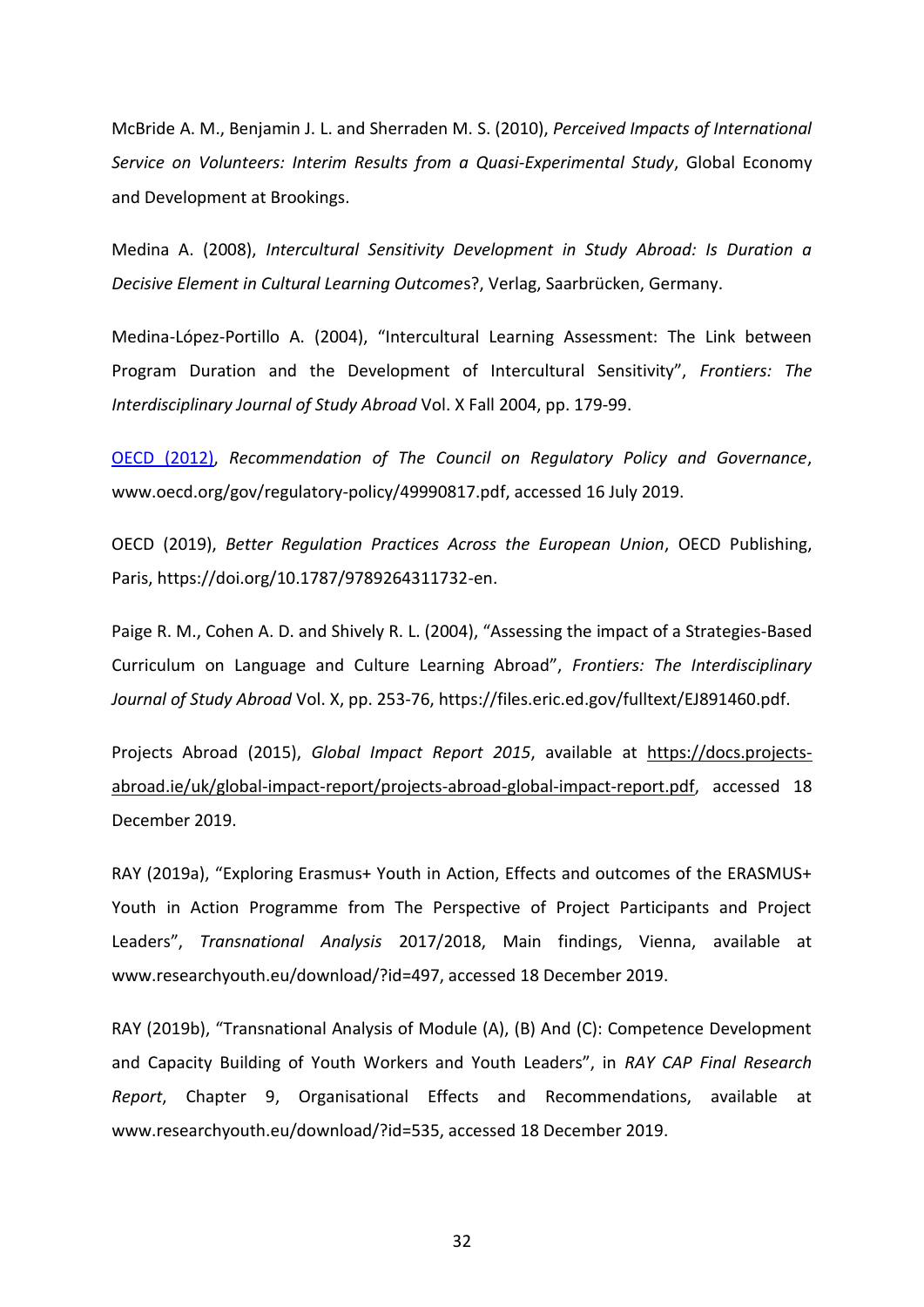RAY CAP (2018): "Competence Development and Capacity Building in ERASMUS+ Youth in Action. Transnational analysis of module (A), (B) and (C): Competence development and capacity building of youth workers and youth leaders", available at www.researchyouth.eu/download/?id=535, accessed 18 December 2019.

RAY Factsheet, Research based Analysis of Erasmus+: Youth in Action (RAY), *Factsheet Effects on Organisations*, available at www.researchyouth.eu/effects-on-organisations, accessed 18 December 2019.

RAY, Leading Questions, available at www.researchyouth.eu/inclusion-and-participation, accessed 18 December 2019.

Rodrigues M. (2012), *Determinants and Impacts of Student Mobility: A Literature Review*, European Commission, Joint Research Centre, Institute for the Protection and Security of the Citizen, Publications Office of the European Union, Luxembourg.

Root E. and Ngampornchai A. (2013), "'I Came Back as a New Human Being': Student Descriptions of Intercultural Competence Acquired Through Education Abroad Experiences", *Journal of Studies in International Education* 2013, 17, pp. 513-32.

Rosemberg C. et al. (2011), *Assessment of The Social Impact of Volunteering in HLF-Funded Projects: Yr 3*, Heritage Lottery Fund, Final report, BOP Consulting.

Sherraden M. S., Lough B., Moor McBride A. (2008), "Effects of International Volunteering and Service: Individual and Institutional Predictors"*, International Journal of Voluntary and Nonprofit Organizations* December, Voluntas 19: 395-421, DOI 10.1007/s11266-008-9072-x.

Smith K. and Haux T. (2017), "Evidence-based Policy-making (EBPM)", in Greve B. (ed.), *Handbook of social Policy Evaluation*, Edward Elgar Publishing, pp. 141-60.

Souto-Otero M. (team leader) (2019), *Erasmus+ Higher Education*, Impact Study, Final Report, Publications of the European Union, Luxembourg.

Stronkhorst R. (2005), "Learning Outcomes of International Mobility at Two Dutch Institutions of Higher Education", *Journal of Studies in International Education* Vol. 9 No. 4*,*  Winter 2005, pp. 292-315.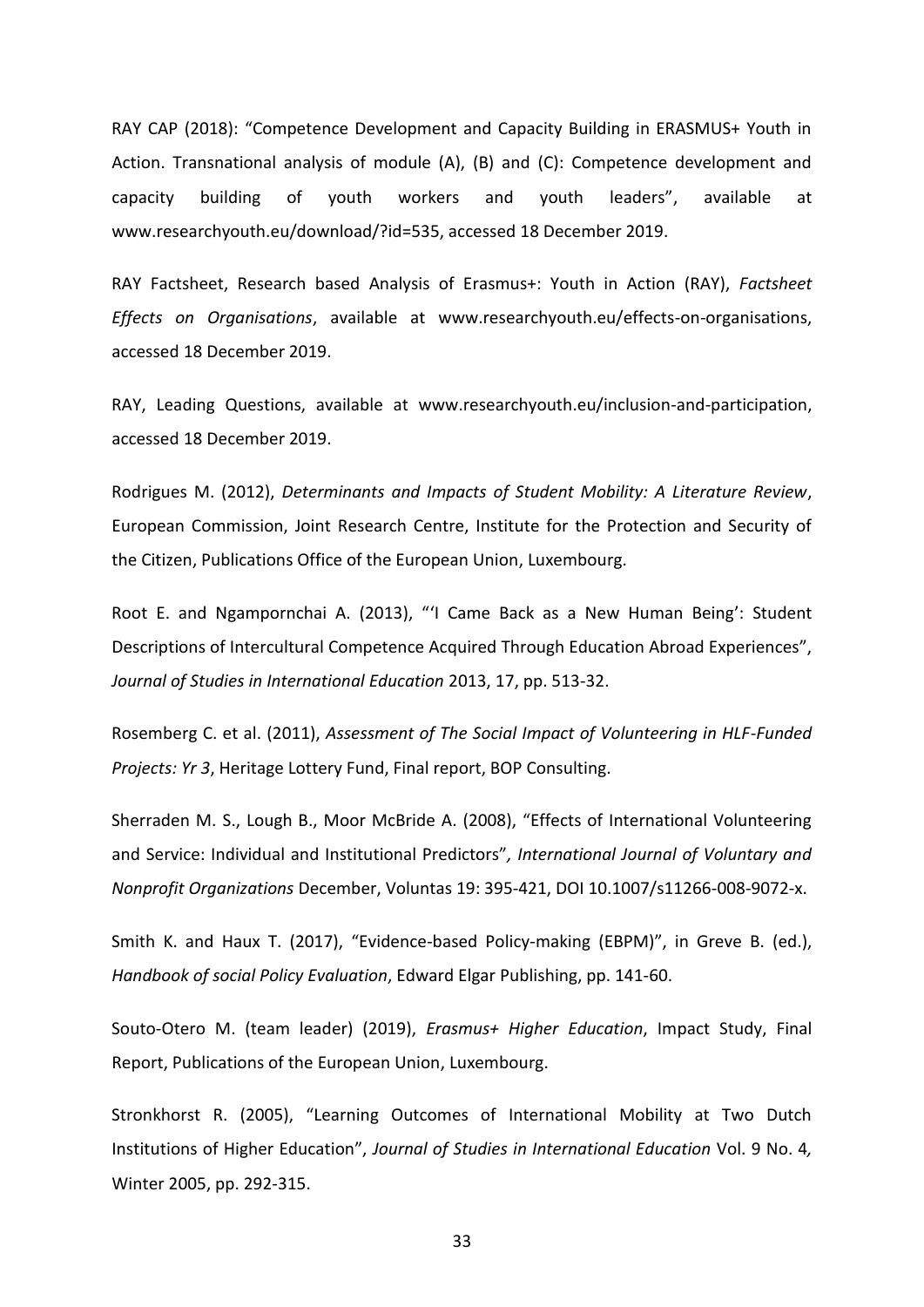Tuleja E. A. (2008), "Aspects of Intercultural Awareness Through an MBA Study Abroad Program: Going 'Backstage'", *Business Communication Quarterly* 2008, 71, pp. 314-37.

Williams T. R. (2005), "Exploring the Impact of Study Abroad on Students' Intercultural Communication Skills: Adaptability and Sensitivity", *Journal of Studies in International Education* 2005 9: 356-71.

Wit Jeżowski M., Zaidova S. and Zsiday K. (2017), *The Impact of European Voluntary Service Projects on Local Communities*, Transnational Report.

Zevgitis T. and Emvalotis A. (2015), "The Impact of European Programmes dealing with Mobility in Secondary Education", *Journal of International Mobility* 2015/1 No. 3, pp. 61-80.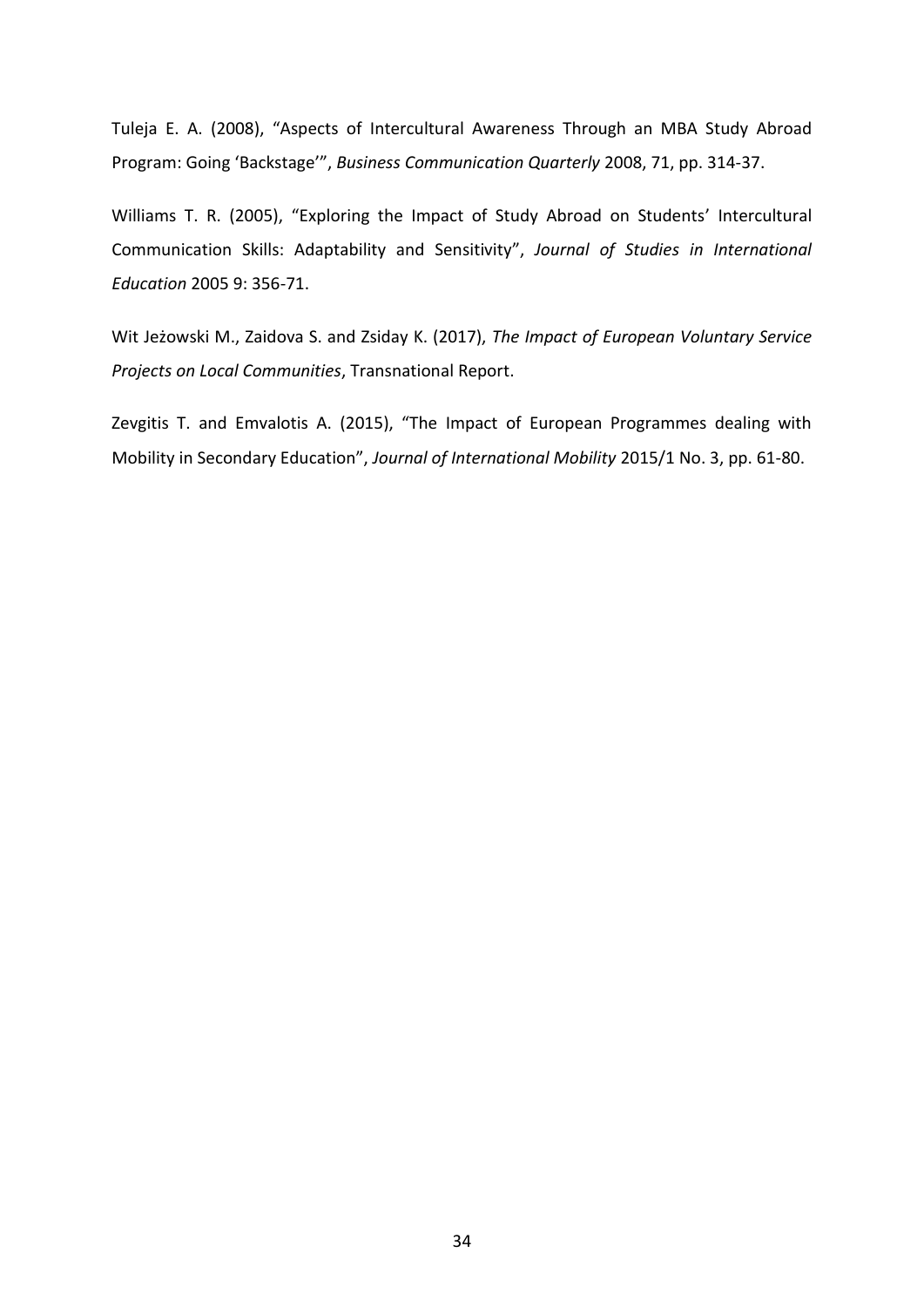## <span id="page-34-0"></span>**ANNEXES**

<span id="page-34-1"></span>Annex 1. Indicators on impact of learning mobility at individual level.

This section presents indicators that were included in the reports of studies on the impact of learning mobility at individual level, reviewed for this paper. The level of detail of each set of indicators is different, though, depending on how indicators and concepts were presented in a study report. Using thematic analysis of the indicators, the following main categories of indicators can be elicited. There are indicators describing:

- labour market position;
- transition to labour market;

learning content and outcomes in the context of labour market participation (e.g. vocational skills);

civic awareness and activism, community contributions, also volunteering;

● intercultural relations and related attitudes, opinions, beliefs; includes also foreign language proficiency;

- social capital: contacts, networks, connections, both national and international;
- European and national identities.

Below, concrete indicators are presented.

During a national volunteering event, acquisition of the following skills during the civic service period was considered significant (Mattero and Campbell-Patton 2008):

- ability to deal with different situations;
- relations with others;
- ability to work in a group;
- more mature attitude;
- awareness of territorial problems:
- vocational skills;
- civic awareness:
- time management;
- use of PC;
- social participation by association (e.g. sports, parish, cultural, religious, volunteer work, student, environmental and political associations);
- employment situation (student, employed, working, other).

In the "Perceived Impacts of international service on volunteers" study (McBride et al. 2010), participants were asked to indicate the degree of agreement with a range of statements presented to them in a questionnaire. For all questions, a scale ranging from 1 (strongly disagree) to 7 (strongly agree) was used. The indicators were grouped based on the strength of correlation between them.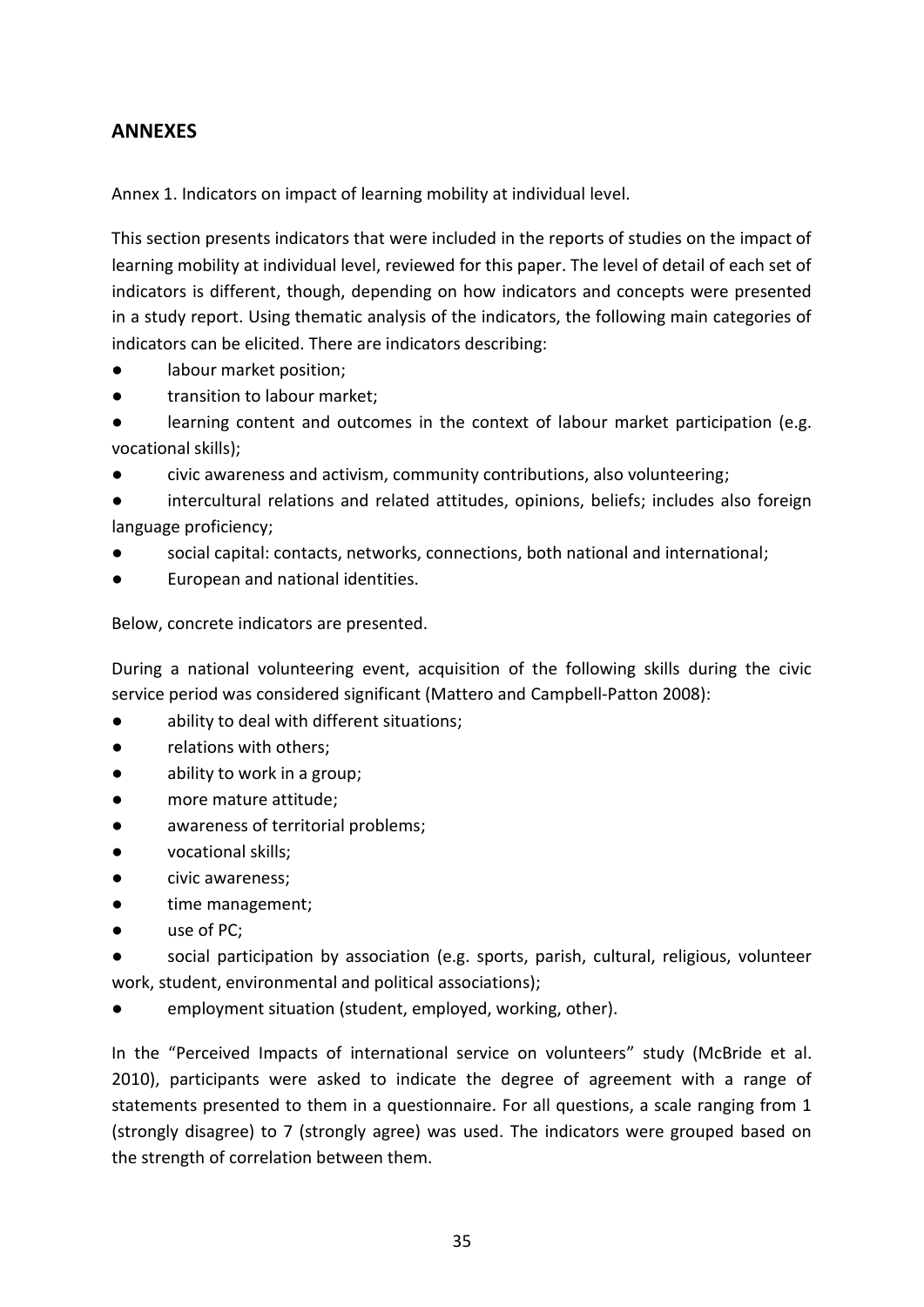The following set of indicators was grouped into a wider scale of International Awareness:

● I think a lot about the problems of nations outside my own and how they might be solved.

● I have a good understanding of the reasons for global poverty.

I have a good understanding of how low-income countries can better develop their economies.

International issues and affairs play an important role in my life.

The following set of indicators was grouped into a wider scale of Intercultural Relations:

I frequently interact with people from different cultural or ethnic backgrounds.

Many of my friends are of different backgrounds from me (racial, cultural, ethnic, or language).

● I am highly interested in working or forming friendships with people of different cultural backgrounds.

I am very comfortable talking about diversity with people of different cultures.

The following set of indicators was grouped into a wider scale of International Social Capital:

I have many friends, acquaintances, or contacts that live in other countries.

● I frequently write letters send e-mails or have other correspondence with people in other countries.

I am closely connected with an organisation that works internationally.

I have personally given money or other useful resources to contacts living in other countries.

I have used my international contacts to link people or organisations to useful resources.

I have used my connections to advocate for people or organisations internationally (e.g. lobbied for policy changes, wrote an e-mail or newsletter, etc.).

The following set of indicators was grouped into a wider scale of International Career Intentions:

- I plan to pursue a career related to social or economic development.
- I plan to pursue a career in an internationally related field.

The Study on the Impact of Transnational Volunteering through the European Voluntary Service [\(European Commission](https://plataformavoluntariado.org/wp-content/uploads/2018/12/study-on-the-impact-of-transnational-volunteering-through-the-european-voluntary-service.pdf) 2017b) used the following list of indicators used for reviewing the volunteering experience:

- increase in self-confidence and self-esteem;
- increase in autonomy, independence;
- learning about oneself (self-discovery);
- more friends and contacts from other countries:
- acquired new skills (i.e. how to plan finances);
- increase in awareness and knowledge of non-formal learning;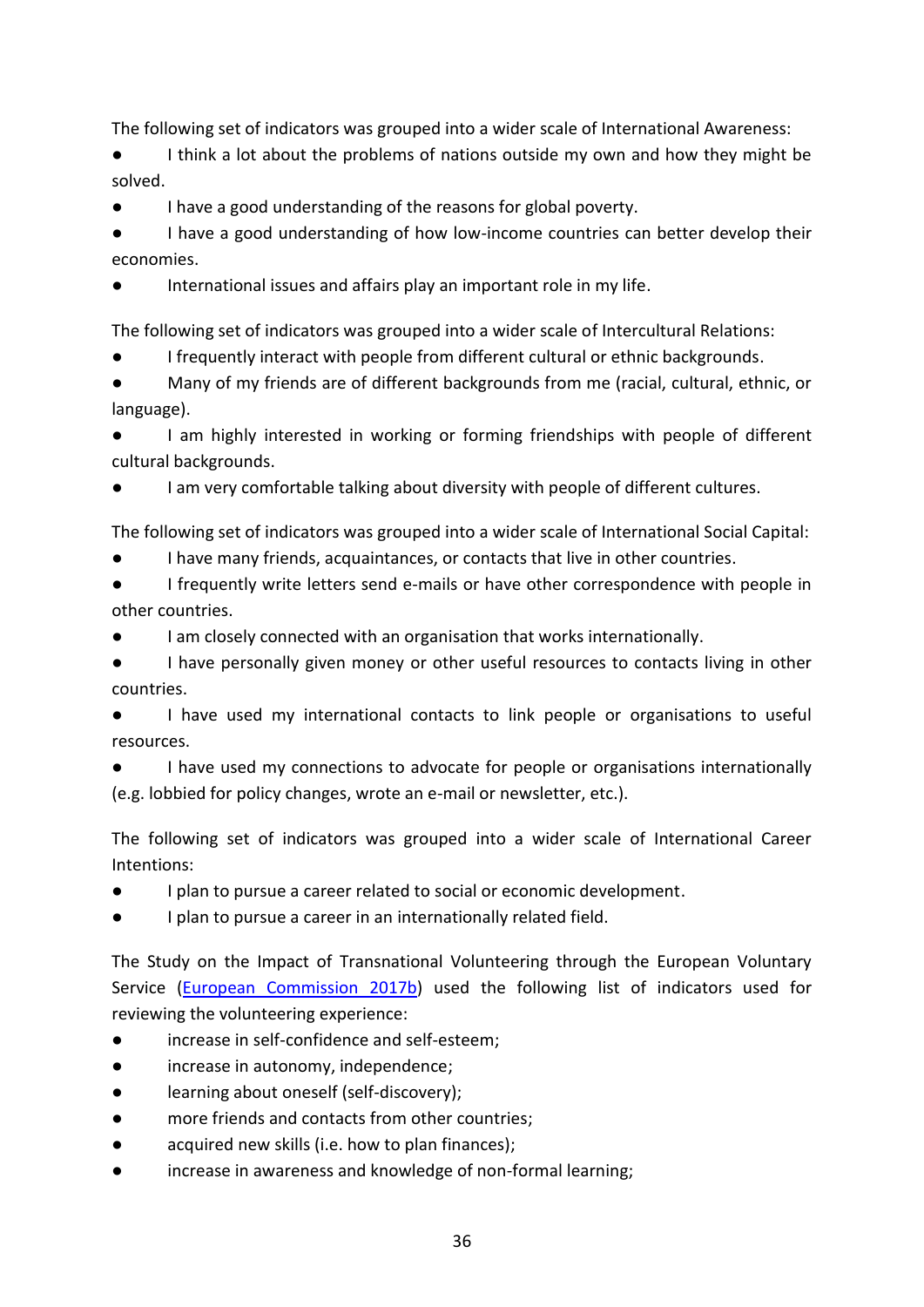- intention to learn foreign languages;
- developed professional skills and attitudes, matching employers' demands;
- increased chances to find a job;
- clearer idea about career aspirations and goals;
- increase in participation in voluntary activities;
- better prepared to participate actively;
- increase in participation in similar youth projects;
- more aware of common European values;
- higher interest in European topics;
- feeling more European than before;
- improved readiness to work/study/live abroad;
- increased confidence to travel to other countries;

increase in intercultural skills (communicating with people from different countries/cultures);

- better understanding of other cultures;
- more receptivity towards multiculturalism;
- more tolerance and respect for other cultures;
- improved intercultural dialogue;
- increase in social awareness.

The Outcomes and Indicators of the IYF-Nokia Central European Volunteerism Model Evaluation study, presented in Mattero and Campbell-Patton (2008), made use three sets of indicators:

● increased life skills (team work, communication, conflict management);

increased project management skills (planning, implementation, budget management);

increased volunteerism/contribution/leadership in communities.

The Impact beyond volunteering study report (Clark and Lewis 2017) reported the following indicators that were employed to capture the impact of volunteering experience using the three category scale (small increase, medium increase, large increase).

During your placement did your awareness increase in any of the following areas? (Tick all that apply and indicate the level of increase) (Multiple choice)

- Power dynamics
- Poverty
- Inequality and injustice
- **Environment**
- Development
- Culture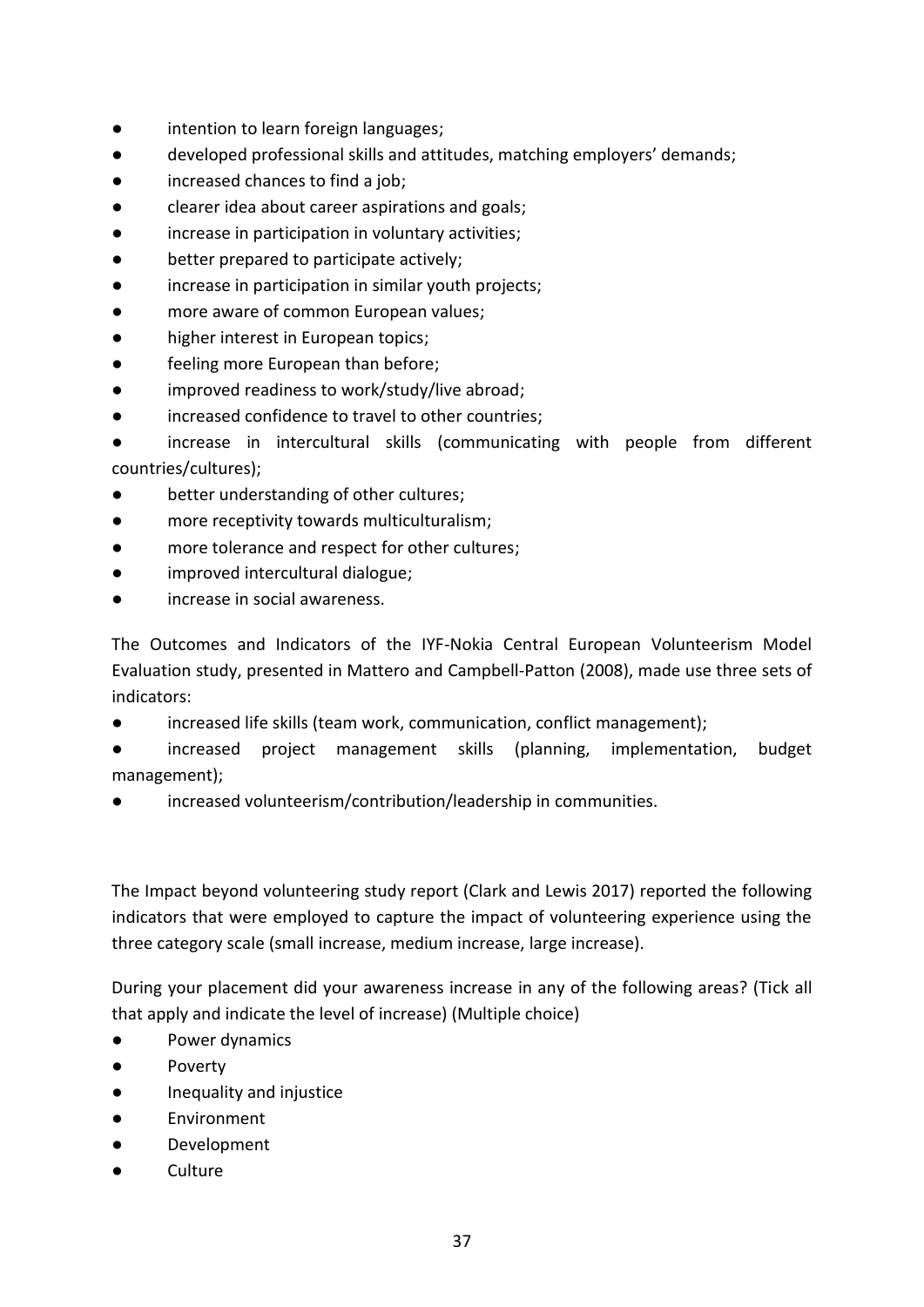- Community needs
- Community challenges
- Volunteering

During your placement did you personally experience any of the following changes? (Tick any that apply and indicate the level of change) (Multiple choice)

- Change in attitude
- Increased adaptability
- Increased confidence
- Increased resilience
- **Motivation**
- Widened professional networks and contacts
- New knowledge and learning
- **New skills**
- Increased self-awareness
- Increased ability to work and live with limited resources

Please indicate which of the following statements best describes your action post placement (Single choice):

● After my first VSO placement I have been LESS involved with community/social/political action than before my placement.

After my first VSO placement I have been MORE involved with community/social/political action than before my placement.

After my first VSO placement I have been involved with community/social/political action at a SIMILAR level to before my placement and doing SIMILAR things.

After my first VSO placement I have been involved with community/social/political action at a SIMILAR level to before my placement but doing DIFFERENT things.

If there has been any change (increase or decrease) in the level of type of community/social/political action since your placement to what extent did your VSO volunteer placement influence this change?

- A significant extent
- To some extent
- A small extent
- Not at all
- Unsure
- Not applicable

Do you think that your first VSO placement has influenced any of the following? A fourcategory scale was used (not at all, a little, some extent, a lot).

- Career change or direction
- Consumer patterns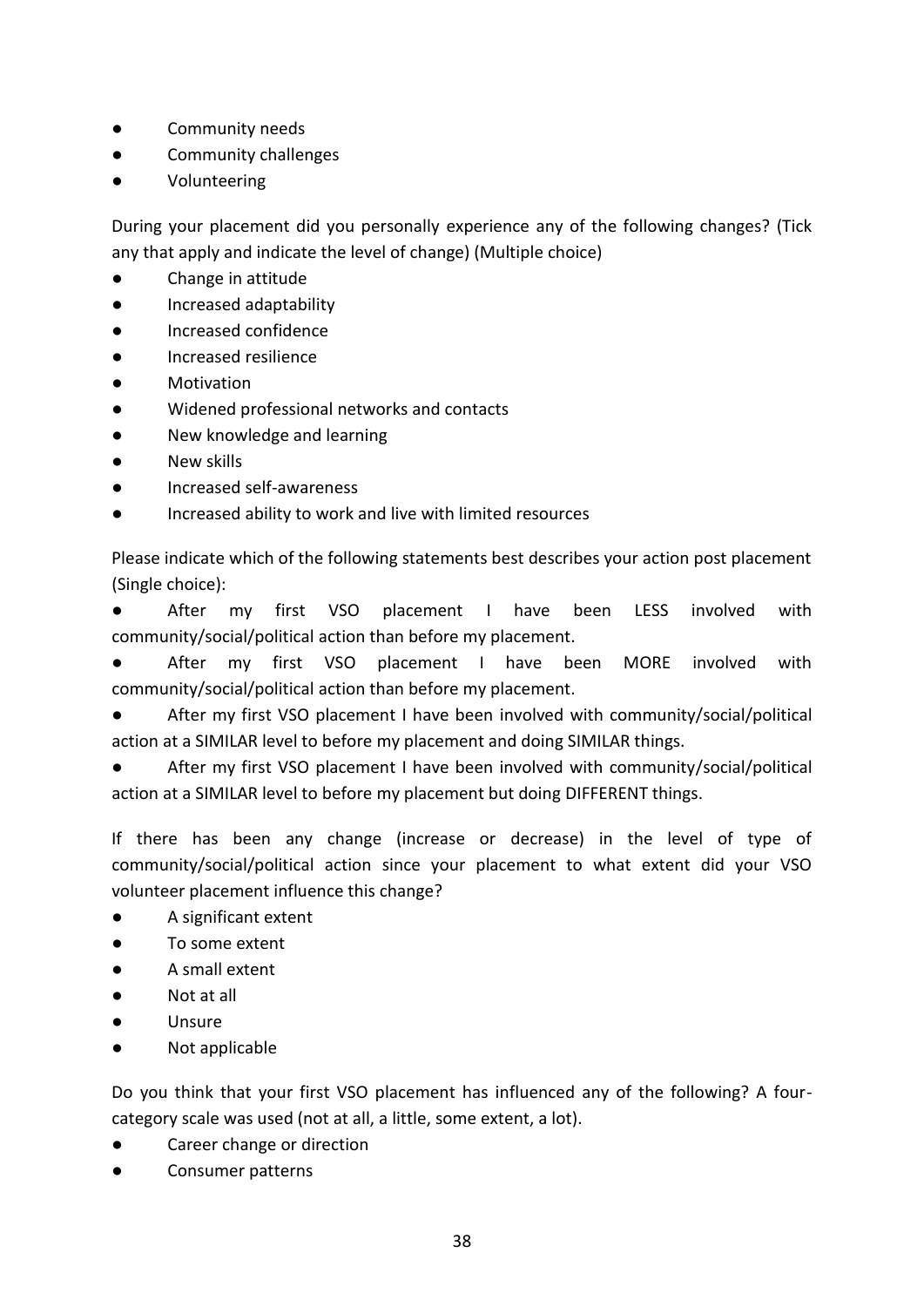- The way you approach your work
- Knowledge of development issues
- Your resilience
- Attitude towards family relationships
- Your adaptability
- Attitude towards volunteering
- Your confidence
- Desire to learn more about development/social justice
- Other (please describe)

A study authored by Margarida Rodrigues (2014) focused on three wide areas: labour market, culture and foreign language and European identity.

Labour market related outcomes:

obtaining the first job: the proportion of former mobile students believing that mobility is an advantage in finding the first job;

- international work experience and intention;
- intention to work abroad;
- have worked at least for some time in a foreign country (five years after graduation);
- actually work abroad at the time of the survey;
- wages and income levels.

Language, personal and cultural outcomes of students reported improvements to a large extent in the understanding of people from another cultural or ethnic background and mentioned changes in personal values. Improvement in foreign language proficiency was seen as a very important consequence of the study period abroad.

Finally, the study also took a look into European identities.

A study by Kropp had most respondents from academic or educational institutions but 17% of responses were given by participants in Youth in Action supported projects (Kropp 2014). A six-category scale was used to capture their opinions and experiences after their learning mobility experience (completely agree, agree, slightly agree, slightly disagree, disagree, completely disagree). The study used indicators in the large areas of foreign language proficiency, intercultural attitudes, labour market relevant skills and European identities.

#### Foreign language proficiency

I am familiar with at least one foreign language on a level that ...

● ... it doesn't take long for me to find words or grammatical constructions. Even in conversations with native speakers, I can easily participate.

... I can recognise delicate meanings in texts and oral communication (e.g. jokes, metaphors, irony).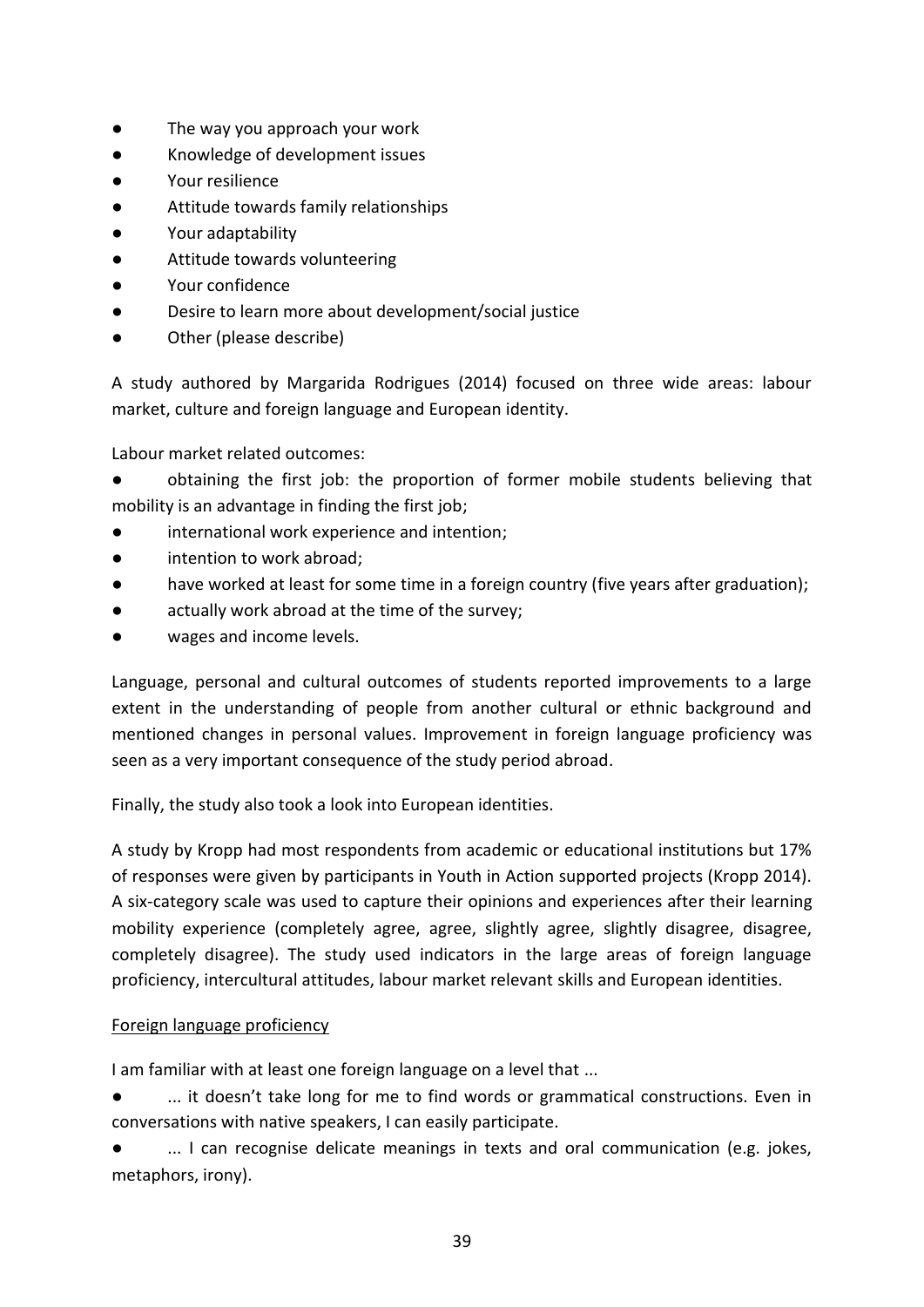... I am able to express myself precisely and appropriate to the situation (e.g. talking on the phone call, make a presentation).

... I am able to write working documents (e.g. business letters, reports, brochures, minutes of a meeting).

... I can understand specialised texts easily (in my working field), e.g. press releases or technical texts.

## Intercultural attitudes

I am able to adapt my non-verbal communication (e.g. gestures) to suit cultures other than mine.

I can reflect upon my own non-verbal behaviour in specific situations.

I can act according to the different rules of social behaviour in different cultures, e.g. I know when I am allowed to start to eat.

I can identify how much personal space a person from a different culture needs, e.g. the number of spare seats between persons in the cinema.

I can identify and describe different sets of values. I can discuss different cultures and beliefs.

I can communicate about and reflect upon my own stereotypes and I am able to change my point of view.

- I can adapt my dress code to different social situations in different cultures.
- I can reflect upon my feelings with regard to greeting people in different cultures.

## Labour market relevant and professional skills

I can give examples of situations in which I dealt constructively with criticism of my behaviour or my work results.

I can give examples of situations in which I was able to continue a constructive dialogue, although my opinion differed from the opinion of the other person(s).

I can give examples which show that I can contribute well in group work and integrate into existing groups.

I can show concrete examples that I can work independently.

● I can show concrete examples that I am able to set own priorities and make decisions on the basis of my reflections.

● I can show concrete examples that I can detect wrong decisions of mine and correct them.

● I can give examples of situations in which I took the initiative and introduced my own ideas.

● I can give examples of situations in which I was asked for advice and was able to develop a solution for a problem.

I can show concrete examples that I am able to analyse a problem from different points of view.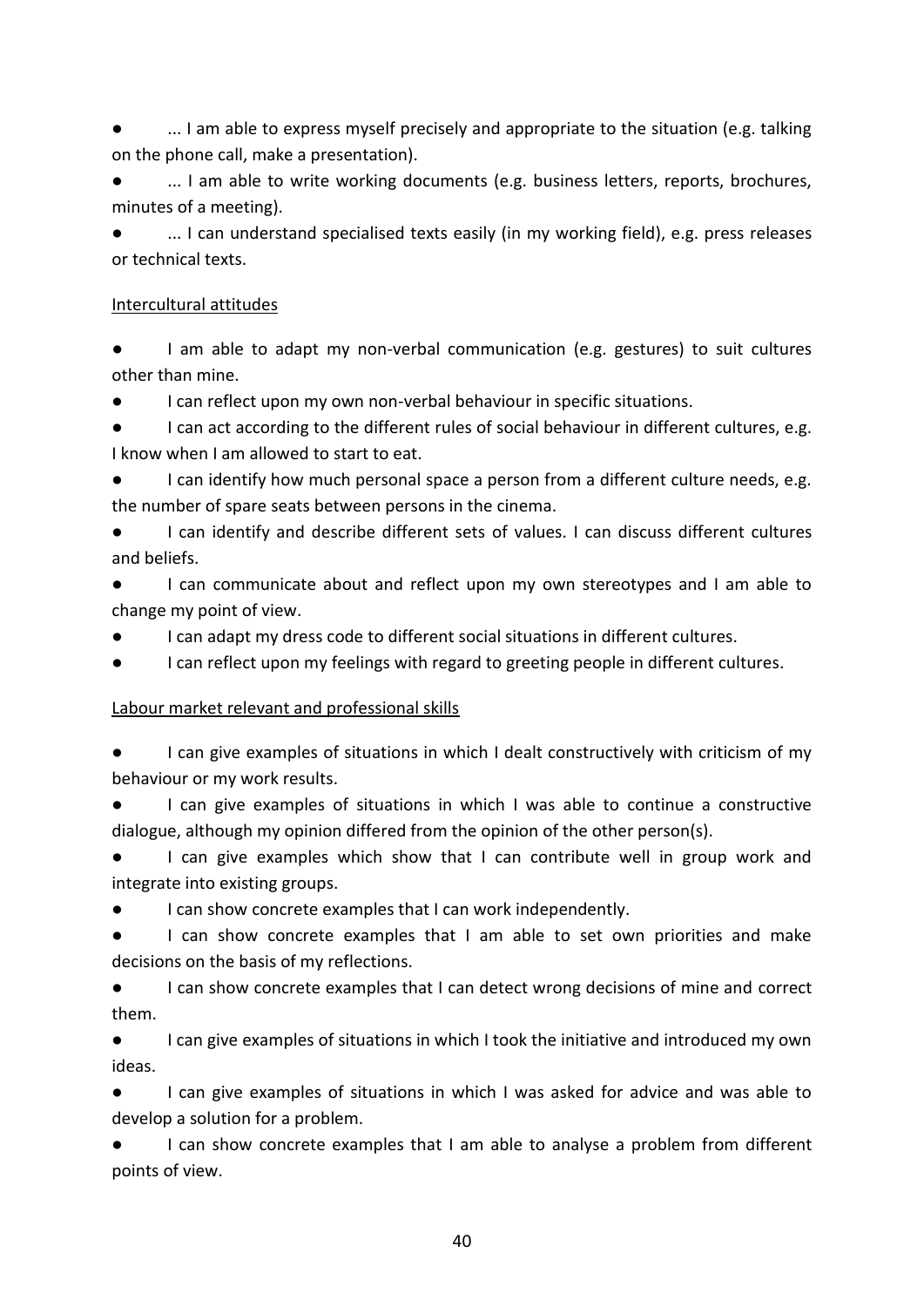## European identity and European attitudes

- I feel myself as European.
- In the near future I rather see myself as:
- o a citizen of my home country only
- o a citizen of my home country first and secondly as a citizen of Europe
- o a citizen of Europe first and secondly as a citizen of my home country
- o a citizen of Europe only
- I will vote/have voted for the European election in May 2014:
- o yes
- o no
- o I am not allowed to vote

Indicators used to describe positive impact of ERASMUS study period.

The following question was asked from learning mobility participants: What impact do you feel that your study abroad experience has had with regard to your employment?

Responses to the question were coded and three categories were elicited that described their opinions on the impact of the learning mobility experience of their labour market outcomes:

- obtaining first job,
- type of work task involved,
- income level.

To capture their labour market status after their mobility experience, five different questions were employed:

- What is your current major activity?
- What is the type of your current contract?
- Do you work full-time or part-time?
- Do you work in the public or private sector?
- In which economic sector are you currently working?

Young graduates with international experience were asked to describe their competences after graduation, using this question:

Please state the extent to which you had the following competences at the time of graduation.

Erasmus+ Higher Education Impact Study (Janson et al. 2009) developed separate questions for students and graduates from higher education:

Indicators for students

I can easily imagine living abroad at some point in the future: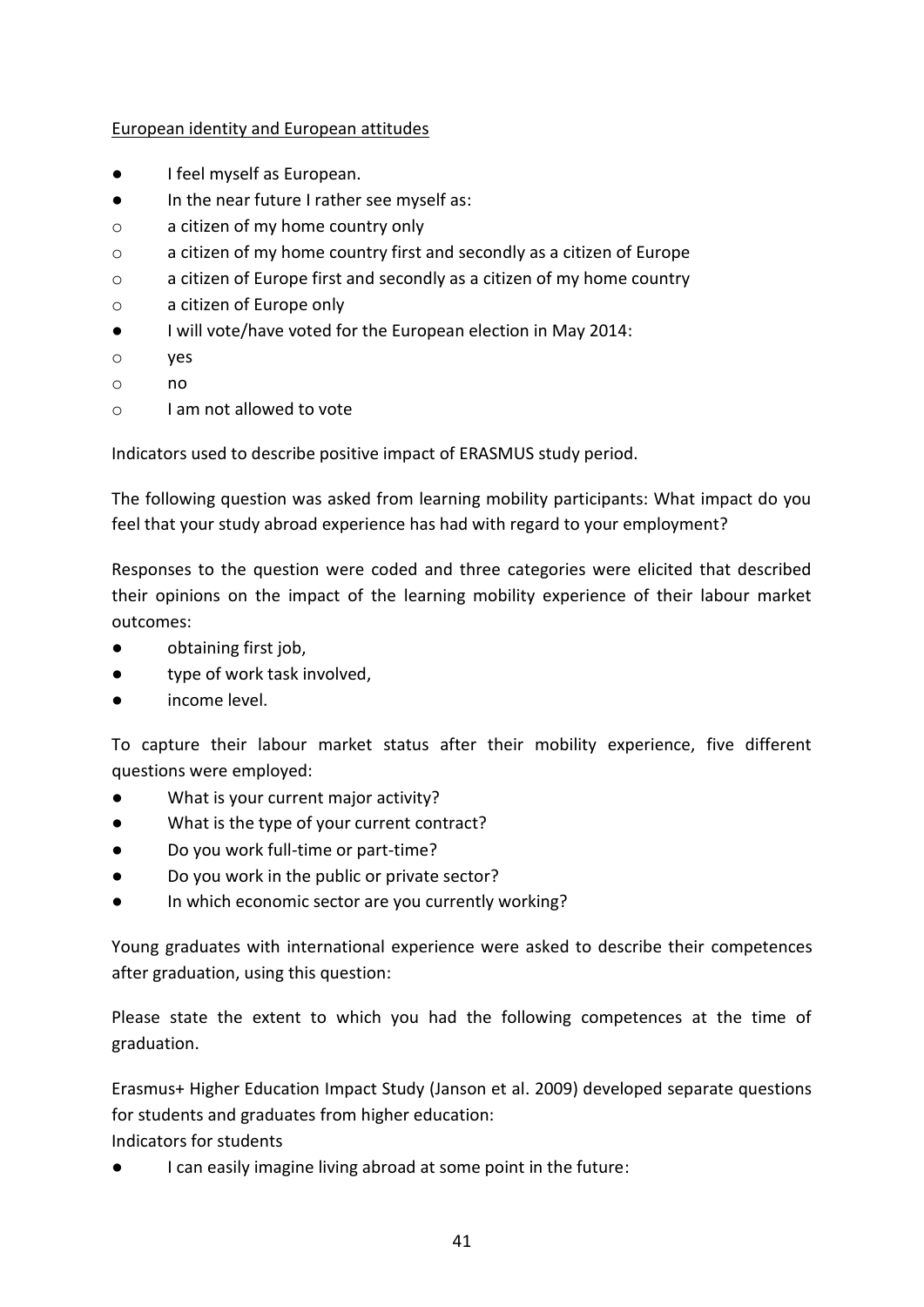- o Agree
- o Rather agree
- o Rather disagree
- o Disagree
- I definitely want to work abroad for a while:
- o Agree
- o Rather agree
- o Rather disagree
- o Disagree
- I would like to work in an international context:
- o Agree
- o Rather agree
- o Rather disagree
- o Disagree
- Do you feel…
- o Primarily "your nationality" and secondly European?
- o Primarily European and secondly "your nationality"?
- o European only?
- o "Your nationality" only?
- How much do you feel you have in common with other Europeans?
- o Everything in common
- o Nothing in common
- Do you see the added value of being European?
- o Very much
- o Not at all
- Do you believe a European Union is necessary?
- o Very much
- o Not at all
- Do you ever think yourself as citizen of Europe?
- o Very much
- o Not at all
- To what extent do you believe that you share values with other Europeans?
- o Very much
- o Not at all

Please assess the following statements concerning the conditions for internationalisation at your current (home) institution:

- Agree
- Rather agree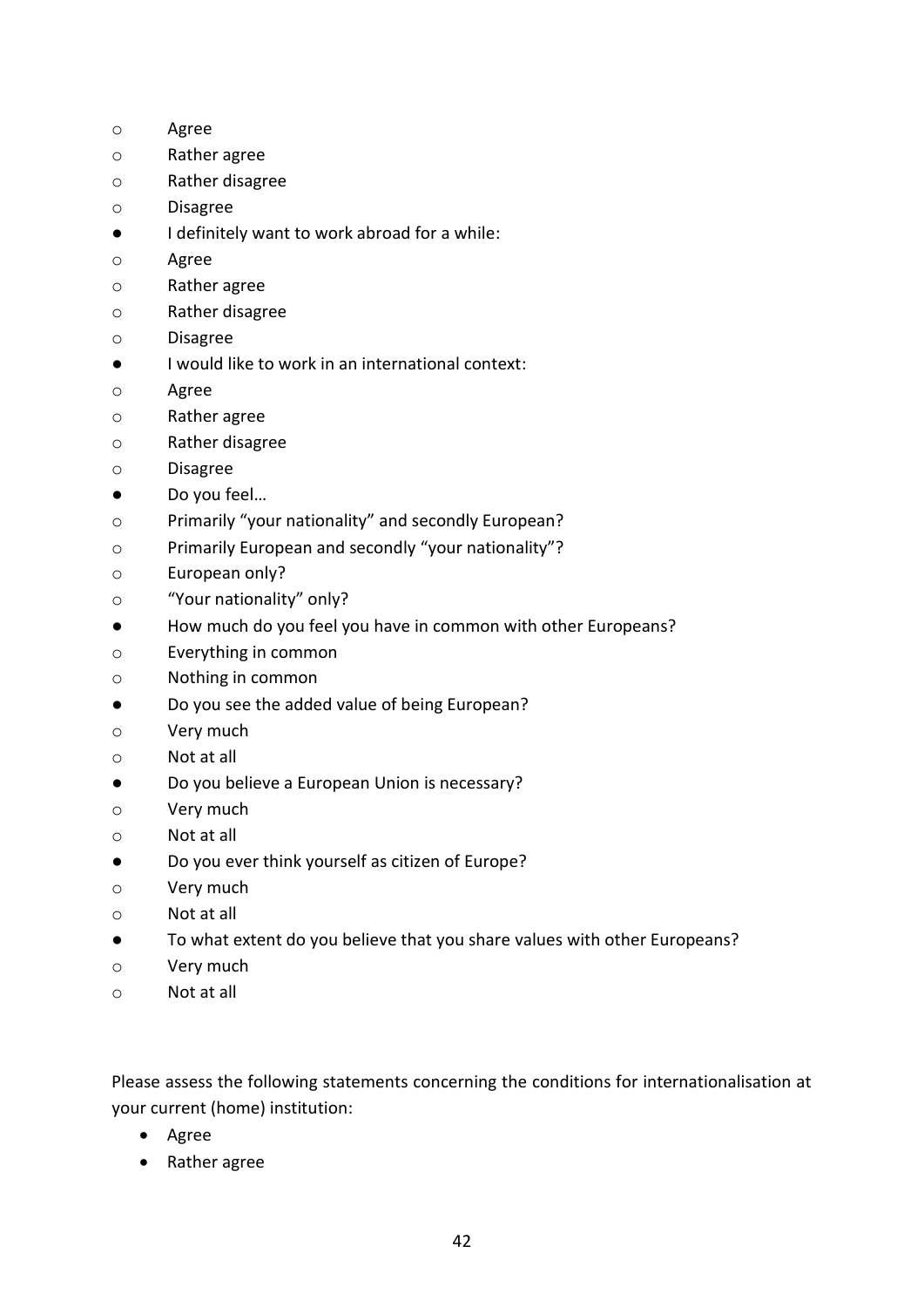- Rather disagree
- Disagree
- In my study programme, there is a semester well suited to go abroad:
- o Agree
- o Rather agree
- o Rather disagree
- o Disagree

I am convinced that my study programme recognises ECTS credits from a host institution abroad:

- o Agree
- o Rather agree
- o Rather disagree
- o Disagree

The quality in teaching at my institution profits from the staff's international experiences:

- o Agree
- o Rather agree
- o Rather disagree
- o Disagree
- There is a lot of information and support:
- o Agree
- o Rather agree
- o Rather disagree
- o Disagree
- There is a lot of information and support for students who want to go abroad for an internship/traineeship/work placement:
- o Agree
- o Rather agree
- o Rather disagree
- o Disagree
- There is a lot of information and support for students who want to learn/improve a foreign language:
- o Agree
- o Rather agree
- o Rather disagree
- o Disagree

How would you assess the change of these aspects during your stay abroad?

To gain in confidence and have a stronger conviction of my own abilities (actual improvement):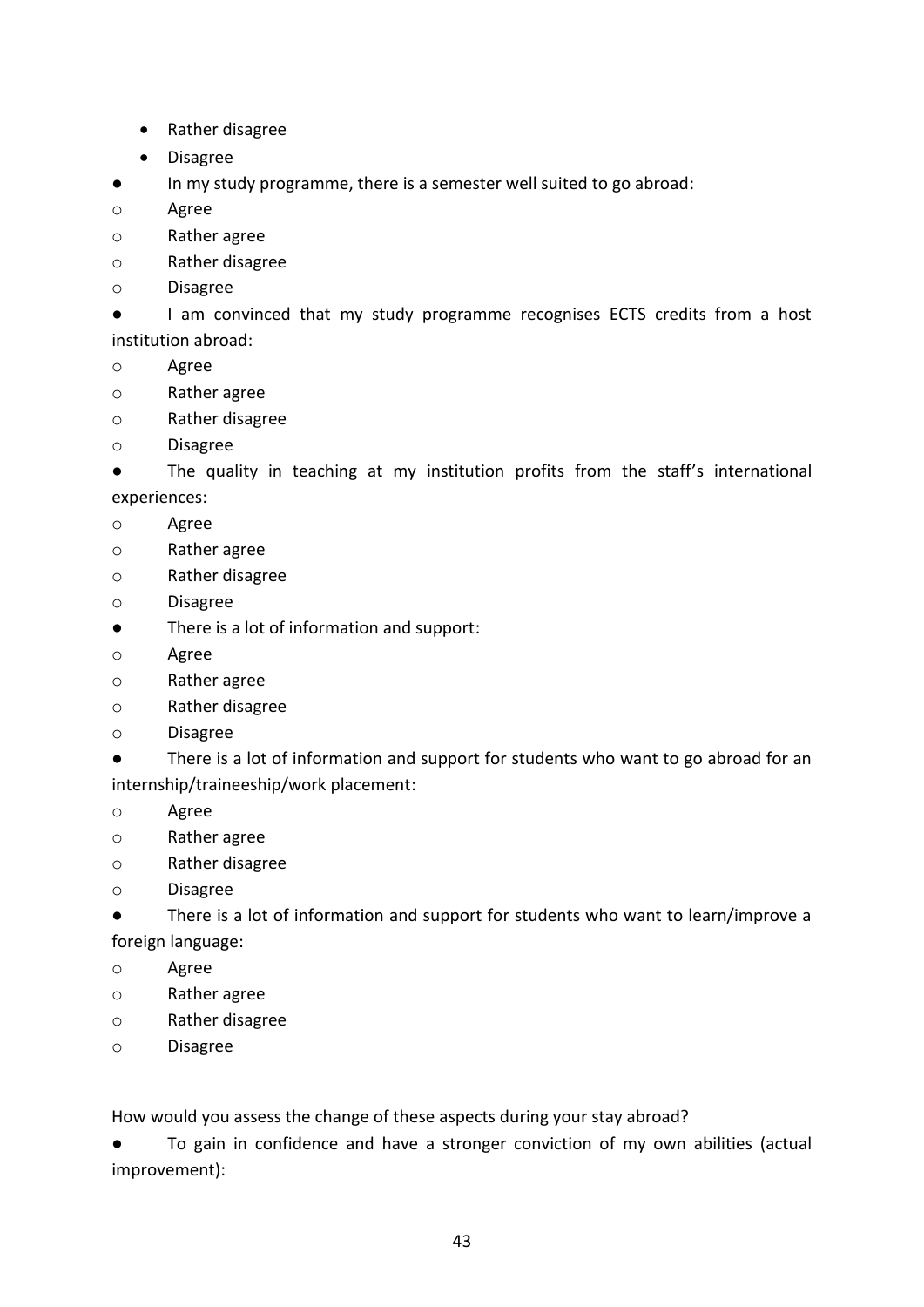- o Highly improved
- o Not improved at all
- To learn to be more tolerant towards other persons' values and behaviour (actual improvement):
- o Highly improved
- o Not improved at all
- To be more open and more curious about new challenges (actual improvement):
- o Highly improved
- o Not improved at all
- To be more aware of my own strengths:
- o Highly improved
- o Not improved at all
- To know better what I want and reach decisions more easily (actual improvement):
- o Highly improved
- o Not improved at all

Through my transnational mobility, I learned better:

- To take into account cultural perspectives/differences when other have different opinions/ideas
- o Definitely
- o To some extent
- o Not so much
- o Not at all
- To engage in social activities that contribute to the interest of the community or society
- o Definitely
- o To some extent
- o Not so much
- o Not at all
- To critically analyse media (printed, audio-visual, electronic)
- o Definitely
- o To some extent
- o Not so much
- o Not at all
- To discuss political topics seriously
- o Definitely
- o To some extent
- o Not so much
- o Not at all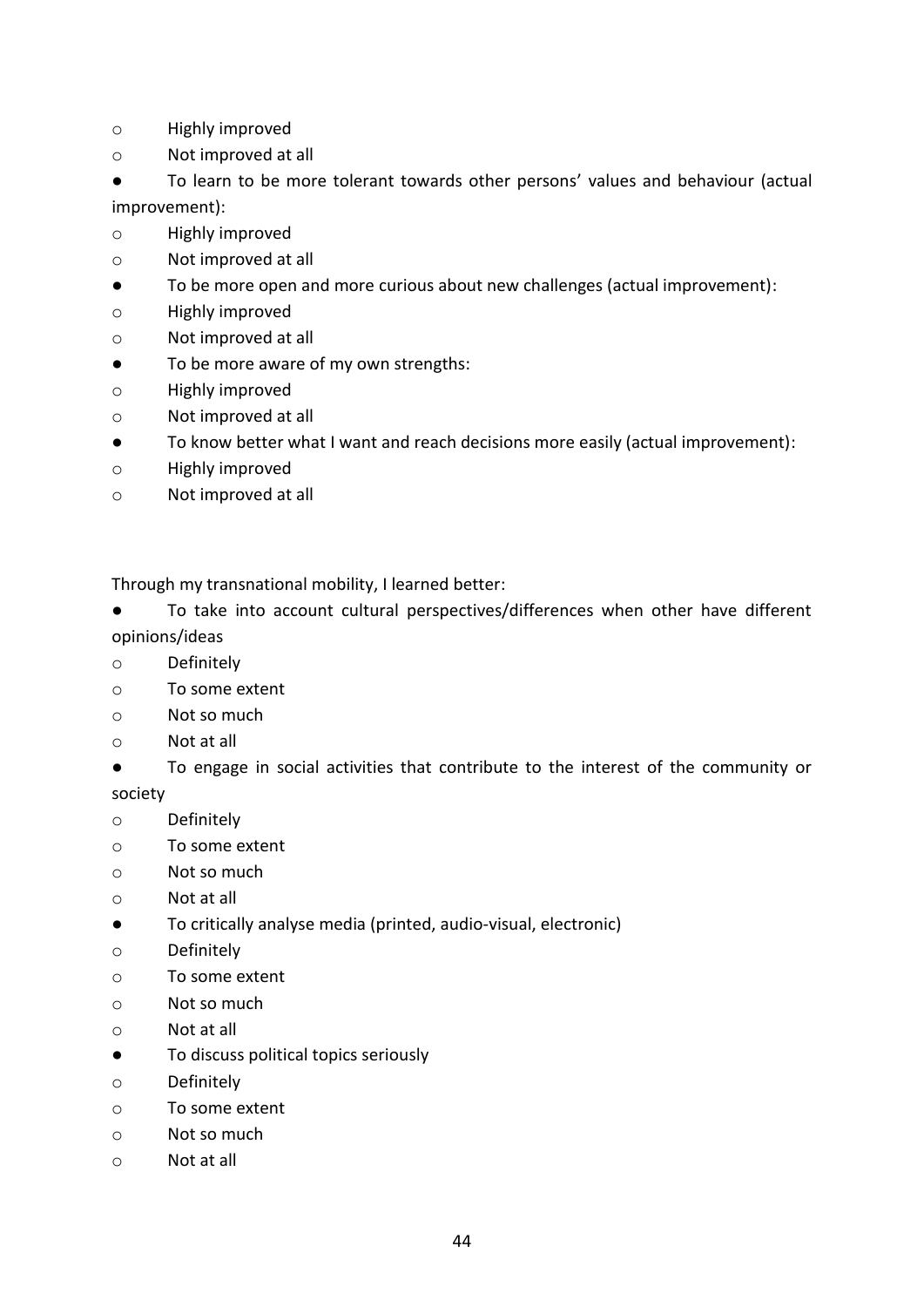- To get along with people who have a different cultural background
- o Definitely
- o To some extent
- o Not so much
- o Not at all

After my mobility, …

● I am now more interested in social and political events/developments at European/international level …

- o To a greater extent
- o To the same extent
- o To a smaller extent

● I am now committed to stand against discrimination, intolerance, xenophobia or racism …

- o To a greater extent
- o To the same extent
- o To a smaller extent
- I am more committed to help the disadvantaged people in society …
- o To a greater extent
- o To the same extent
- o To a smaller extent

What kind of advantages did you experience from your (last) stay abroad?

- I improved my critical thinking skills
- o Agree
- o Rather agree
- o Rather disagree
- o Disagree

How would you assess the change of these aspects during your stay abroad?

● To learn to be more tolerant towards other persons' values and behaviour (actual improvement):

- o Highly improved
- o Not improved at all

● To be actively involved in the life of the local community (through participation in cultural, social or political activities, volunteering etc.) (actual improvement):

- o Highly improved
- o Not improved at all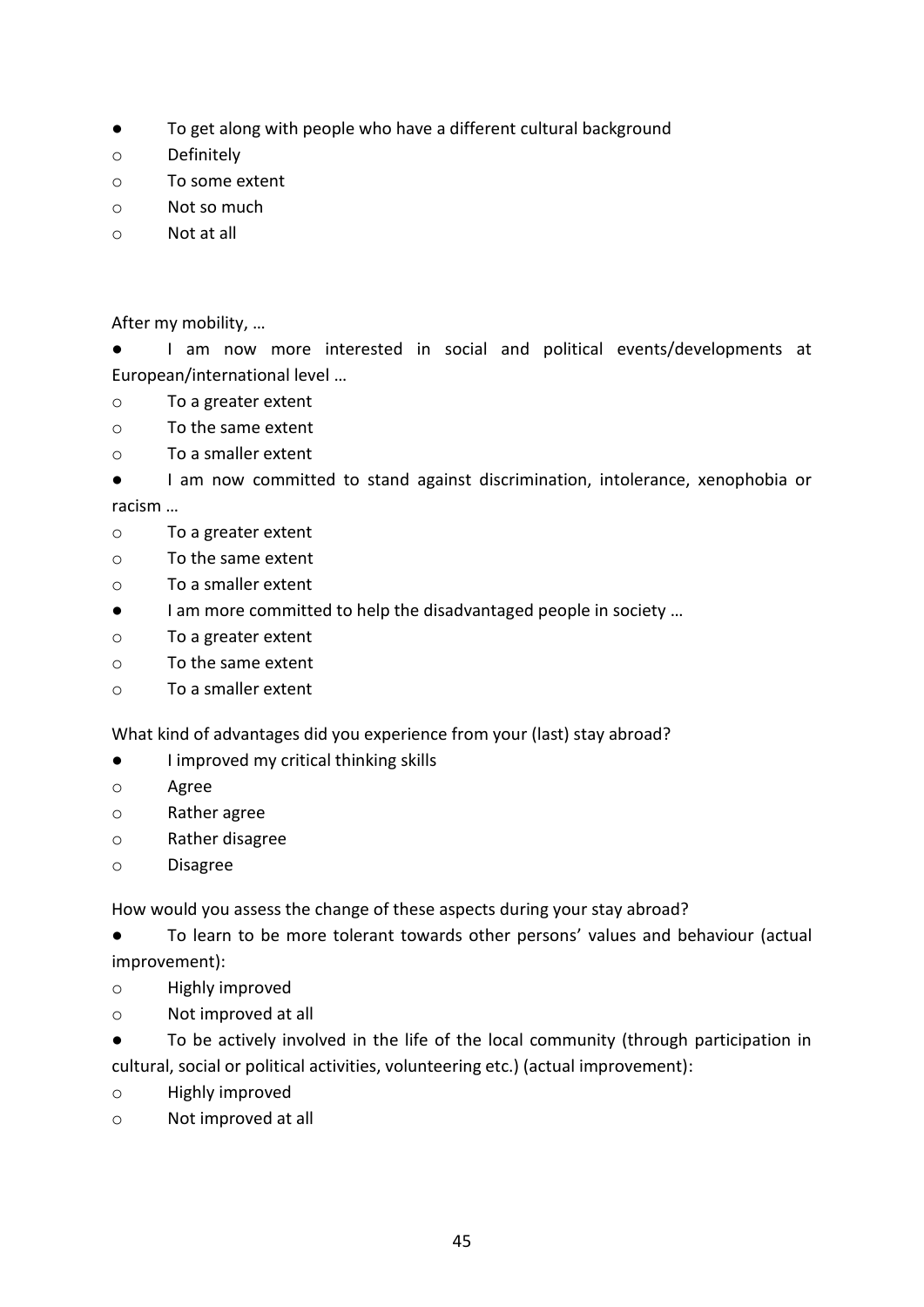Please rate the following skills, competences and areas of knowledge, as to how you feel that they improved by your (last) mobility experience:

- Know how to work in teams
- Sector- or field-specific skills
- (Oral) communication skills
- Reading and writing skills
- To adapt and act in new situations
- Digital skills
- Analytical and problem-solving skills
- Planning and organisational skills
- Ability to reach decisions
- Innovative potential and entrepreneurial skills, get new ideas how to do things
- Foreign language skills

Please rate the following skills, competences and areas of knowledge, as to how you feel that they improved by your (last) mobility experience.

- Being able to interact and work with people from other backgrounds and cultures
- Intercultural competences
- Knowledge of the host country's culture, society and economy
- To feel European, to have Europe-wide perspectives beyond the national horizon, to

have a sense of European citizenship

What kind of advantages did you experience from your (last) stay abroad?

- I have new friends who live abroad
- o Agree
- o Rather agree
- o Rather disagree
- o Disagree
- I appreciate more multicultural environments
- o Agree
- o Rather agree
- o Rather disagree
- o Disagree
- I feel the need for an international dimension in my everyday life
- o Agree
- o Rather agree
- o Rather disagree
- o Disagree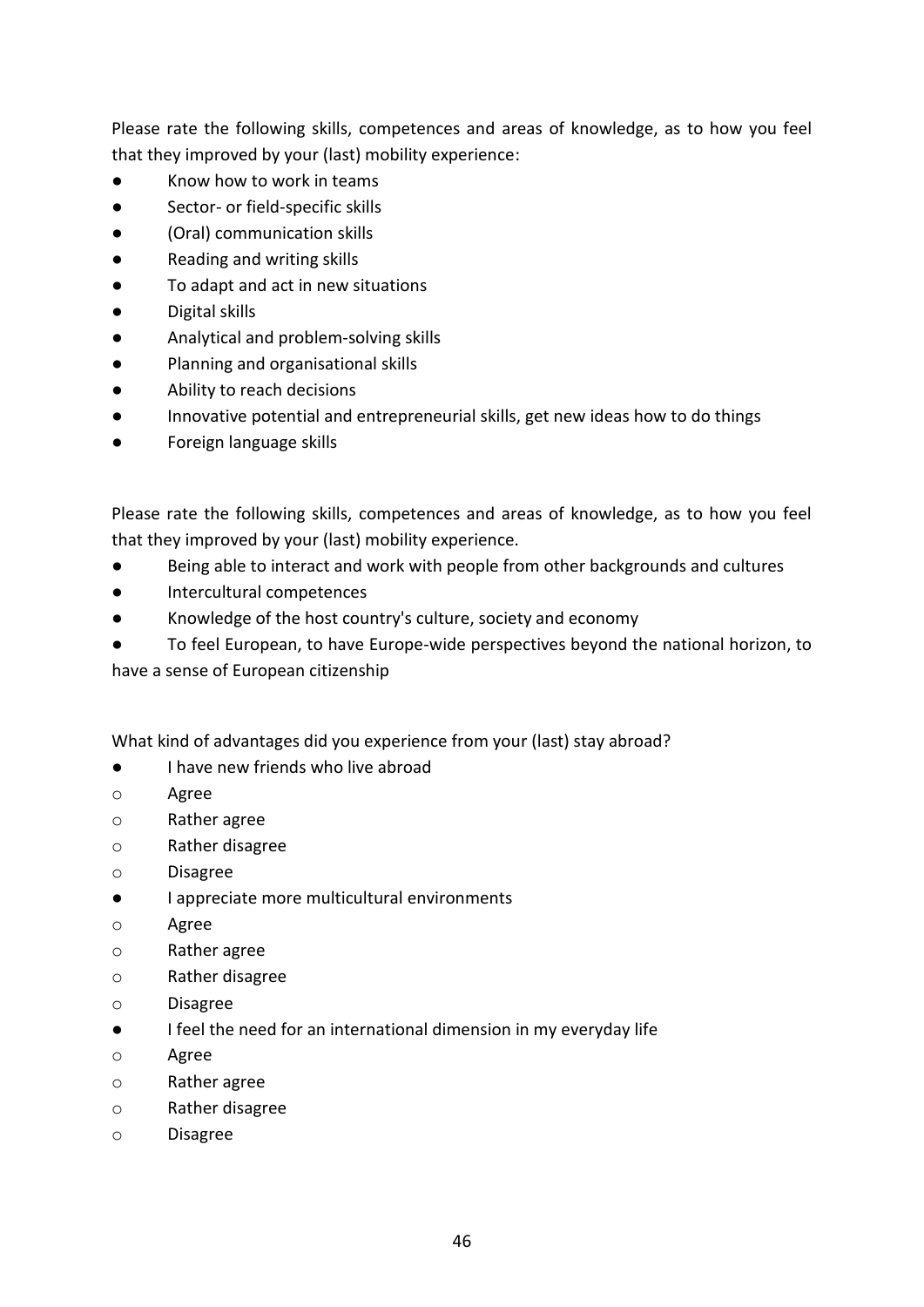Please rate the following skills, competences and areas of knowledge, as to how you feel that they improved by your (last) mobility experience.

● To establish long-lasting relationships with people from different countries (actual improvement):

- o Highly improved
- o Not improved at all

Through my transnational mobility, I learned better:

● To take into account cultural perspectives/differences when other have different opinions/ideas

- o Definitely
- o To some extent
- o Not so much
- o Not at all
- To get along with people who have a different cultural background
- o Definitely
- o To some extent
- o Not so much
- o Not at all

What kind of advantages did you experience from your (last) stay abroad?

- I feel more involved in my field of study
- o Agree
- o Rather agree
- o Rather disagree
- o Disagree
- I have a better idea of what I want to do after graduation
- o Agree
- o Rather agree
- o Rather disagree
- o Disagree
- I have a better outside perspective, international outlook, critical eye towards my home institution and home country
- o Agree
- o Rather agree
- o Rather disagree
- o Disagree
- I am highly motivated to continue and complete my studies
- o Agree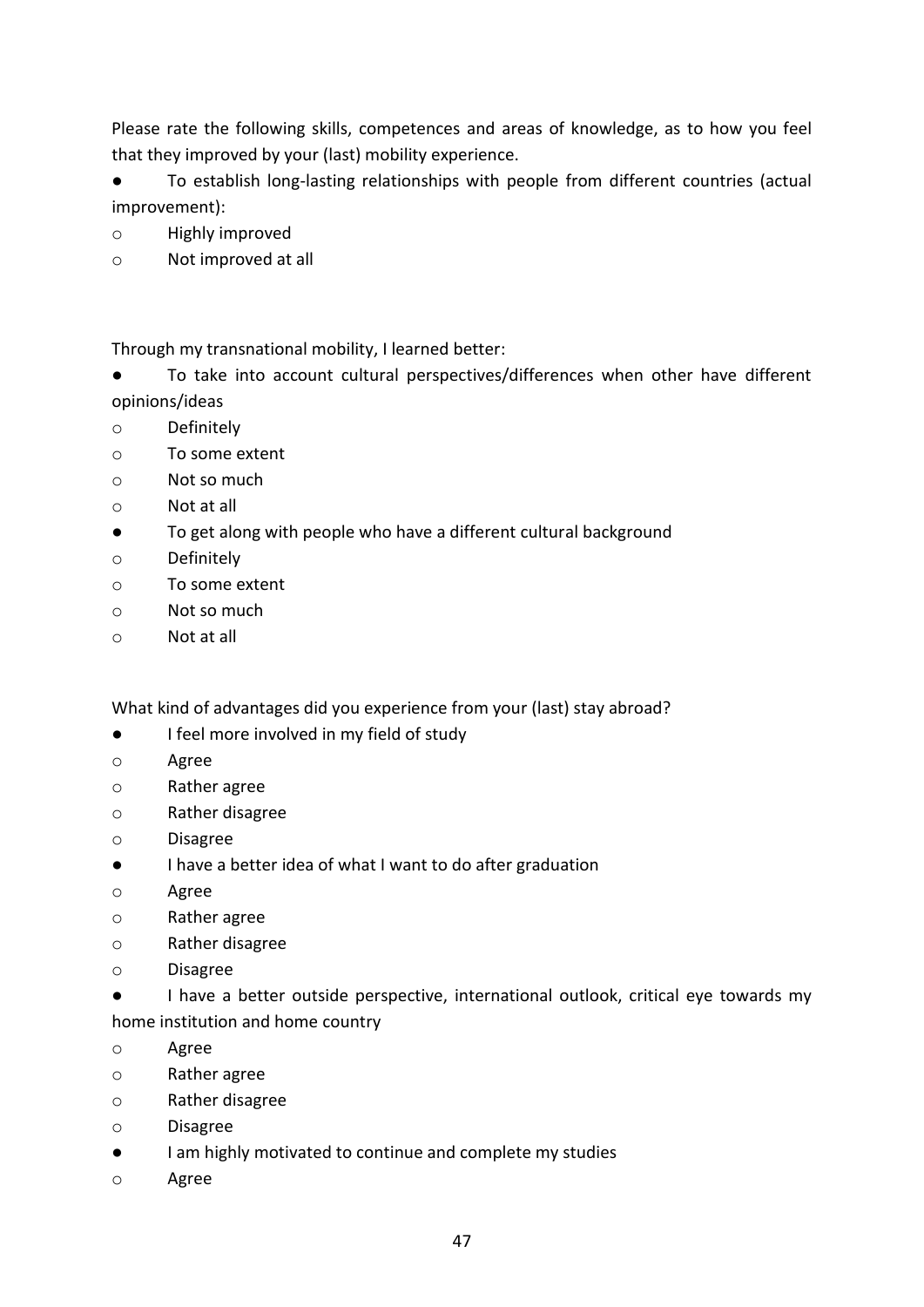- o Rather agree
- o Rather disagree
- o Disagree

To what extent do you agree with the following statements?

- After spending my period abroad, I am now more aware of my responsibilities as a
- student
- o Agree
- o Rather agree
- o Rather disagree
- o Disagree
- During my period abroad, I have started using new techniques during studying I have

not been using before

- o Agree
- o Rather agree
- o Rather disagree
- o Disagree

Indicators for the group of graduates

What characteristics of internationalisation does your job today have?

- International business contacts
- Co-operation with branches abroad
- International travel
- Customers abroad
- Part of the staff is from abroad
- For my current job, I moved abroad.
- My job does not have any characteristic of internationalisation.
- To what extent do you agree that following characteristics apply to your current professional situation?
- Possibilities of using acquired knowledge and skills
- o Agree
- o Rather agree
- o Rather disagree
- o Disagree
- Independent disposition of work and opportunity to develop own ideas
- o Agree
- o Rather agree
- o Rather disagree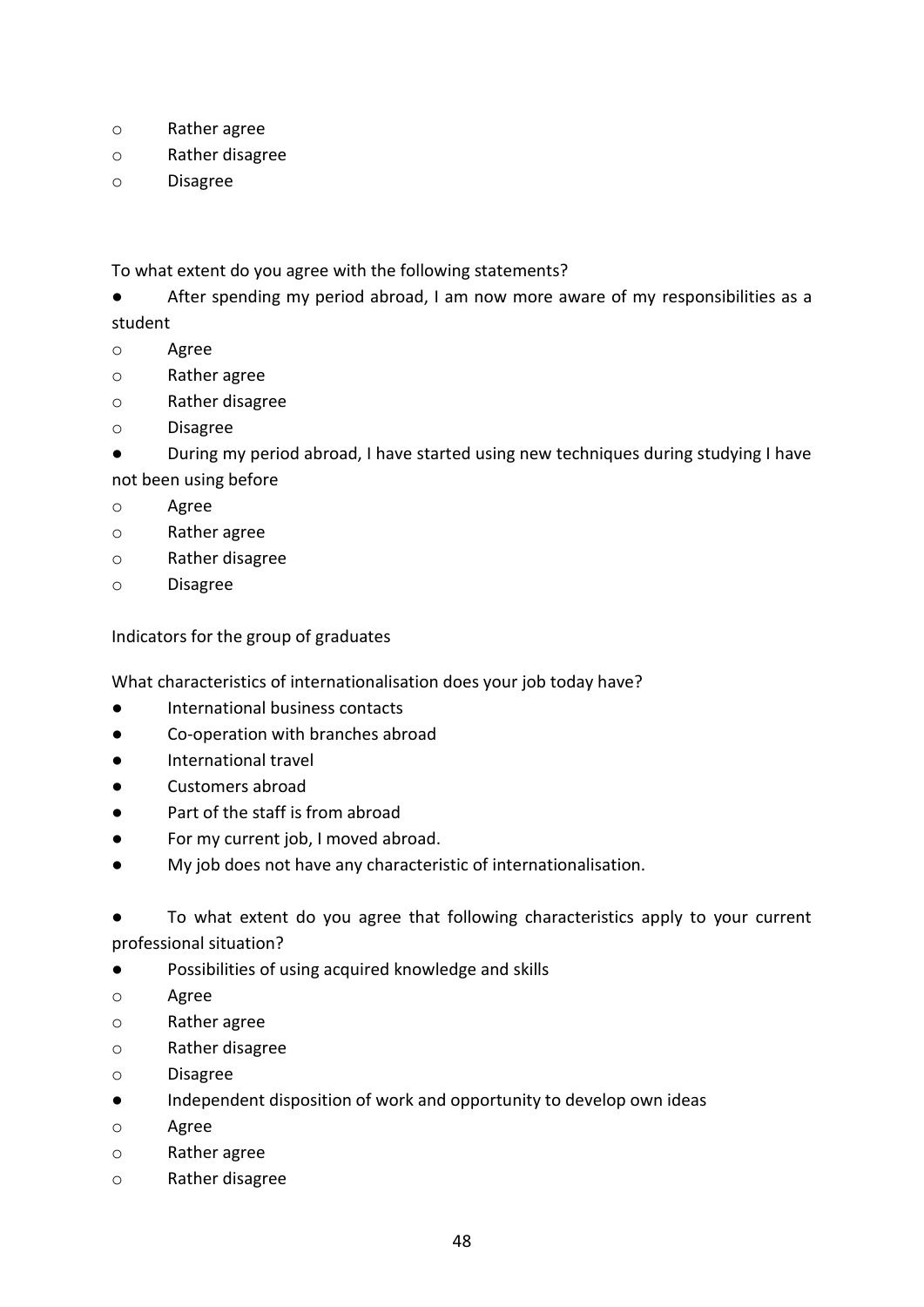- o Disagree
- Opportunity of pursuing continuous learning
- o Agree
- o Rather agree
- o Rather disagree
- o Disagree
- Challenging tasks
- o Agree
- o Rather agree
- o Rather disagree
- o Disagree
- Job security
- o Agree
- o Rather agree
- o Rather disagree
- o Disagree
- Opportunity to grow professionally
- o Agree
- o Rather agree
- o Rather disagree
- o Disagree
- Opportunity for creativity and innovation
- o Agree
- o Rather agree
- o Rather disagree
- o Disagree
- International environment
- o Agree
- o Rather agree
- o Rather disagree
- o Disagree
- Social recognition and status
- o Agree
- o Rather agree
- o Rather disagree
- o Disagree
- Good career prospects
- o Agree
- o Rather agree
- o Rather disagree
- o Disagree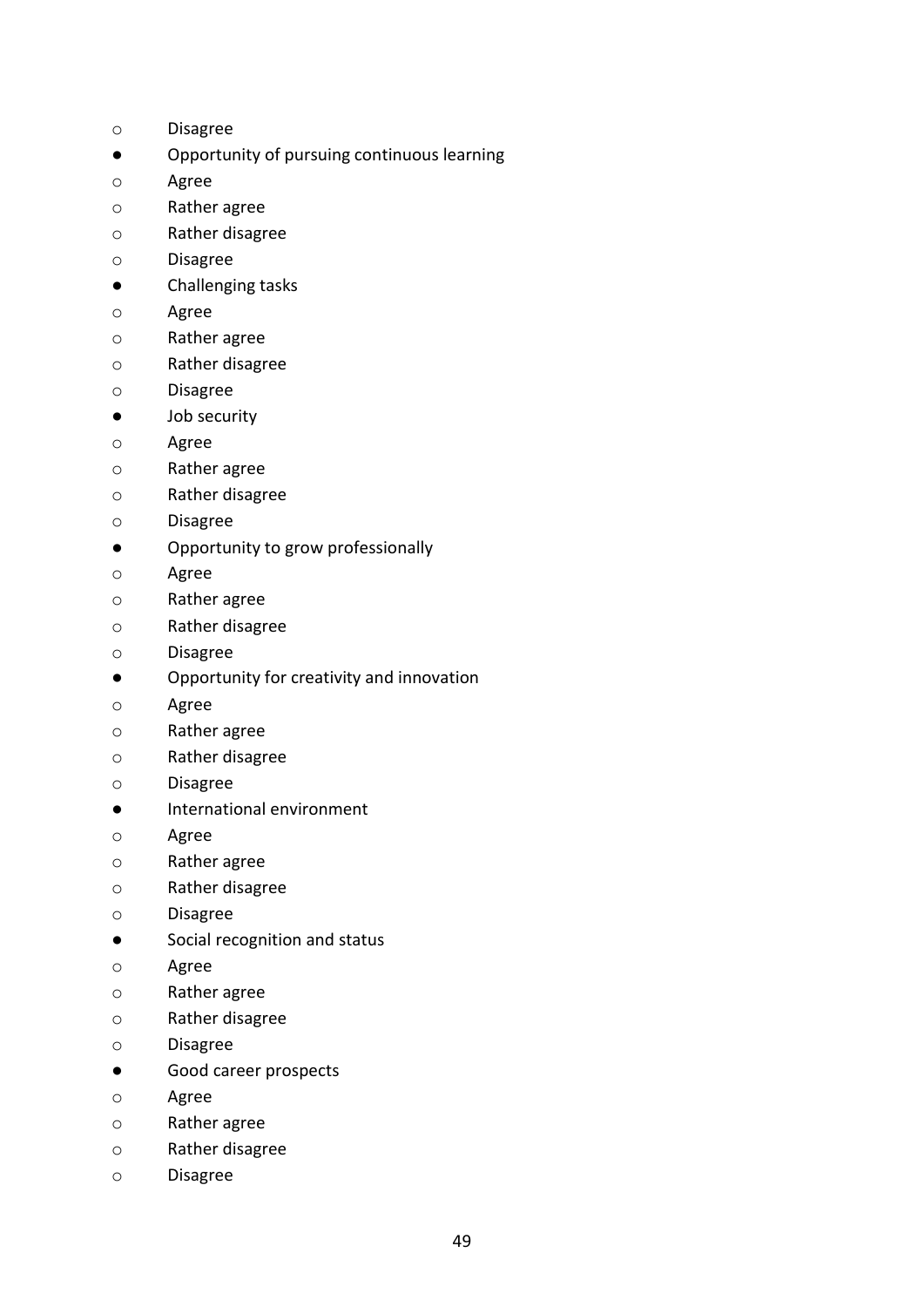- Chances of doing something useful for society
- o Agree
- o Rather agree
- o Rather disagree
- o Disagree
- Co-ordinating and management tasks
- o Agree
- o Rather agree
- o Rather disagree
- o Disagree
- Opportunity of undertaking scientific/scholarly work
- o Agree
- o Rather agree
- o Rather disagree
- o Disagree
- High income
- o Agree
- o Rather agree
- o Rather disagree
- o Disagree

Intercultural sensitivity inventory consists of 46 items that seek to capture a wide range of attitudes around relationships with other cultures.<sup>4</sup>

Individualism and collectivism items:

- When I disagree with a group, I would allow a conflict in the group to remain, rather than change my own stance on important issues. (I)
- I would offer my seat in a bus to my supervisor. (C)
- I prefer to be direct and forthright when dealing with people. (I)
- I enjoy developing long-term relationships among the people with whom I work. (C)
- I am very modest when talking about my own accomplishments.  $(C)$
- When I give gifts to people whose co-operation I need in my work, I feel I am indulging in questionable behaviour. (I)
- If I want my subordinate to perform a task, I tell the person that my superiors want me to get that task done. (C)
- I prefer to give opinions that will help people save face rather than give a statement of the truth. (C)
- I say "No" directly when I have to. (I)

<sup>4</sup>. [https://edutechwiki.unige.ch/en/Cultural\\_competence/Intercultural\\_Sensitivity\\_Inventory.](https://edutechwiki.unige.ch/en/Cultural_competence/Intercultural_Sensitivity_Inventory)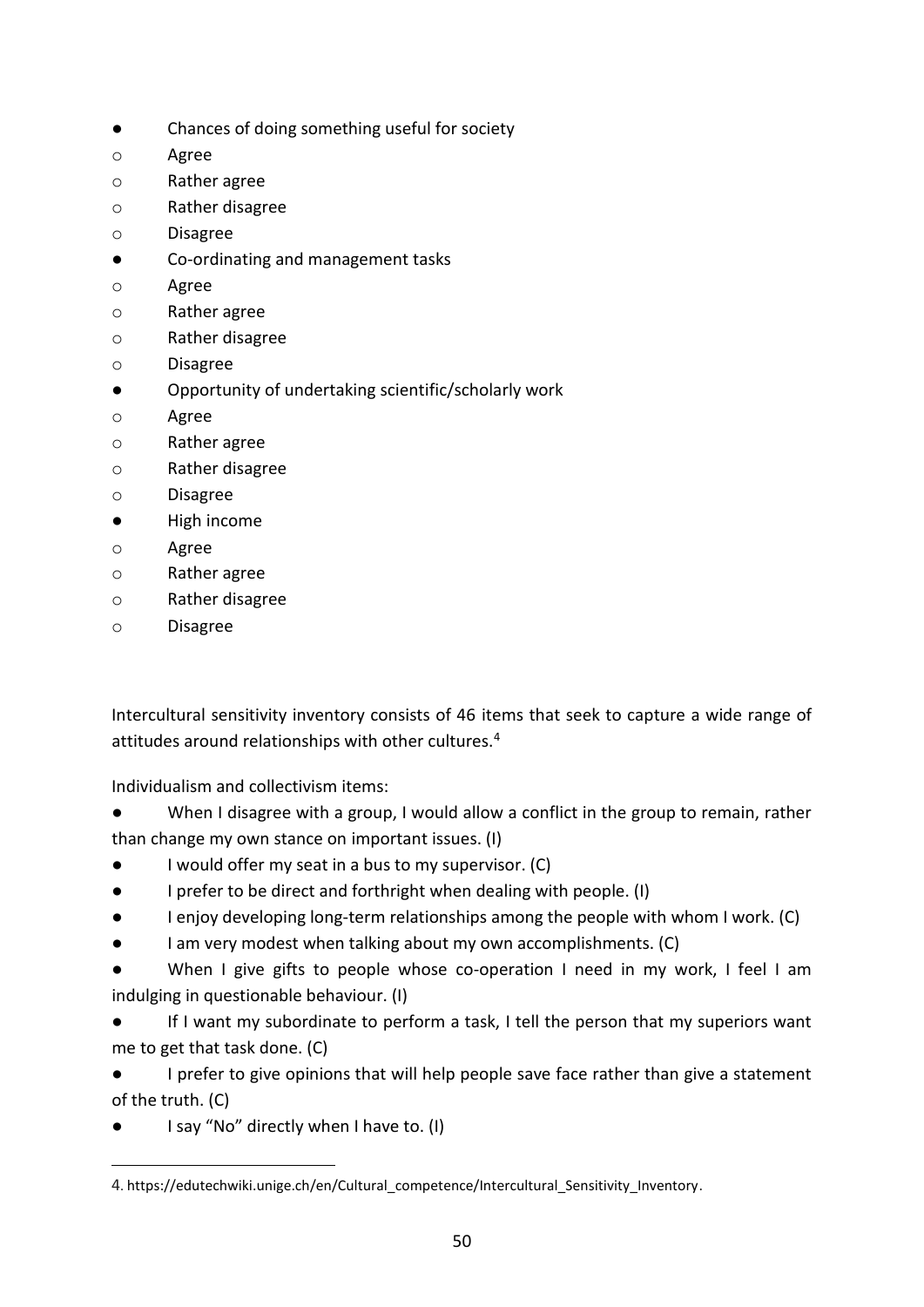I define the other person's status by paying attention to name, gender, age, and other demographic attributes. (C)

To increase sales, I would announce that the individual salesperson with the highest sales would be given the "Distinguished Salesperson" award. (I)

I enjoy being emotionally close to the people with whom I work. (C)

● It is important to develop a network of people in my community who can help me out when I have tasks to accomplish. (I)

I enjoy feeling that I am looked upon as equal in worth to my superiors. (I)

I have respect for the authority figures with whom I interact.  $(C)$ 

If I want a person to perform a certain task, I try to show how the task will benefit others in the person's group. (C)

## Flexibility and open-mindedness items

When I am living abroad, I assess situations as quickly as I do when I am living in my own country. (D)

I get upset if I do not get a letter or call from my close friend(s) for more than a month, when I am living abroad.

Given acceptable hygienic conditions, I would not mind if my children ate local food at school, when I am living in another country. (A)

- I do not like to receive unannounced visitors at home. (D)
- I do not like customs officers meddling with my baggage at the airport. (D)
- We all have a right to hold different beliefs about God and religion. (A)
- I do not like to meet foreigners. (D)
- It is unusual for people to eat dogs.  $(D)$
- I decorate my home or office with artefacts from other countries. (A)
- Culturally mixed marriages are wrong. (D)
- A woman's place, truly, is at home. (D)
- I would not allow my subordinate to promote his nephew if there is someone marginally better than him. The person who is better must be promoted at all costs. (D)
- Soviet influence is threatening the national identity of many Asian countries. (D)

While living abroad, I spend most of my personal time with people from my own country. (D)

Intercultural sensitivity scale<sup>5</sup>

<sup>5</sup>. ISS -Intercultural sensitivity scale. This scale is obtained from McMurray A.A. (2007), "A thesis presented to the Graduate School of the University of Florida in partial fulfilment of the requirements for the degree of Master in Arts in Mass Communication University of Florida", available at

[https://ufdcimages.uflib.ufl.edu/UF/E0/02/12/39/00001/mcmurray\\_a.pdf,](https://ufdcimages.uflib.ufl.edu/UF/E0/02/12/39/00001/mcmurray_a.pdf) accessed 18 December 2019.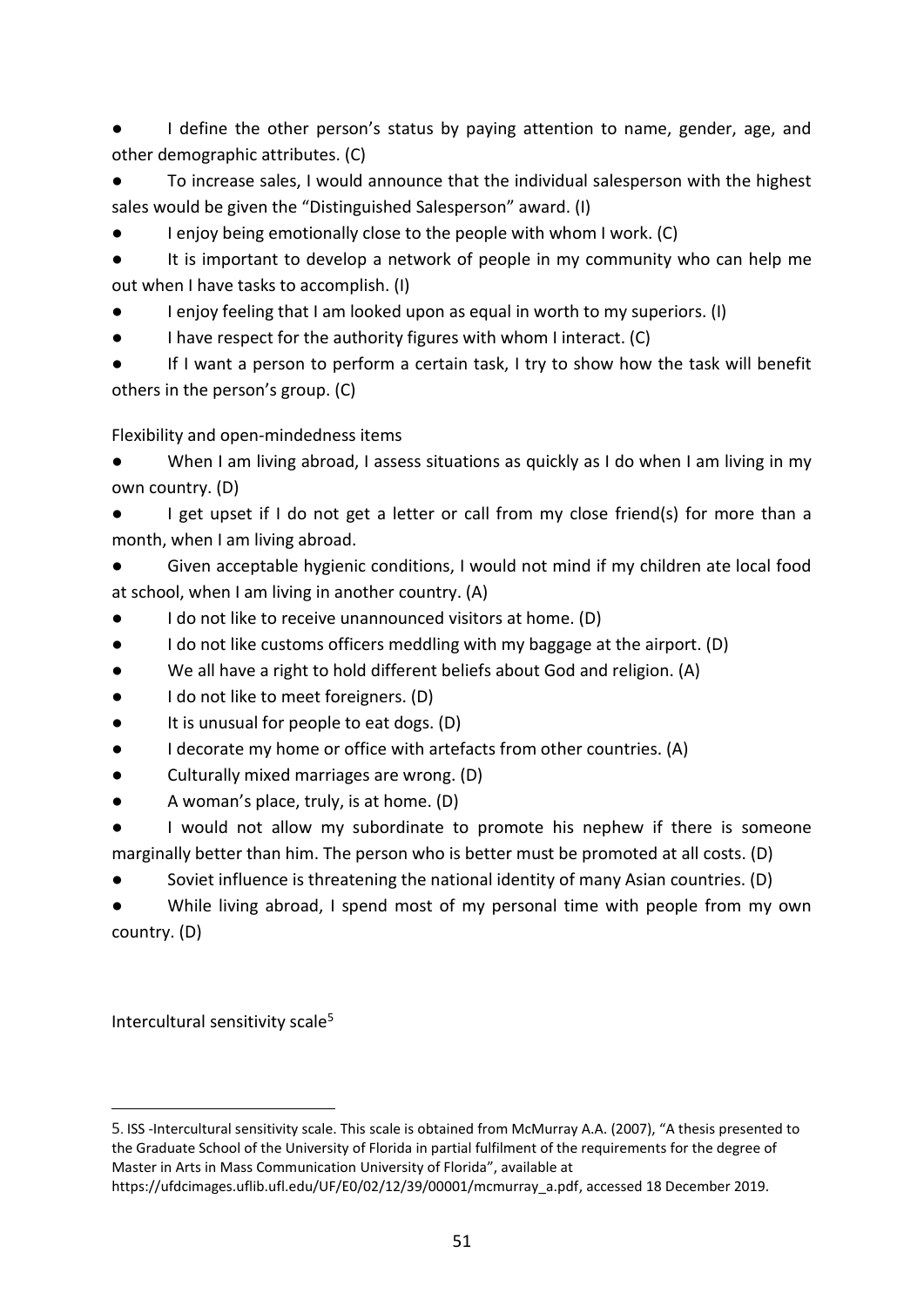Below is a series of statements concerning intercultural communication. There are no right or wrong answers. Please work quickly and record your first impression by indicating the degree to which you agree or disagree with the statement. Thank you for your co-operation.

5 = strongly agree

- $4 = \text{agree}$
- 3 = somewhat agree
- 2 = disagree
- $1 =$  strongly disagree
- I enjoy interacting with people from different cultures.
- I think people from other cultures are narrow-minded.
- I am pretty sure of myself in interacting with people from different cultures.
- I find it very hard to talk in front of people from different cultures.
- I always know what to say when interacting with people from different cultures.
- I can be as sociable as I want to be when interacting with people from different cultures
- I don't like to be with people from different cultures.
- I respect the values of people from different cultures.
- I get upset easily when interacting with people from different cultures.
- I feel confident when interacting with people from different cultures.
- I tend to wait before forming an impression of culturally distinct counterparts.
- I often get discouraged when I am with people from different cultures.
- I am open-minded to people from different cultures.
- I am very observant when interacting with people from different cultures.
- I often feel useless when interacting with people from different cultures.
- I respect the ways people from different cultures behave.

I try to obtain as much information as I can when interacting with people from different cultures.

- I would not accept the opinions of people from different cultures.
- I am sensitive to my culturally distinct counterpart's subtle meanings during our interaction.
- I think my culture is better than other cultures.
- I often give positive responses to my culturally different counterpart during our interaction.
- I avoid those situations where I will have to deal with culturally distinct persons.

I often show my culturally distinct counterpart my understanding through verbal or nonverbal cues.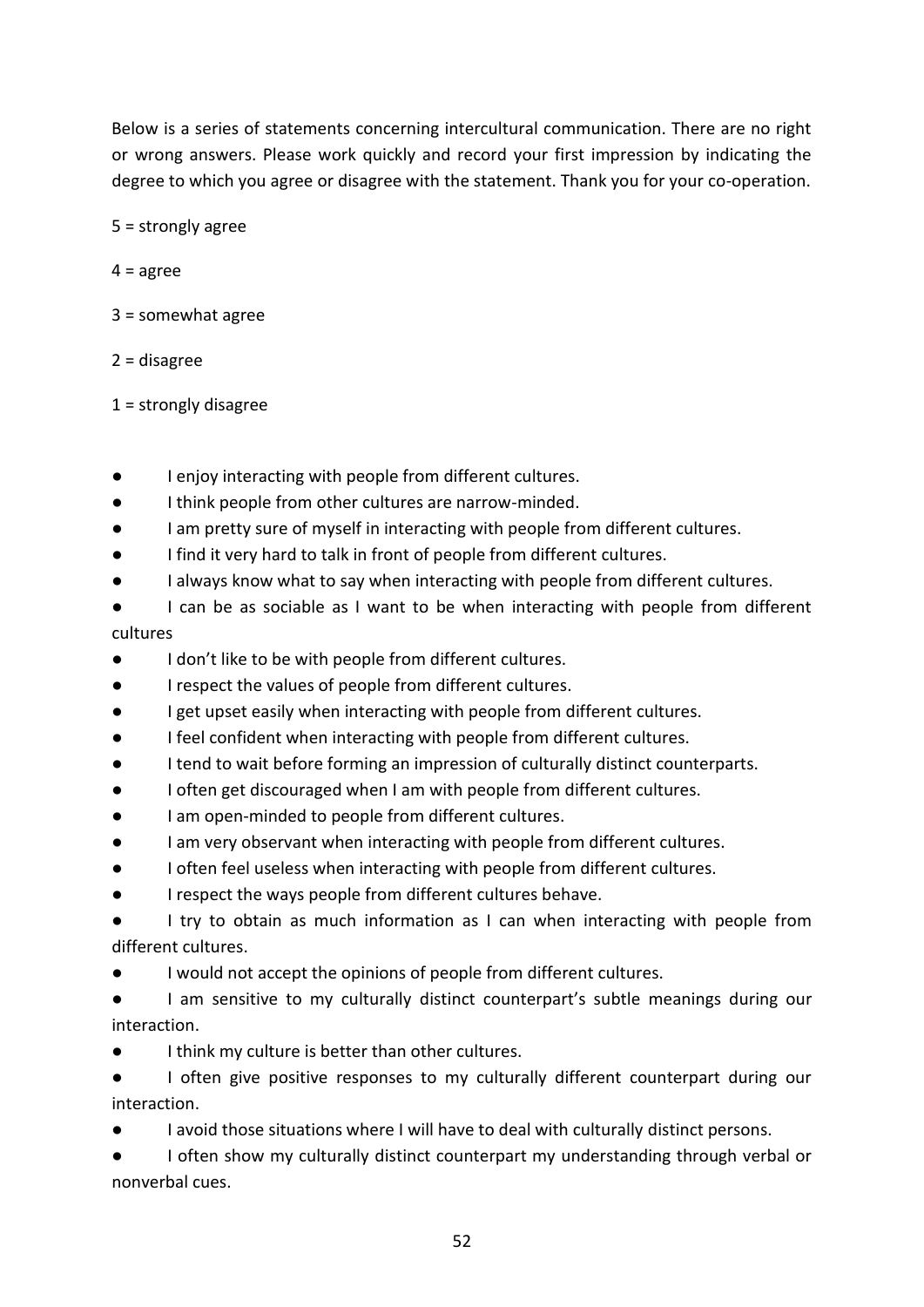● I have a feeling of enjoyment towards differences between my culturally distinct counterpart and me.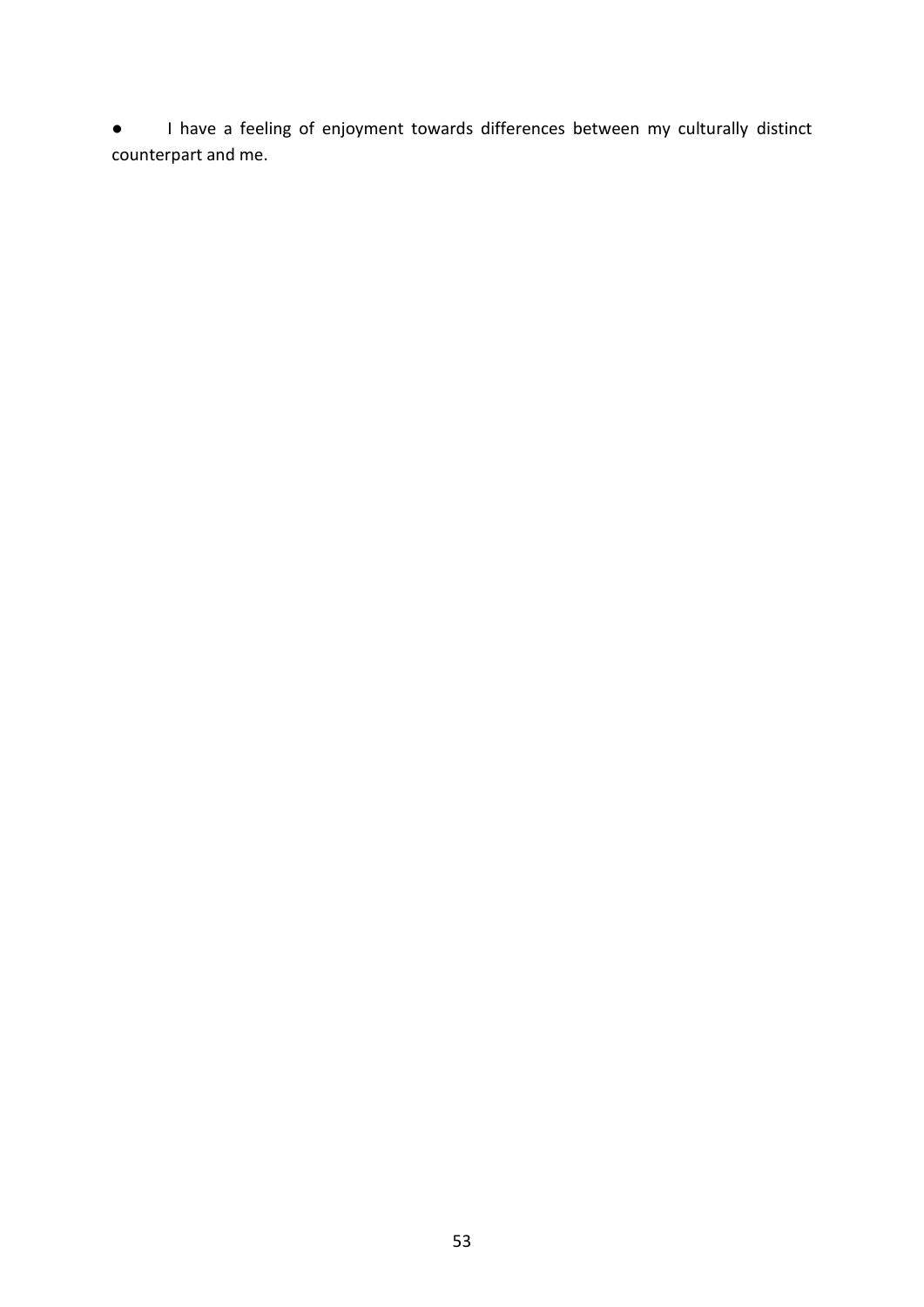| Area of impact in<br>community                                 | Effect                                                       | (possible)<br>Descriptor/Indicator                                                                                                                           |
|----------------------------------------------------------------|--------------------------------------------------------------|--------------------------------------------------------------------------------------------------------------------------------------------------------------|
| Direct impact on<br>the hosting society                        | Projects in the host society carried out<br>by volunteers    | project for<br><u>New</u><br>host<br>community developed by<br>young<br>person(s)<br>from<br>outside                                                         |
|                                                                |                                                              | Existing<br>programme/project<br>is.<br>expanded<br>due<br>the<br>to<br>involvement<br>of<br>young<br>person(s) from outside                                 |
|                                                                |                                                              | Existing<br>programme/project<br>can<br>only be provided further<br>due to the involvement of<br>young<br>person(s)<br>from<br>outside                       |
| Initiating<br>and<br>promoting<br>local<br>activities/projects | New initiative/project in host society<br>after the mobility | A new initiative is carried<br>out in the community as<br>follow-up of the mobility<br>(e.g. youth<br>centre<br>is<br>established after a youth<br>exchange) |
|                                                                |                                                              | A project is organised in the<br>community as follow-up of<br>mobility<br>the<br>(e.g.<br>multicultural street<br>food<br>festival)                          |
|                                                                |                                                              | New NGOs are established<br>as follow-up of mobility<br>(e.g. NGO for youth with<br>special needs)                                                           |
|                                                                | Existing organisation is promoted                            | <b>NGO</b><br>increases<br>publicity<br>through the mobility and<br>attracts more volunteers in                                                              |

<span id="page-53-0"></span>Annex 2. Recommendations and suggestions to develop indicators of social impact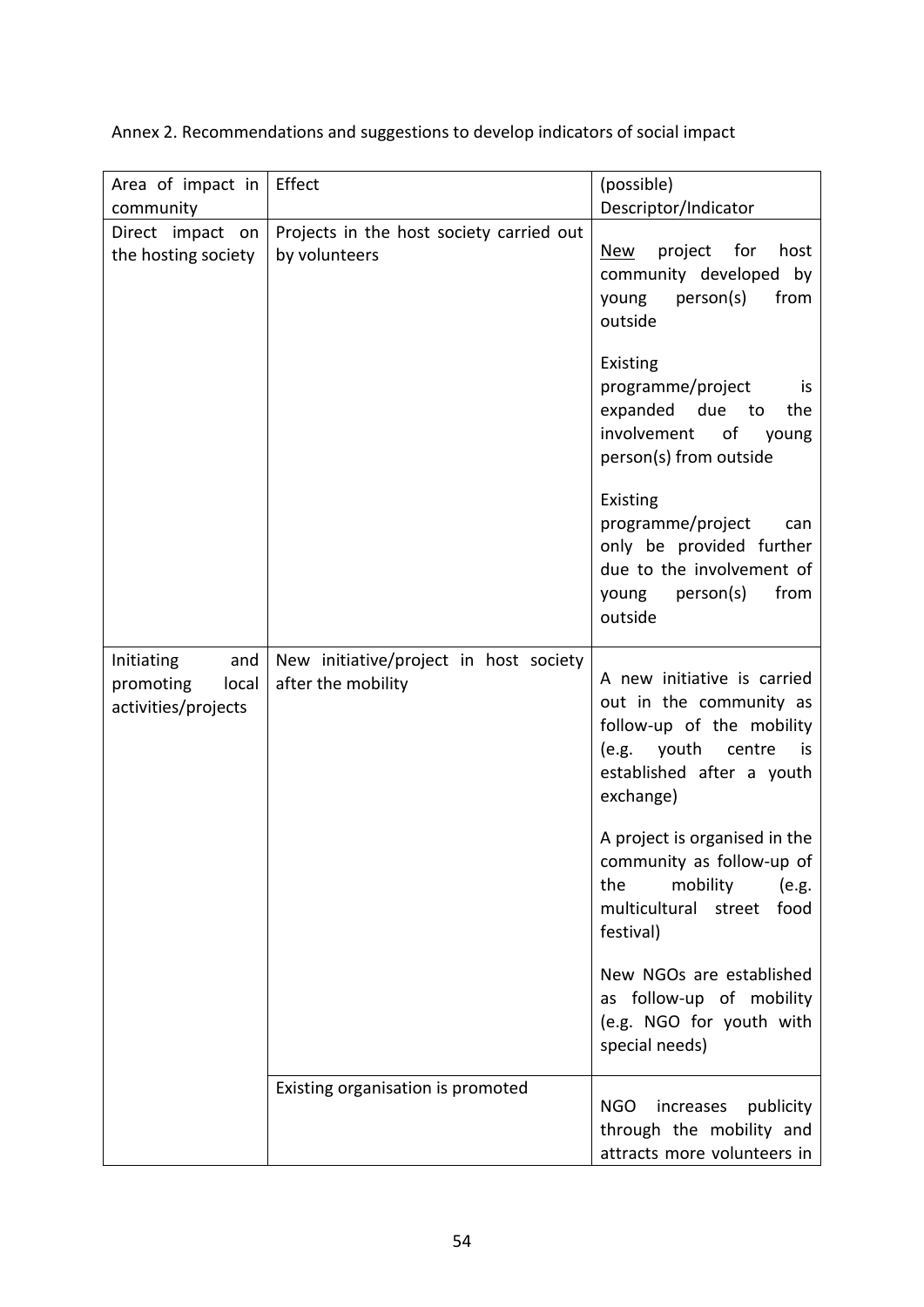|                                                                                                  |                                                                                    | the community                                                                                                                                                                                            |
|--------------------------------------------------------------------------------------------------|------------------------------------------------------------------------------------|----------------------------------------------------------------------------------------------------------------------------------------------------------------------------------------------------------|
|                                                                                                  |                                                                                    | NGO increases recognition<br>after the mobility                                                                                                                                                          |
| Learning effects in<br>the<br>host<br>community                                                  | Increased openness                                                                 | Increased acceptance<br>0t<br>cultural differences in the<br>community or in general<br>Higher interest in learning<br>about other cultures (e.g.<br>participation<br>in<br>open<br>lectures)            |
|                                                                                                  | Increased participation                                                            | More members in NGOs<br>Higher turn-out in elections<br>More democratic initiatives                                                                                                                      |
| Fostering<br>$CO-$<br>operation in host<br>community                                             | Different organisations<br>the<br>in<br>host<br>community co-operate               | networks<br>of<br>Local<br>institutions/organisations<br>are established                                                                                                                                 |
| Increased<br>participation<br>in<br>mobility projects                                            | More young<br>people<br>participate<br>in<br>mobility projects                     | More young people from<br>sending community<br>the<br>apply for mobility projects<br>More youth NGOs in the<br>sending community apply<br>for mobility projects                                          |
| Impact<br>the<br>on<br>individual<br>level<br>with<br>indirect<br>impact on sending<br>community | Increased involvement in community                                                 | The returnee establishes an<br>NGO, they are participating<br>in<br>community<br>more<br>activities than before the<br>mobility                                                                          |
|                                                                                                  | Increased<br>interest<br>in.<br>European/environmental/social/politica<br>I issues | The<br>returnee<br>starts<br>projects/initiatives in one<br>of the fields, becomes a<br>member in NGO in this<br>field, engages more<br>in<br>online<br>discussions<br>and<br>offline than before<br>the |